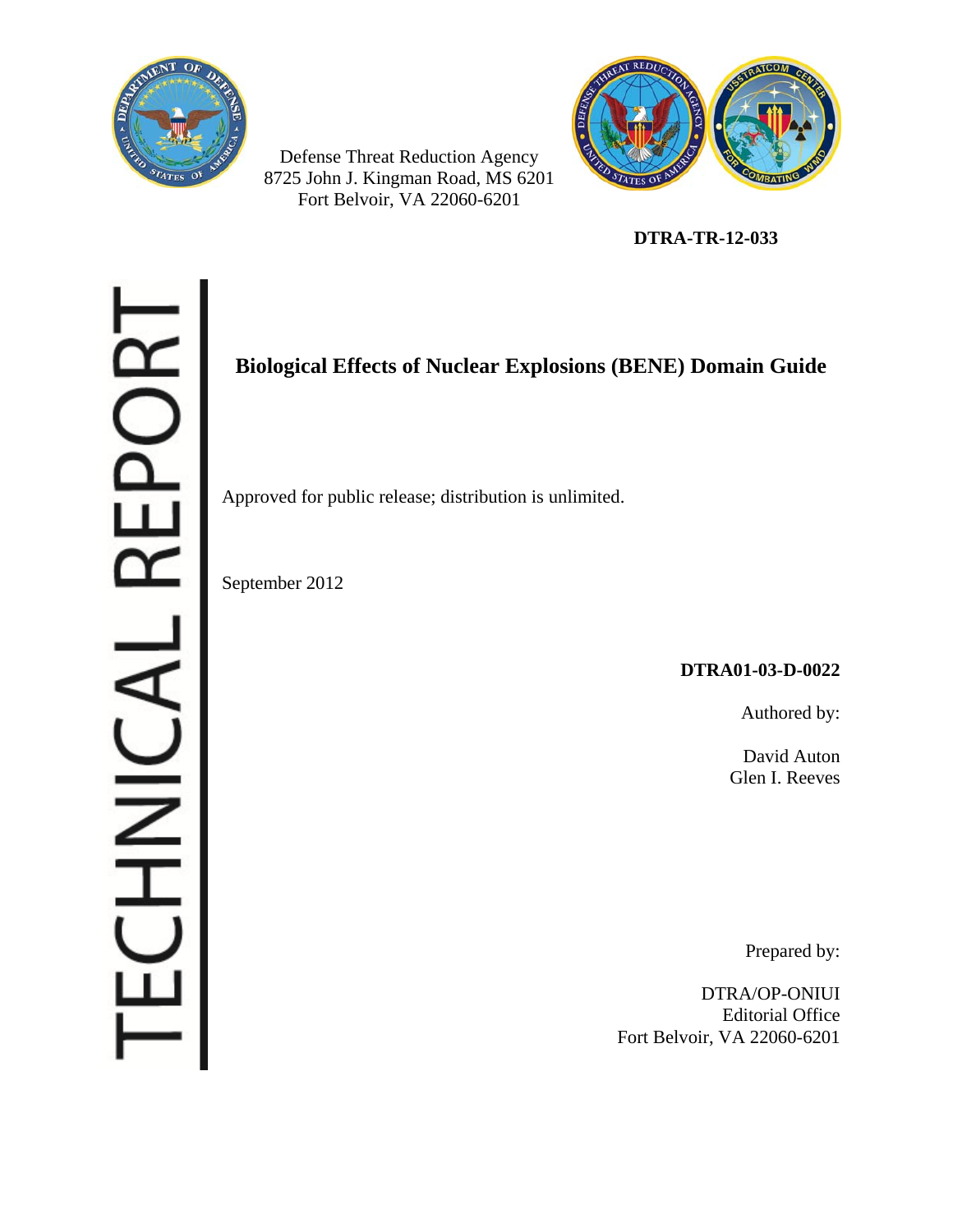#### DESTRUCTION NOTICE

Destroy this report when it is no longer needed. Do not return to sender.

PLEASE NOTIFY THE DEFENSE THREAT REDUCTION AGENCY, ATTN: OP-ONIUI, 8725 JOHN J. KINGMAN ROAD, MS-6201, FT BELVOIR, VA 22060-6201, IF YOUR ADDRESS IS INCORRECT, IF YOU WISH IT DELETED FROM THE DISTRIBUTION LIST, OR IF THE ADDRESSEE IS NO LONGER EMPLOYED BY YOUR ORGANIZATION.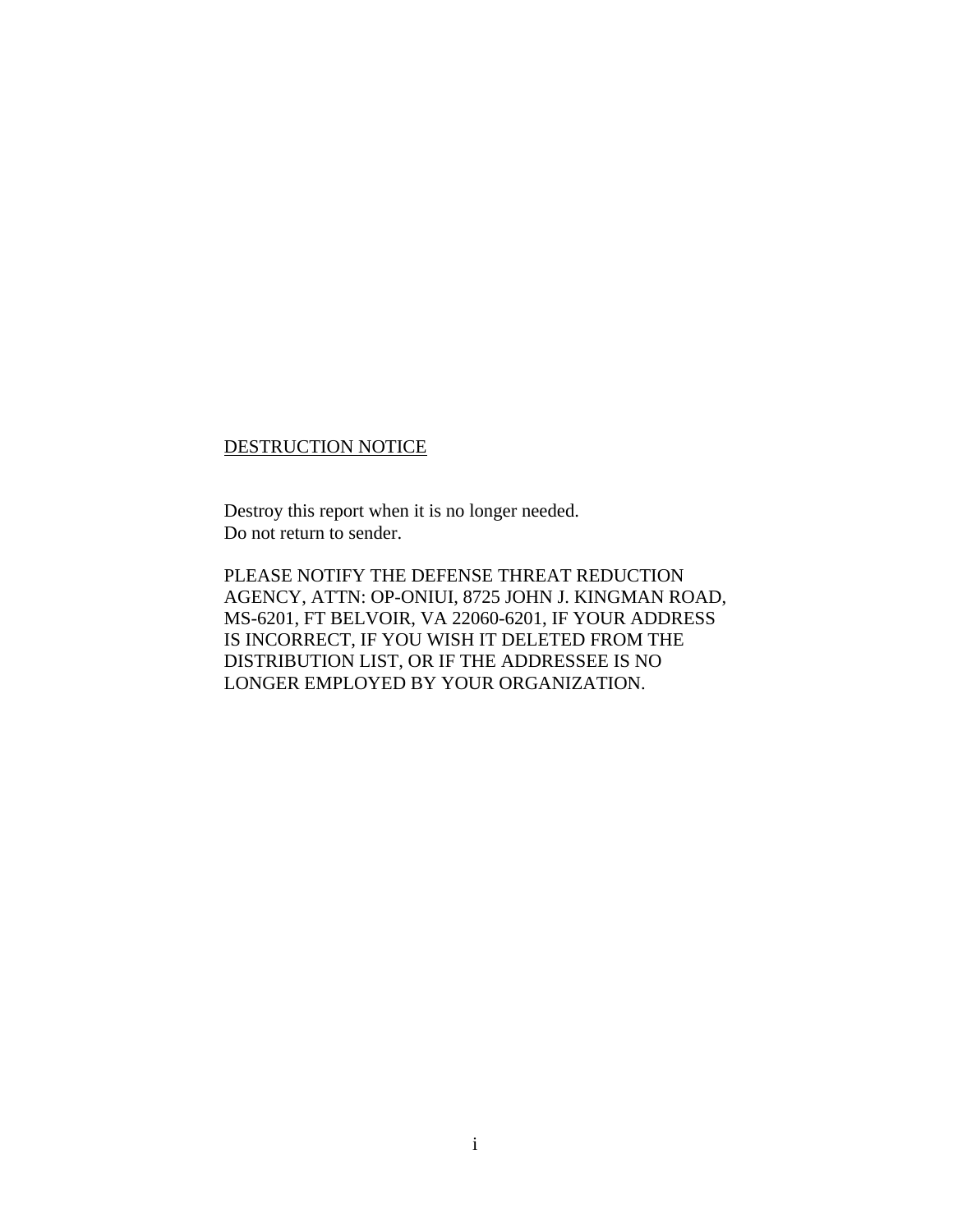**Form Approved** *OMB No. 0704-0188* 

Public reporting burden for this collection of information is estimated to average 1 hour per response, including the time for reviewing instructions, searching existing data<br>sources, gathering and maintaining the data nee

| 1. REPORT DATE (DD-MM-YYYY)                                                                                                                                                              |             | 2. REPORT TYPE   |                                                                                     |                                     | 3. DATES COVERED (From - To)                                                                     |
|------------------------------------------------------------------------------------------------------------------------------------------------------------------------------------------|-------------|------------------|-------------------------------------------------------------------------------------|-------------------------------------|--------------------------------------------------------------------------------------------------|
|                                                                                                                                                                                          |             | Technical Report |                                                                                     |                                     | October 2004-April 2005                                                                          |
| <b>4. TITLE AND SUBTITLE</b>                                                                                                                                                             |             |                  |                                                                                     |                                     | <b>5a. CONTRACT NUMBER</b>                                                                       |
| Biological Effects of Nuclear Explosions (BENE) Domain Guide                                                                                                                             |             |                  |                                                                                     |                                     | DTRA01-03-D-0022                                                                                 |
|                                                                                                                                                                                          |             |                  |                                                                                     |                                     | <b>5b. GRANT NUMBER</b>                                                                          |
|                                                                                                                                                                                          |             |                  |                                                                                     |                                     | <b>5c. PROGRAM ELEMENT NUMBER</b>                                                                |
| 6. AUTHOR(S)                                                                                                                                                                             |             |                  |                                                                                     |                                     | <b>5d. PROJECT NUMBER</b>                                                                        |
| David Auton                                                                                                                                                                              |             |                  |                                                                                     |                                     |                                                                                                  |
| Glen Reeves                                                                                                                                                                              |             |                  |                                                                                     |                                     | <b>5e. TASK NUMBER</b>                                                                           |
|                                                                                                                                                                                          |             |                  |                                                                                     |                                     | <b>5f. WORK UNIT NUMBER</b>                                                                      |
| 7. PERFORMING ORGANIZATION NAME(S) AND ADDRESS(ES)                                                                                                                                       |             |                  |                                                                                     |                                     | <b>8. PERFORMING ORGANIZATION</b>                                                                |
| <b>AND ADDRESS(ES)</b>                                                                                                                                                                   |             |                  |                                                                                     |                                     | <b>REPORT NUMBER</b>                                                                             |
| Defense Threat Reduction                                                                                                                                                                 |             |                  |                                                                                     |                                     |                                                                                                  |
| Information Analysis Center<br>1680 Texas Street SE                                                                                                                                      |             |                  |                                                                                     |                                     |                                                                                                  |
| Kirtland AFB, NM 87117-5669                                                                                                                                                              |             |                  |                                                                                     |                                     |                                                                                                  |
|                                                                                                                                                                                          |             |                  |                                                                                     |                                     |                                                                                                  |
|                                                                                                                                                                                          |             |                  |                                                                                     |                                     |                                                                                                  |
|                                                                                                                                                                                          |             |                  | 9. SPONSORING / MONITORING AGENCY NAME(S) AND ADDRESS(ES)                           |                                     | <b>10. SPONSOR/MONITOR'S</b>                                                                     |
|                                                                                                                                                                                          |             |                  |                                                                                     |                                     | <b>ACRONYM(S)</b>                                                                                |
| Defense Threat Reduction Agency                                                                                                                                                          |             |                  |                                                                                     |                                     | DTRA/J9-NTSN                                                                                     |
| 8725 John J. Kingman Road                                                                                                                                                                |             |                  |                                                                                     |                                     |                                                                                                  |
| Mail Stop 6201                                                                                                                                                                           |             |                  |                                                                                     | <b>11. SPONSOR/MONITOR'S REPORT</b> |                                                                                                  |
| Fort Belvoir, VA 22060-6201                                                                                                                                                              |             |                  |                                                                                     |                                     | <b>NUMBER(S)</b>                                                                                 |
|                                                                                                                                                                                          |             |                  |                                                                                     |                                     |                                                                                                  |
|                                                                                                                                                                                          |             |                  |                                                                                     |                                     |                                                                                                  |
| <b>12. DISTRIBUTION / AVAILABILITY STATEMENT</b>                                                                                                                                         |             |                  |                                                                                     |                                     |                                                                                                  |
| Approved for public release; distribution is unlimited.                                                                                                                                  |             |                  |                                                                                     |                                     |                                                                                                  |
| <b>13. SUPPLEMENTARY NOTES</b>                                                                                                                                                           |             |                  |                                                                                     |                                     |                                                                                                  |
|                                                                                                                                                                                          |             |                  |                                                                                     |                                     |                                                                                                  |
| <b>14. ABSTRACT</b>                                                                                                                                                                      |             |                  |                                                                                     |                                     |                                                                                                  |
|                                                                                                                                                                                          |             |                  | This Biological Effects of Nuclear Explosions (BENE) Domain Guide presents relevant |                                     |                                                                                                  |
|                                                                                                                                                                                          |             |                  |                                                                                     |                                     | documentation, references, and bibliographic citations for the student and researcher interested |
| in original test documentation in the BENE phenomenology area.                                                                                                                           |             |                  |                                                                                     |                                     |                                                                                                  |
|                                                                                                                                                                                          |             |                  |                                                                                     |                                     | This document reflects the effort of some two decades of work to organize and review the         |
|                                                                                                                                                                                          |             |                  |                                                                                     |                                     | atmospheric test documentation and Nuclear Test Personnel Review (NTPR) data managed by the      |
| Defense Threat Reduction Agency (DTRA). This effort was led by Dr. David Auton (†), who died                                                                                             |             |                  |                                                                                     |                                     |                                                                                                  |
| before this Guide's completion. This effort is dedicated to his memory. Dr. Glen Reeves of<br>Applied Research Associates added information and edited and updated the initial document. |             |                  |                                                                                     |                                     |                                                                                                  |
| <b>15. SUBJECT TERMS</b>                                                                                                                                                                 |             |                  |                                                                                     |                                     |                                                                                                  |
| Radiation effects Biological effects<br>Weapon effects<br>Blast effects<br>Thermal effects                                                                                               |             |                  |                                                                                     |                                     |                                                                                                  |
| <b>16. SECURITY CLASSIFICATION OF:</b>                                                                                                                                                   |             |                  | <b>17. LIMITATION</b>                                                               | <b>18. NUMBER</b>                   | 19a. NAME OF RESPONSIBLE                                                                         |
|                                                                                                                                                                                          |             |                  | OF ABSTRACT                                                                         | (of pages)                          | <b>PERSON</b>                                                                                    |
| a. REPORT                                                                                                                                                                                | b. ABSTRACT | a. THIS PAGE     | UNCLASS                                                                             | 36                                  | Paul K. Blake, Ph.D.<br><b>19b. TELEPHONE NUMBER</b>                                             |
| UNCLASS                                                                                                                                                                                  | UNCLASS     | UNCLASS          |                                                                                     |                                     | (include area code)                                                                              |
|                                                                                                                                                                                          |             |                  |                                                                                     |                                     |                                                                                                  |
|                                                                                                                                                                                          |             |                  |                                                                                     |                                     | 703 767-3384                                                                                     |

**Standard Form 298 (Rev. 8-98) Prescribed by ANSI Std. Z39.18**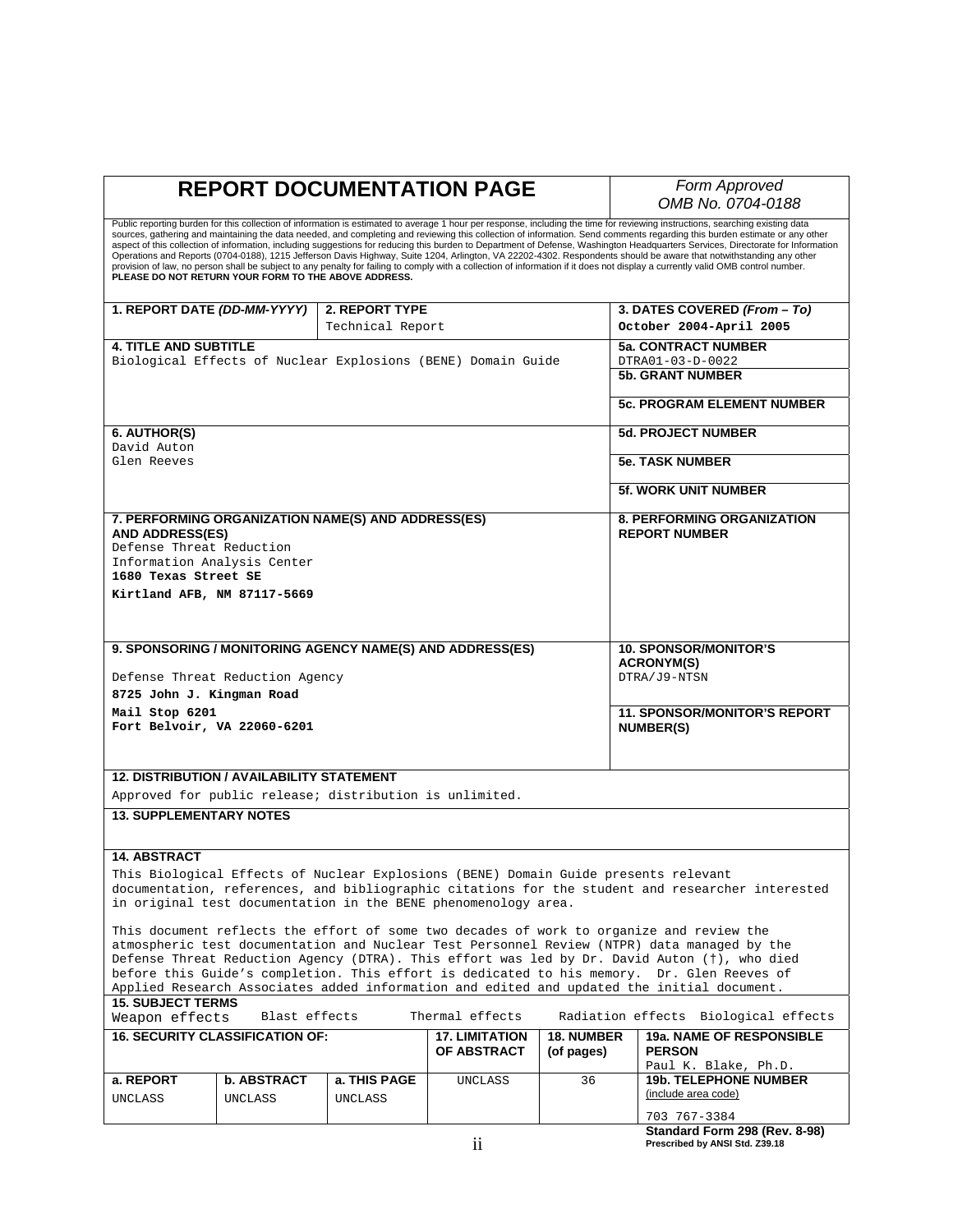# **CONVERSION TABLE**

#### **Conversion factors for U.S. customary to metric (SI units of measurement)**

| <b>MULTIPLY</b>                                  | BY                       | <b>TO GET</b>                                    |
|--------------------------------------------------|--------------------------|--------------------------------------------------|
| <b>TO GET</b>                                    | BY                       | <b>DIVIDE</b>                                    |
| angstrom                                         |                          | meters $(m)$                                     |
| atmosphere                                       | $1.01225 \times E + 2$   | kilo pascal (kPa)                                |
| bar                                              | $1.000000 \times E + 2$  | kilo pascal (kPa)                                |
| barn                                             | $1.000 \times E - 28$    | meter <sup>2</sup> $(m2)$                        |
| British thermal unit (thermochemical)            | $1.054350 \times E + 3$  | joule $(J)$                                      |
| calorie (thermochemical)                         | 4.184 000                | ioule $(J)$                                      |
| cal (thermochemical)/ $\text{cm}^2$              | 4.184 000 x E-2          | mega joule/m <sup>2</sup> (MJ/m <sup>2</sup> )   |
| curie                                            | $3.7000000 \times E + 1$ | giga becquerel (GBq)*                            |
| degree (angle)                                   | $1.745329 \times E - 2$  | radian (rad)                                     |
| degree (Fahrenheit)                              | $Tk = (t +459.69)/1.8$   | degree kelvin $(K)$                              |
| electron volt                                    | $1.60219 \times E - 19$  | joule $(J)$                                      |
| erg                                              | $1.000000 \times E - 7$  | joule $(J)$                                      |
| erg/sec                                          | $1.000000 \times E - 7$  | watt $(W)$                                       |
| foot                                             | 3.048 000 x X-1          | meter (m)                                        |
| foot-pound-force                                 | 1.355 818                | joule $(J)$                                      |
| gallon (U.S. liquid)                             | $3.785412 \times E - 3$  | $\overline{\text{meter}^3 \text{ (m}^3)}$        |
| inch                                             | 2.540 000 x E-2          | meter (m)                                        |
| jerk                                             | $1.000000 \times E + 9$  | joule $(J)$                                      |
| joule/kilogram (J/kg) (absorbed dose)            | 1.000 000                | Gray $\overline{(Gy)^{**}}$                      |
| kilotons                                         | 4.183                    | terajoules                                       |
| kip (1000 lbf)                                   | $4.448222 \times E + 3$  | newton(N)                                        |
| $kip/inch2$ (ksi)                                | 6.894 757 x E +3         | $\overline{kilo}$ pascal (kPa)                   |
| ktap                                             | $1.000000x E+2$          | newton-second/ $m^2$ (N-s/ $m^2$ )               |
| micron                                           | $1.000000 \times E - 6$  | meter (m)                                        |
| mil                                              | $2.540000 \times E - 5$  | meter (m)                                        |
| mile (international)                             | $1.609344 \times E + 3$  | meter (m)                                        |
| ounce                                            | $2.834952 \times E - 2$  | kilogram (kg)                                    |
| pound-force (lbf avoirdupois)                    | 4.448 222                | newton(N)                                        |
| pound-force inch                                 | $1.129848 \times E - 1$  | newton-meter $(N*m)$                             |
| pound-force/inch                                 | 1.751 268 $x E + 2$      | newton-meter (N/m)                               |
| pound-force/foot <sup>2</sup>                    | 4.788 026 x E $-$ 2      | kilo pascal (kPa)                                |
| pound-force/inch <sup>2</sup> (psi)              | 6.894 757                | kilo pascal (kPa)                                |
| pound-mass-foot <sup>2</sup> (moment of inertia) | $4.214011 \times E - 2$  | kilogram-meter <sup>2</sup> (kg*m <sup>2</sup> ) |
| pound-mass/foot <sup>3</sup>                     | $1.601846 \times E + 1$  | kilogram/m <sup>3</sup> (kg/m <sup>3</sup> )     |
| rad (radiation absorbed dose)                    | $1.000000 \times E - 2$  | Gray (Gy) **                                     |
| rem (roentgen equivalent man)                    |                          | Sievert $(Sv)$ ***                               |
| roentgen                                         | $2.579760 \times E - 4$  | coulomb/kilogram (C/kg)                          |
| shake                                            | $1.000000 \times E - 8$  | second (s)                                       |
| Slug                                             | $1.459390 \times E + 1$  | kilogram (kg)                                    |
| Torr (mm $Hg$ , 0 degrees $C$ )                  | $133322 \times E - 1$    | kilo pascal (kPa)                                |

*\* The Becquerel (Bq) is the SI unit of radioactivity: 1 Bq = 1 event/s.* 

*\*\* The Gray (Gy) is the SI unit of absorbed radiation.* 

*\*\*\* The Sievert (SV) is the SI unit of dose equivalent.*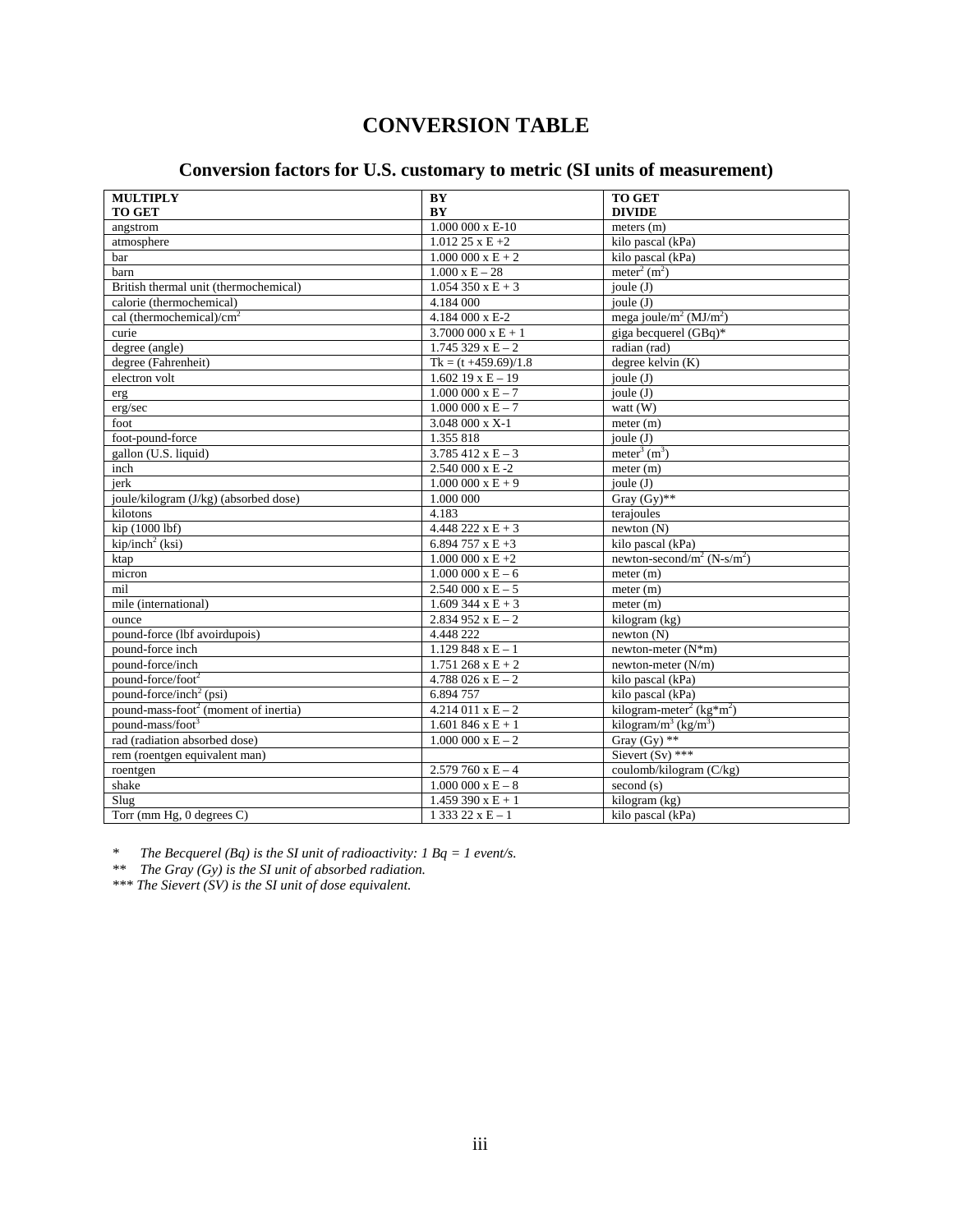# **TABLE OF CONTENTS**

| 1.0              |  |
|------------------|--|
| 1.1              |  |
| 12               |  |
| 1 <sup>3</sup>   |  |
|                  |  |
| 2.1              |  |
| 22               |  |
| 3.0              |  |
| 3.1              |  |
| 3.2 <sub>1</sub> |  |
| 4.0              |  |
| 4.1              |  |
| 42               |  |
|                  |  |
| 5.1              |  |
| 52               |  |
| 5.3              |  |
| 5.4              |  |
| 5.5              |  |
| 5.6              |  |
| 6.0              |  |
| 7.0              |  |
|                  |  |
|                  |  |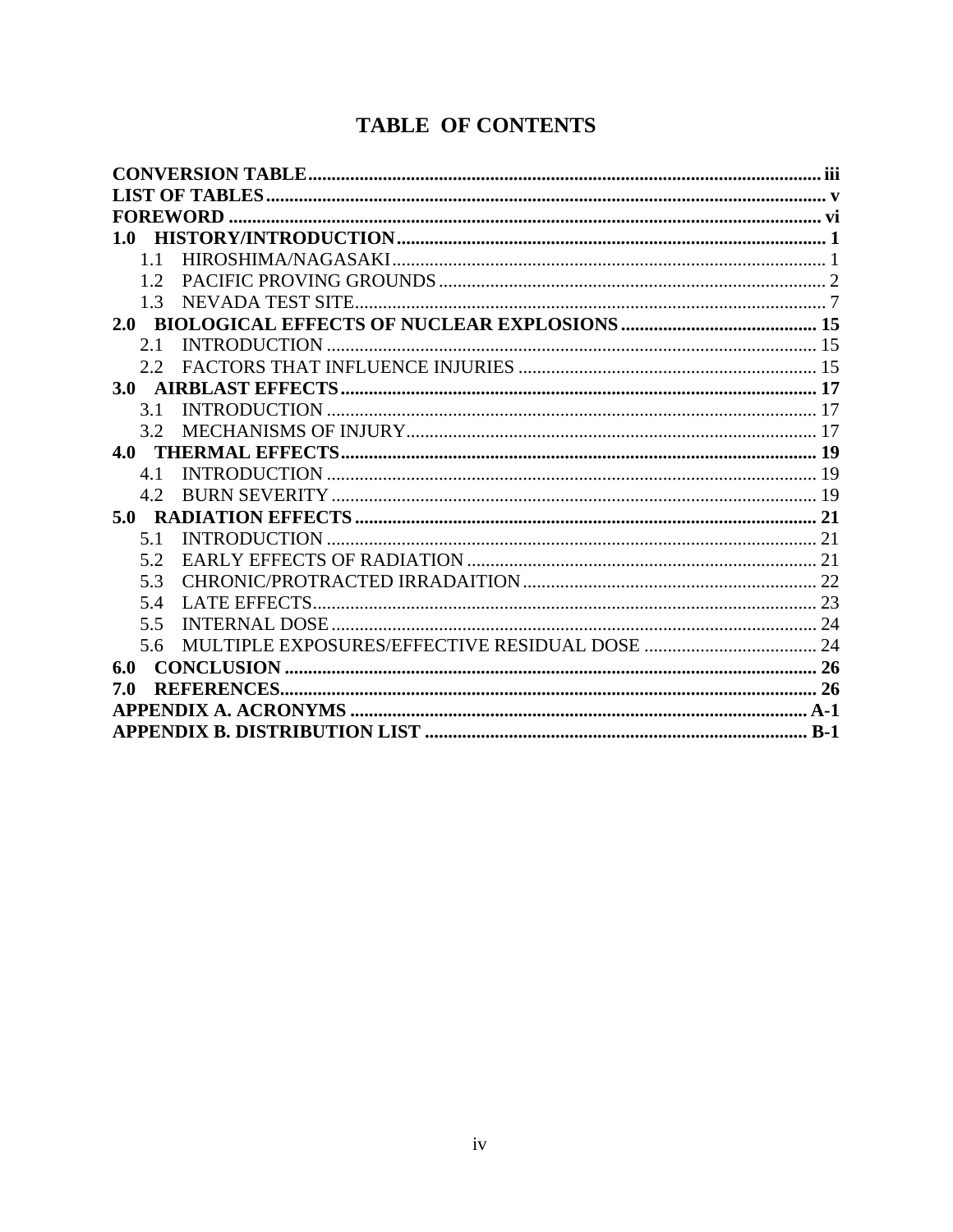# **LIST OF TABLES**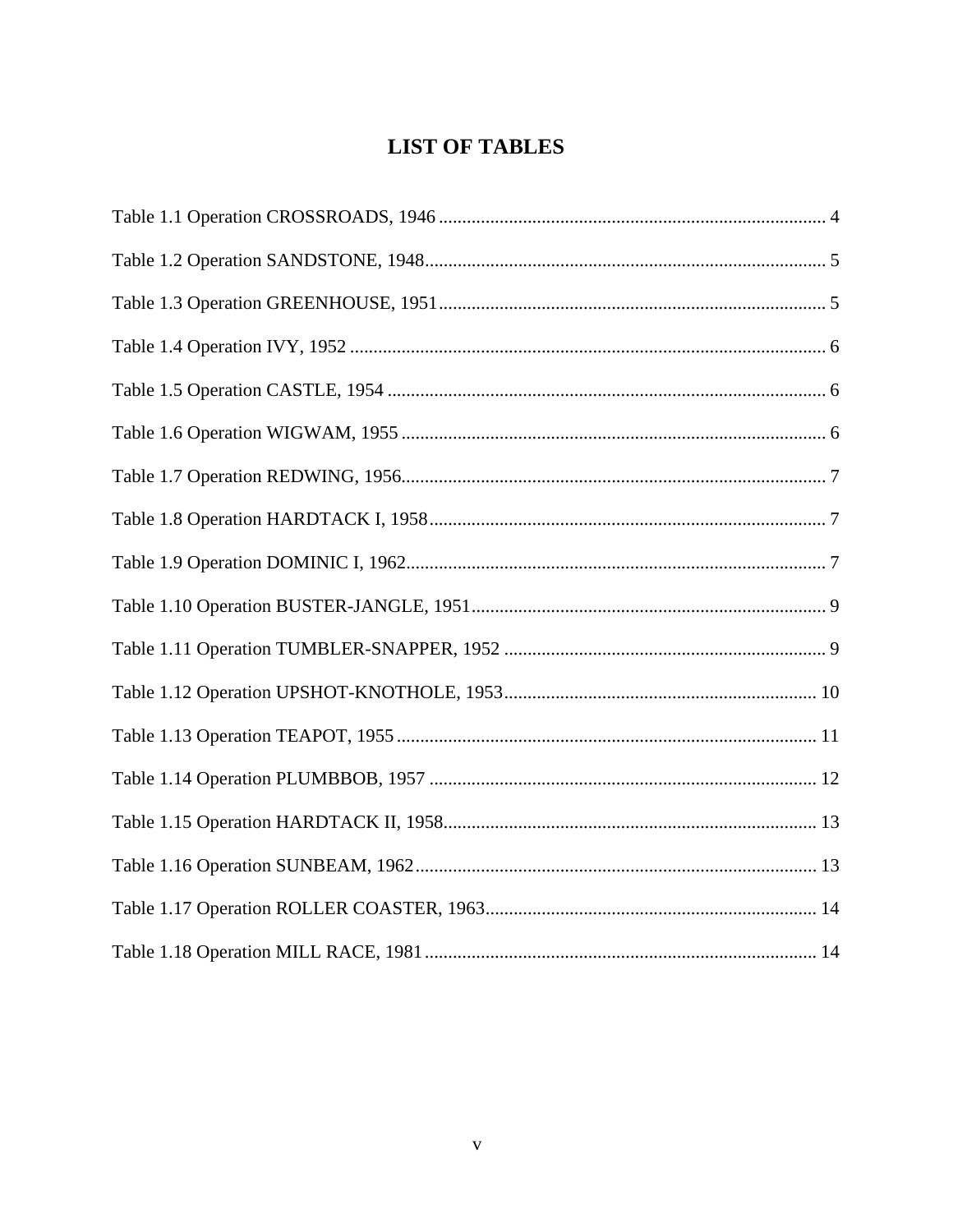# **FOREWORD**

This Biological Effects of Nuclear Explosions (BENE) Domain Guide presents relevant documentation, references, and bibliographic citations for the student and researcher interested in original test documentation in the BENE phenomenology area.

This document reflects the effort of some two decades of work to organize and review the atmospheric test documentation and Nuclear Test Personnel Review (NTPR) data managed by the Defense Threat Reduction Agency (DTRA).

This effort was led by Dr. David Auton (†), who died before this Guide's completion. While at the Defense Threat Reduction Information Analysis Center (DTRIAC) Dave compiled all the data for the Guide and wrote it as a draft DTRA Technical Report. Only editorial corrections and brief expansions of the data have been added. This document is dedicated to his memory.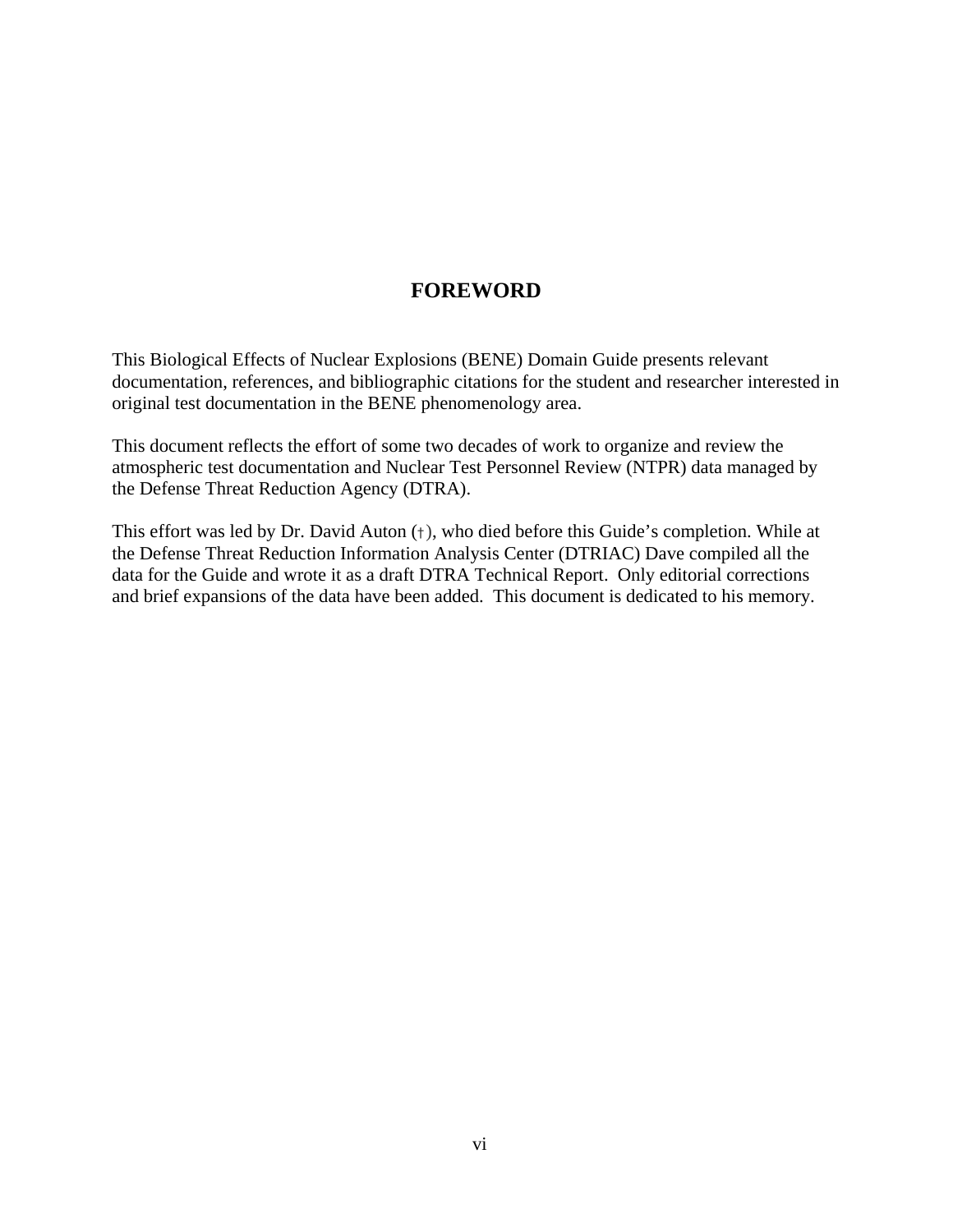## **1.0 HISTORY/INTRODUCTION**

The following references contain relevant Biological Effects of Nuclear Explosions (BENE) test documentation. The intention of this listing is to denote documents, for bibliographic purposes, and to provide a convenient reference point for the researcher interested in original test documentation in the BENE area. The test history is rich in relevant experiments and observations, and understanding in this area was deemed of great importance.

The Defense Threat Reduction Information Analysis Center (DTRIAC) provides the reports on U.S. testing to eligible persons and agencies through the Scientific and Technical Information Archival and Retrieval System (STARS). Further information may be found at their web page, www.dtra.mil/DTRIAC.aspx (accessed 03 Oct 2012). DTRIAC has archived "A Guide to Nuclear Weapons Phenomena and Effects Literature" (Sachs, 1995), which summarizes project names, report numbers, and a brief description of each report under the weapons testing program.

#### **1.1 HIROSHIMA/NAGASAKI**

Three weeks after the nuclear weapon detonations in Japan, the U.S. Army organized a study of the atomic bomb casualties. Upon landing in Japan the U.S. team learned that the Japanese Government had already sent several scientists from multiple Japanese universities to study these effects. The decision for cooperation between the investigators from the two governments was made and close liaison maintained between Japanese scientists and physicians and the Army Surgeon's Office team. A group from the Manhattan District also arrived to determine what residual radioactivity was still present for purposes of troop protection as well as to study effects. COL (Dr.) Ashley W. Oughterson was the primary author of a six-volume set of documents entitled "Medical Effects of Atomic Bombs" (U.S. Atomic Energy Commission, 1945). This is an extensive and comprehensive review of the effects of the atomic bombs, and is an essential document for those required to study this topic. Distribution is available to any U.S. government agency and their contractors working in this area.

Topics of the six volumes are:

Volume 1: Introduction; physics; description of Hiroshima and Nagasaki cities.

Volume 2: Materials and methods of medical studies; clinical observations.

Volume 3: Hematology; studies of bone marrow biopsies.

Volume 4: Pathology observations from autopsies of radiation-injured patients.

Volume 5: Statistical analyses of questionnaires for patients in both cities.

 Volume 6: Studies of population and casualties; building and protection studies. Volume 1 also includes eyewitness accounts from residents of each city.

The government of Japan published a book, "Medical Report on Atomic Bomb Effects", which was favorably reviewed by the Journal of the American Medical Association a year later (National Research Council of Japan, 1953). Unfortunately, as of September 2012 it is not available in the U.S.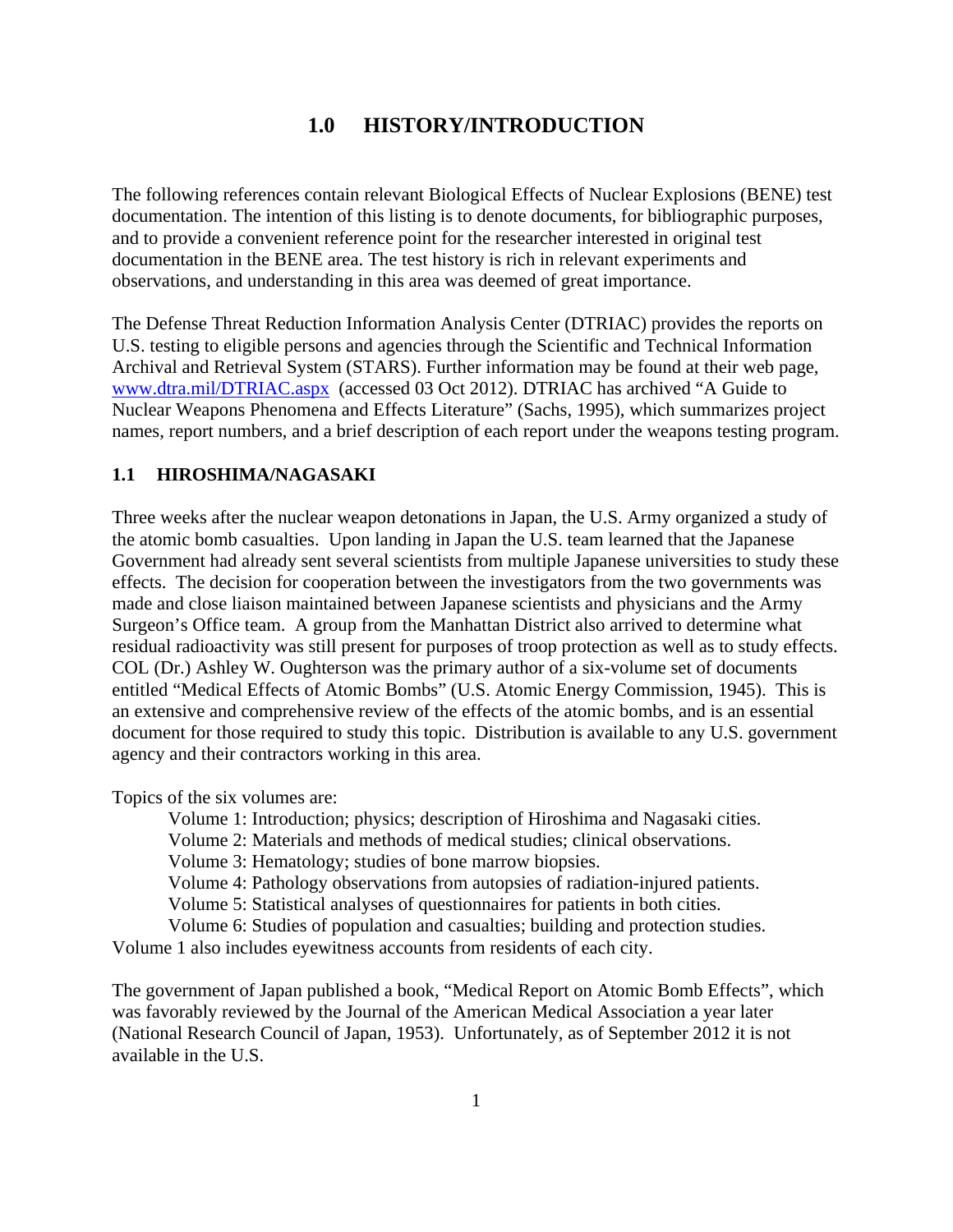#### **1.2 PACIFIC PROVING GROUNDS**

Shortly after WW II was concluded the United States established the Pacific Proving Grounds (PPG) for nuclear weapon testing. A number of sites in the Marshall Islands and a few other places in the equatorial western Pacific Ocean suitable for nuclear weapon testing composed the PPG. One of the aims of the testing program was to conduct biological and medical research to better understand the effects of nuclear weapons on biological specimens and, by extension, to man. This isolated area of ocean permitted the testing of large atmospheric devices with relatively low risk of human injury, although several inhabitants of the Marshall Islands and, on one occasion, the crew of a Japanese fishing boat were harmed by fallout.

An extensive research effort on all aspects of weapons was conducted for each test. Experiments designed to study the biological effects of nuclear explosions were conducted and reports written, most of which have been declassified.

(**N.B.** For ease of reading the nine operations at the PPG are listed together, and the tables summarizing the reports conducted under each operation are together at the end of this section.)

Operation CROSSROADS (Table 1.1) tested large numbers of mammals (goats, pigs, and rats) as well as seeds, soil (to see if tomatoes and grass could grow in irradiated soil), and the effectiveness of radiation on biological warfare agents.

Operation SANDSTONE (Table 1.2) assessed the effects of ionizing radiation on a variety of seeds, insects, and bacteria.

Operation GREENHOUSE (Table 1.3) assessed the effects of nuclear radiation on mice, pigs, and dogs; objectives included lethality ranges, pathology of injury, effects of shielding (foxholes), and comparison of effects with laboratory irradiated animals as well as dosimeters.

Operation IVY (Table 1.4) did surveys of plant and animal specimens before and after Test Mike to determine the changes in biological materials before and after this shot. (**N.B.** Test Mike was performed in November 1952 but the report noted below not written till the following year.)

Operation CASTLE (Table 1.5) was a follow-on to IVY in developing thermonuclear weapons. They did not initially plan to conduct biomedical projects; however, the first test had a yield much higher than predicted and the crew of a Japanese fishing boat was exposed to high levels of fallout. Physicians and researchers hurried to treat and also study these men, and a program for biomedical studies was implemented. The injured and exposed Marshallese, as well as American military personnel, were studied for several months after the incident.

Operation WIGWAM (Table 1.6) detonated a device deeply underwater to observe various radionuclides as they ascended the food chain.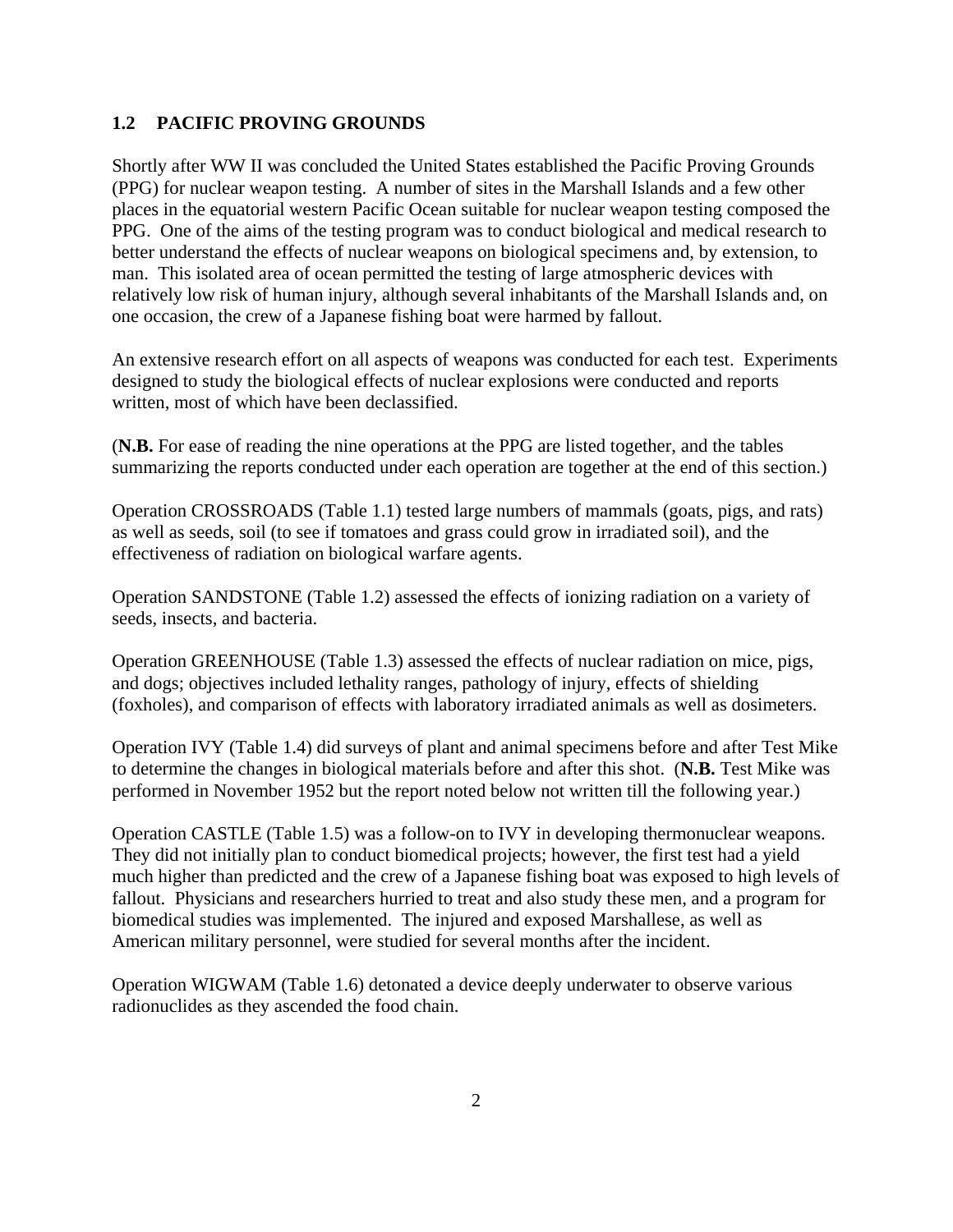Operation REDWING (Table 1.7) researched thermal radiation effects on the eyes of rabbits and monkeys that were constrained to face the fireball.

Operation HARDTACK (Table 1.8) was initially designed as an extensive series of tests to be conducted at the PPG. However, the second phase of the series was done at the Nevada Test Site. HARDTACK I studied chorioretinal burn damage in rabbits analyzed with respect to exposure conditions.

Operation FISHBOWL, part of Operation DOMINIC I (Table 1.9), also studied production of chorioretinal burns in rabbits. Unfortunately, during the Bluegill Triple Prime test, two military personnel accidentally received retinal damage; the damage was permanent in one man.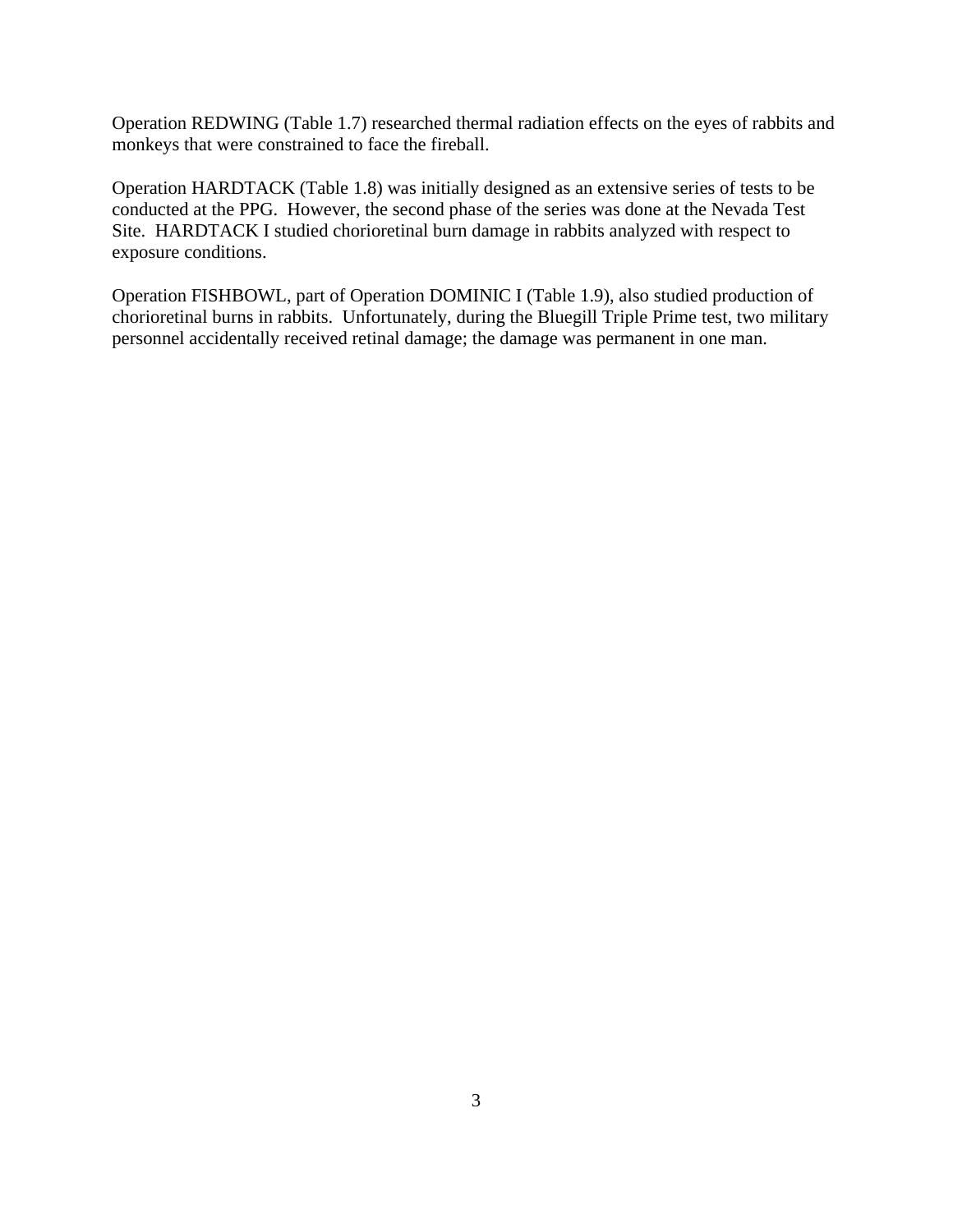# **Table 1.1 Operation CROSSROADS, 1946**

| <b>Report Author</b>      | <b>Report Title</b>           | <b>Number</b>        | Objective                         |
|---------------------------|-------------------------------|----------------------|-----------------------------------|
| <b>Bureau of Medicine</b> | <b>Target Stations and</b>    | <b>XRD-163</b>       | Identifies locations of each      |
| and Surgery               | <b>Biological Materials</b>   |                      | biological sample                 |
| (BUMED) Research          | <b>Exposed During Tests</b>   |                      |                                   |
| Group, 1950a              | Able and Baker                |                      |                                   |
| <b>BUMED, 1950b</b>       | Airblast Effects of an        | <b>XRD-164</b>       | Rat model used; autopsies         |
|                           | <b>Atomic Bomb Explosion</b>  |                      | studied trauma and thermal (not   |
|                           |                               |                      | radiation) effects                |
| <b>BUMED, 1950c</b>       | <b>Gross Autopsy Findings</b> | $\overline{XRD-165}$ | Autopsy findings on all animal    |
|                           | and a Statistical Study of    |                      | models (goats, pigs, rats)        |
|                           | the Mortality in the          |                      |                                   |
|                           | Animals Exposed at Bikini     |                      |                                   |
| <b>BUMED, 1950d</b>       | Germination of Vegetable      | <b>XRD-170</b>       | Assess effects of radiation       |
|                           | Seeds Exposed at Bikini       |                      | exposure on plant germination     |
|                           | During the Atomic Bomb        |                      | and growth (several vegetables    |
|                           | <b>Test Able</b>              |                      | and cotton studied)               |
| <b>BUMED, 1950e</b>       | <b>Residual Effects of</b>    | <b>XRD-171</b>       | Studied ability of plants to grow |
|                           | Atomic Radiation in Soil      |                      | in irradiated soil                |
|                           | on Seed Germination           |                      |                                   |
| <b>BUMED, 1950f</b>       | Effect of the Bikini          | <b>XRD-172</b>       | Compare quantities of             |
|                           | <b>Atomic Bomb Test Able</b>  |                      | microorganisms in irradiated      |
|                           | on Soil Microorganisms        |                      | and non-irradiated soils          |
| <b>BUMED, 1950g</b>       | Analysis of Tissues for       | <b>XRD-175</b>       | Induced radioactivity measured    |
|                           | <b>Induced Radioactivity</b>  |                      | in bones of rats, pigs, and goats |
| <b>BUMED, 1950h</b>       | Vycor Glass Gamma Ray         | <b>XRD-176</b>       | Readings from dosimeters          |
|                           | <b>Dosimeters</b>             |                      | designed to measure dose on       |
|                           |                               |                      | animals exposed to high levels    |
|                           |                               |                      | of radiation                      |
| <b>BUMED, 1950i</b>       | Aberrations Found in the      | XRD-                 | Analysis of second-generation     |
|                           | Progenies of Plants Grown     | $177, -178$          | seeds from cotton in XRD-170      |
|                           | from Irradiated Cotton        |                      |                                   |
| <b>Armed Forces</b>       | <b>Test Site Survey</b>       | <b>XRD-212</b>       | Post-operation measurement of     |
| <b>Special Weapons</b>    |                               |                      | residual radiation in soils,      |
| Project (AFSWP),          |                               |                      | plants, sea life                  |
| 1947                      |                               |                      |                                   |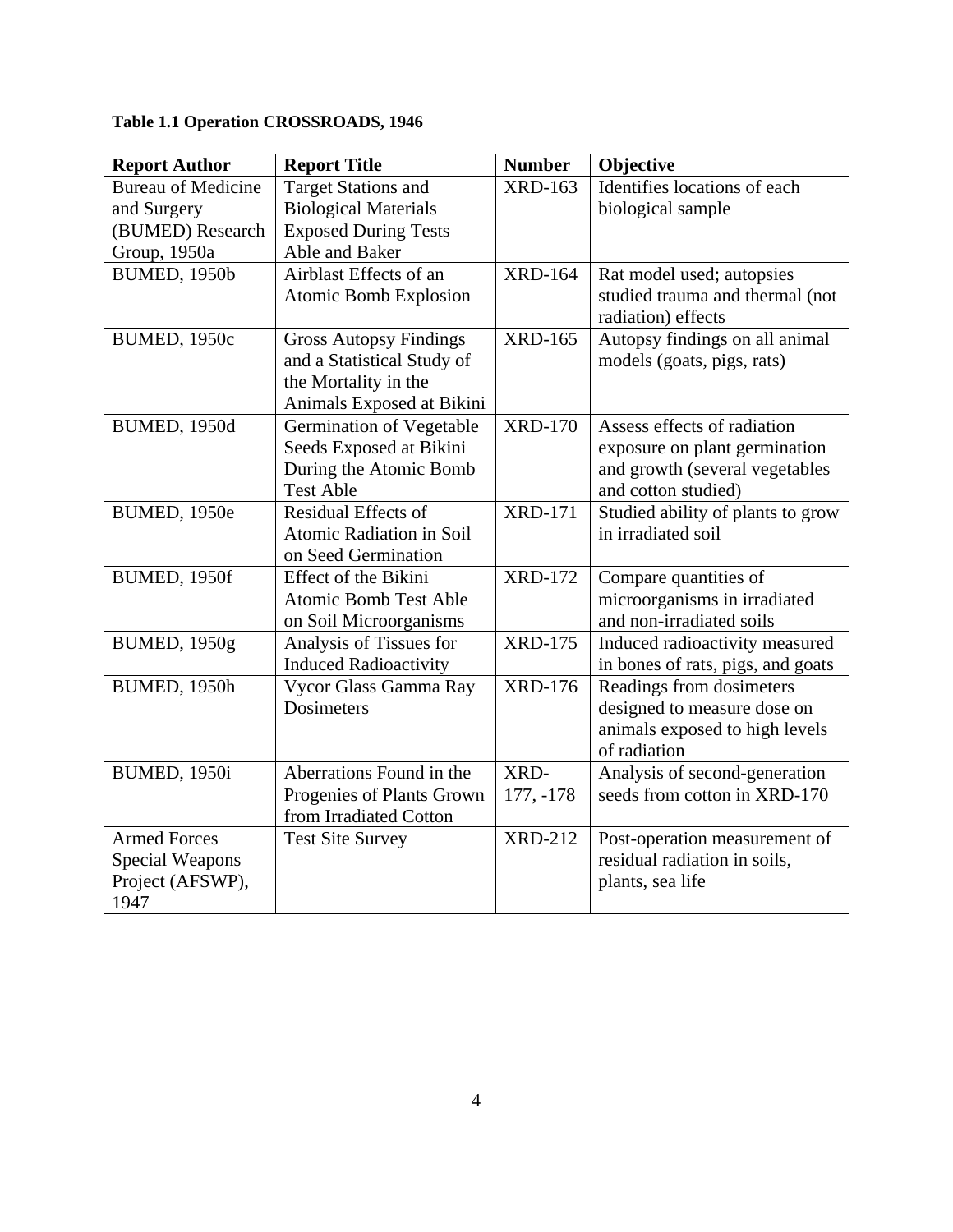# **Table 1.2 Operation SANDSTONE, 1948**

| <b>Report</b> | <b>Report Title</b>     | <b>Number</b>     | <b>Objective</b>                        |
|---------------|-------------------------|-------------------|-----------------------------------------|
| <b>Author</b> |                         |                   |                                         |
| Berkhouse et  | Biological and          | $SS-33$ (also     | Assess effects of radiation on seeds,   |
| al., 1983     | <b>Animal Container</b> | <b>DNA</b> Report | insects, and bacteria; design cages for |
|               | <b>Studies</b>          | 6033F             | animal exposure in future events        |

# **Table 1.3 Operation GREENHOUSE, 1951**

| <b>Report</b>                 | <b>Report Title</b>                                                                    | <b>Number</b>   | Objective                                                                                                                                                             |
|-------------------------------|----------------------------------------------------------------------------------------|-----------------|-----------------------------------------------------------------------------------------------------------------------------------------------------------------------|
| <b>Author</b>                 |                                                                                        |                 |                                                                                                                                                                       |
| LeRoy and<br>Langham,<br>1951 | Evaluation of Program 2<br>(Biomedical Tests)                                          | $WT-21$         | Summary of Greenhouse biomedical<br>experiments                                                                                                                       |
| Carter et al.,<br>1951        | Annex 2.2, Control<br><b>Studies of Operation</b><br><b>Greenhouse Test</b><br>Animals | $WT-6, -$<br>18 | Exposures of mice, pigs, dogs to<br>laboratory radiation simulating weapon<br>environment                                                                             |
| Anderson et<br>al., 1951      | Annex 2.4,<br><b>Experimental Data</b><br>Obtained in the Field                        | WT-43           | Comparative analysis of mice with Annex<br>2.2 results; testing of materials to simulate<br>human, mice, and pig tissues; evaluation<br>of plants as gamma dosimeters |
| Cronkite et<br>al., 1951      | Annex 2.5, Mortality<br>Rate as a Function of<br>Distance                              | WT-22           | Survival of exposed mice, pigs, dogs as<br>function of distance from Ground Zero                                                                                      |
| Tullis et al.,<br>1951        | Annex 2.6, Pathology of<br>Radiation Injury                                            | $WT-16$         | Detailed clinical and autopsy observations<br>of dogs and pigs exposed to nuclear<br>environment                                                                      |
| Pearse et al.,<br>1951        | Annex 2.7, Thermal<br>Radiation Injury                                                 | WT-9            | Nature of skin burns in dogs and pigs                                                                                                                                 |
| Talbot and<br>Maupin,<br>1951 | Annex 2.9, Blast<br>Injuries in Foxholes                                               | $WT-8$          | Measurements of blast, thermal, and<br>radiation environments; autopsies of<br>exposed dogs                                                                           |
| LeRoy, 1951                   | Annex 2.10,<br><b>Miscellaneous Studies</b><br>of Dosimeters                           | $WT-13$         | Evaluation of Glomerella fungus and corn<br>as well as physical materials for dosimetry<br>suitability                                                                |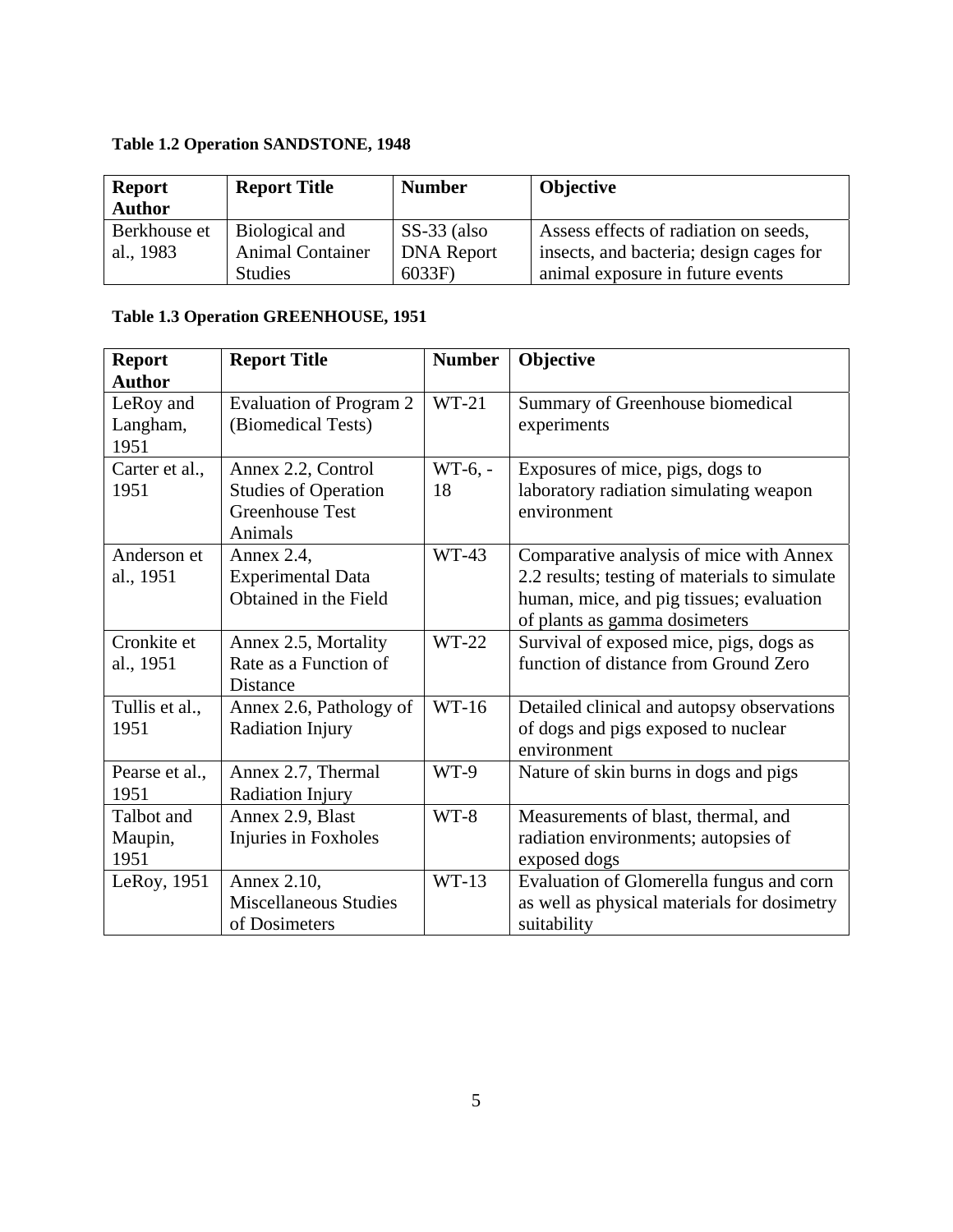# **Table 1.4 Operation IVY, 1952**

| <b>Report</b><br><b>Author</b> | <b>Report Title</b>            | Number   Objective                        |
|--------------------------------|--------------------------------|-------------------------------------------|
| Donaldson,                     | Project 11.5, Radiobiological  | WT-616   Collect and ash plant and animal |
| 1953                           | Studies at Eniwetok Before and | samples for pre- and post-test            |
|                                | After Mike                     | radiological counting                     |

## **Table 1.5 Operation CASTLE, 1954**

| <b>Report</b> | <b>Report Title</b>                       | <b>Number</b> | Objective                   |  |
|---------------|-------------------------------------------|---------------|-----------------------------|--|
| <b>Author</b> |                                           |               |                             |  |
| Folsom et     | Project 2.7a, Radioactivity of Open-      | WT-954        | Measurement of              |  |
| al., 1958     | Sea Plankton Samples                      |               | bioconcentration of fallout |  |
|               |                                           |               | products and effects of     |  |
|               |                                           |               | biological processes        |  |
| Cronkite et   | Project 4.1, Study of Response of         | WT-923        | Detailed observations of    |  |
| al., 1954     | Human Beings Accidentally Exposed         |               | injuries and treatments of  |  |
|               | to Significant Fallout Radiation          |               | Marshallese over first 76   |  |
|               |                                           |               | exposure days.              |  |
| Cohn et al.,  | Project 4.1 Addendum, Nature and          | WT-936        | Effects of internal         |  |
| 1954          | <b>Extent of Internal Radioactive</b>     |               | contamination by fallout    |  |
|               | Contamination of Human Beings,            |               | materials studied           |  |
|               | Plants, and Animals Exposed to            |               |                             |  |
|               | Fallout                                   |               |                             |  |
| Bond et al.,  | Project 4.1A Addendum, Medical            | WT-937        | Six-month medical follow-up |  |
| 1955          | <b>Examination of Rongelap People Six</b> |               | examinations and studies    |  |
|               | Months After Exposure to Fallout          |               |                             |  |
| Sharp and     | Project 4.1 Addendum, Exposure of         | WT-938        | Inclusion of U.S. troops    |  |
| Chapman,      | <b>Marshall Islanders and American</b>    |               | stationed in fallout area   |  |
| 1957          | Military Personnel to Fallout             |               |                             |  |
| Sondhaus      | Project 4.1 Addendum, Physical            | WT-939        | Description of dosimetry    |  |
| and Bond,     | Factors and Dosimetry in Marshall         |               | support                     |  |
| 1955          | <b>Island Radiation Exposure</b>          |               |                             |  |

# **Table 1.6 Operation WIGWAM, 1955**

| <b>Report</b> | <b>Report Title</b>     |      | Number   Objective                           |
|---------------|-------------------------|------|----------------------------------------------|
| <b>Author</b> |                         |      |                                              |
| Schaefer et   | Project 2.5, Effects of | WT-  | Assess possibility of radiation-contaminated |
| al., 1959     | Nuclear Explosion on    | 1013 | fish entering fishing regions as well as     |
|               | Marine Biology          |      | multiple samples of other marine life        |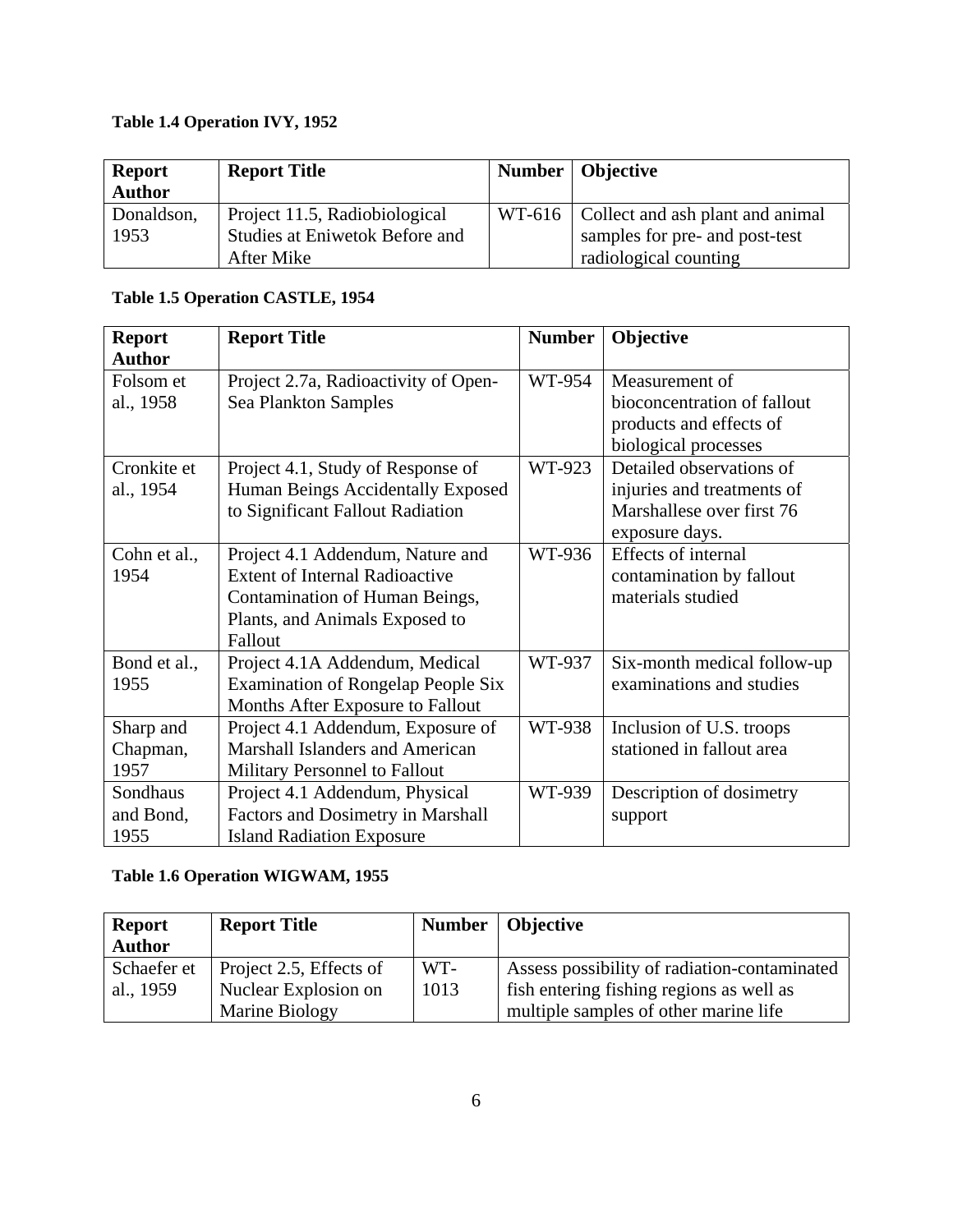#### **Table 1.7 Operation REDWING, 1956**

| <b>Report</b>  | <b>Report Title</b> |      | Number   Objective                      |
|----------------|---------------------|------|-----------------------------------------|
| <b>Author</b>  |                     |      |                                         |
| Fixott et al., | Project 4.1,        | WT-  | Medical observations and assessments of |
| 1955           | Chorioretinal burns | 1326 | rabbits and monkeys constrained to face |
|                |                     |      | fireball                                |

#### **Table 1.8 Operation HARDTACK I, 1958**

| <b>Report</b> | <b>Report Title</b>          |      | Number   Objective               |
|---------------|------------------------------|------|----------------------------------|
| <b>Author</b> |                              |      |                                  |
| Pickering et  | Project 4.1, Effects on Eyes | WT-  | Study of chorioretinal burns in  |
| al., 1958a    | from Exposure to Very-High-  | 1633 | rabbits on the ground and behind |
|               | <b>Altitude Bursts</b>       |      | Plexiglas aircraft canopies      |

#### **Table 1.9 Operation DOMINIC I, 1962**

| <b>Report</b><br><b>Author</b> | <b>Report Title</b>           | <b>Number</b>       | <b>Objective</b>                                                                             |
|--------------------------------|-------------------------------|---------------------|----------------------------------------------------------------------------------------------|
| Berkhouse et<br>al., 1983      | Operation<br><b>DOMINIC I</b> | <b>DNA</b><br>6040F | Report of early signs and symptoms of eye<br>injuries and follow-up clinical measurements of |
|                                |                               |                     | visual fields and acuity                                                                     |

## **1.3 NEVADA TEST SITE**

Land tests at Nevada Test Site (NTS), now called the Nevada National Security Site, were begun in 1951. As with the PPG, the area chosen was relatively isolated. Atmospheric testing of weapons, as well as studies of weapon effects on animals, ceased in 1962; however highexplosive and other above-ground testing continued beyond 1962. As with the previous section for the PPG, the tables for each of the nine NTS operations are grouped together at the end of this section.

Operation BUSTER-JANGLE (Table 1.10) did further radiation dosimetry work on human body phantoms as well as study thermal effects on rats and dogs. Flash blindness (time to eyesight recovery after exposure to a nuclear flash) was studied in humans.

Operation TUMBLER-SNAPPER (Table 1.11) investigated the effects of different neutron radiation fluences on mice, as well as a study of flash blindness that inadvertently resulted in retinal burns in two human observers. Thermal irradiation of pigs protected from other nuclear insults was also studied.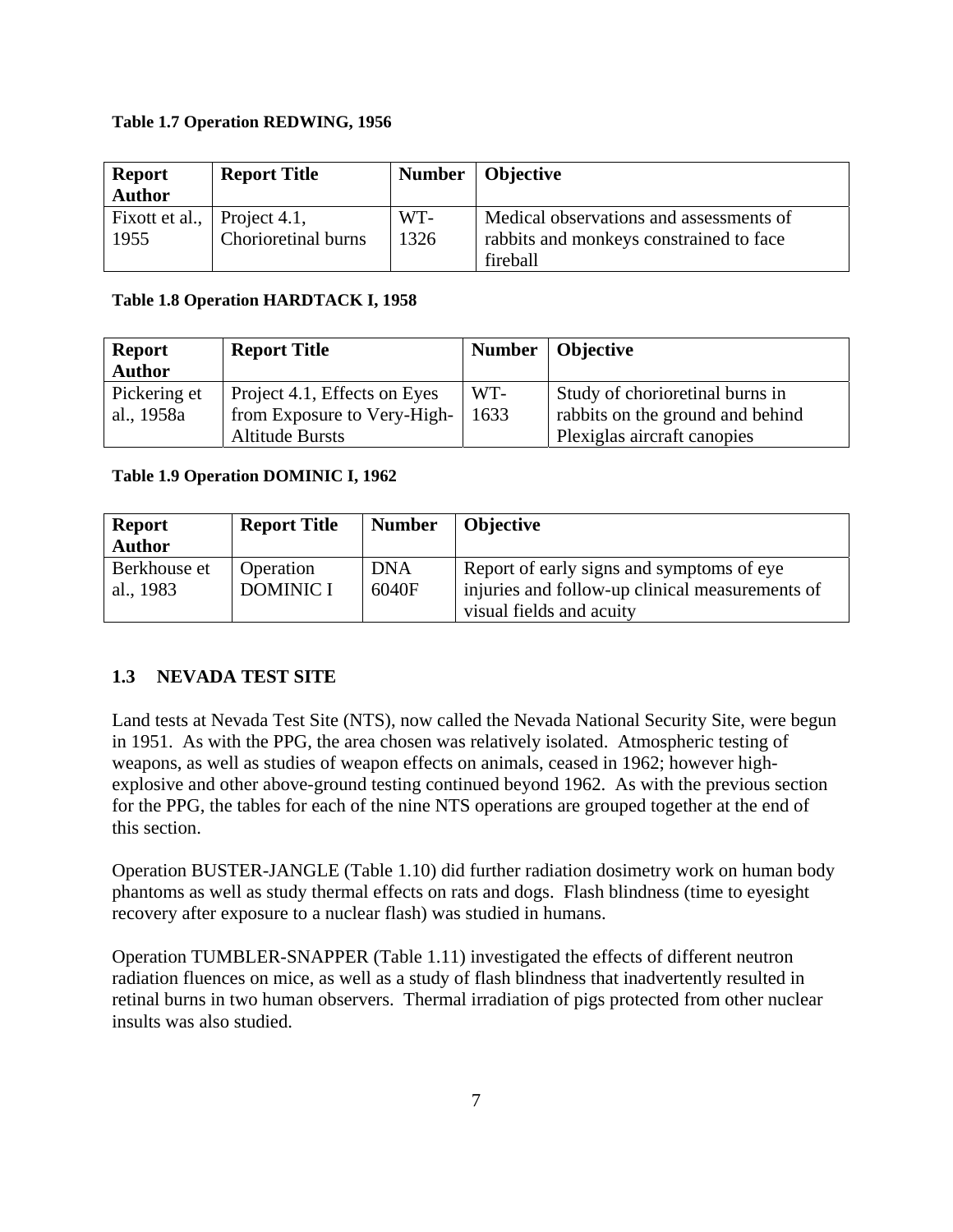Operation UPSHOT-KNOTHOLE (Table 1.12) focused its biomedical program on the radiation hazard to mice and monkeys flying through the post-detonation clouds. The biological effects of neutrons on mice above ground and in foxholes was reviewed, as well as the ocular effects of thermal radiation from the flash and beta-gamma skin hazards to humans that would be in the contaminated area post shot.

Operation TEAPOT (Table 1.13) was intended to test nuclear devices for possible inclusion in the weapons arsenal, improve military tactics, equipment, and training, and study civil defense requirements.

Operation PLUMBBOB (Table 1.14) conducted a variety of tests using large numbers of animals to research all types of weapon insults, isolated and in combination, on several different animal models. Analysis of fallout effects on animals and vegetation in the area was also conducted. Thermal radiation effects on pigs inside shelters were studied. Monkeys were exposed to neutron and gamma radiation while protected from airblast; mortality and cause of death were studied over a two year period. A large animal model (burro) was also used, and phantom dosimetry reconstructed. Swine, dogs, rabbits, guinea pigs, and mice were used in multiple and isolated insult studies. Neutron and gamma absorption were reviewed in pigs.

Operation HARDTACK II (Table 1.15) examined effects on swine and mice from very low yield detonations. Several specimens were placed in foxholes and on military vehicles. Some were also given medical radiation countermeasures beforehand. Evaluation of vision on soldiers who were placed in viewing range but facing away from the flash was performed.

Operation SUNBEAM (Table 1.16), which was the DoD code name for DOMINIC II, measured neutron and gamma radiation inside exposed sheep as well as synthetic human tissue equivalent material.

Operation ROLLER COASTER (Table 1.17) was the name given to four tests evaluating the risk of dispersal of plutonium during storage and transportation. No fission yield occurred in these experiments. Measurements were performed in various biota.

Operation MILL RACE (Table 1.18) was actually a high explosive test designed to simulate a one kiloton nuclear weapon airblast, ground motion, and, for certain experiments, thermal radiation fluence. No ionizing radiation was released during the test.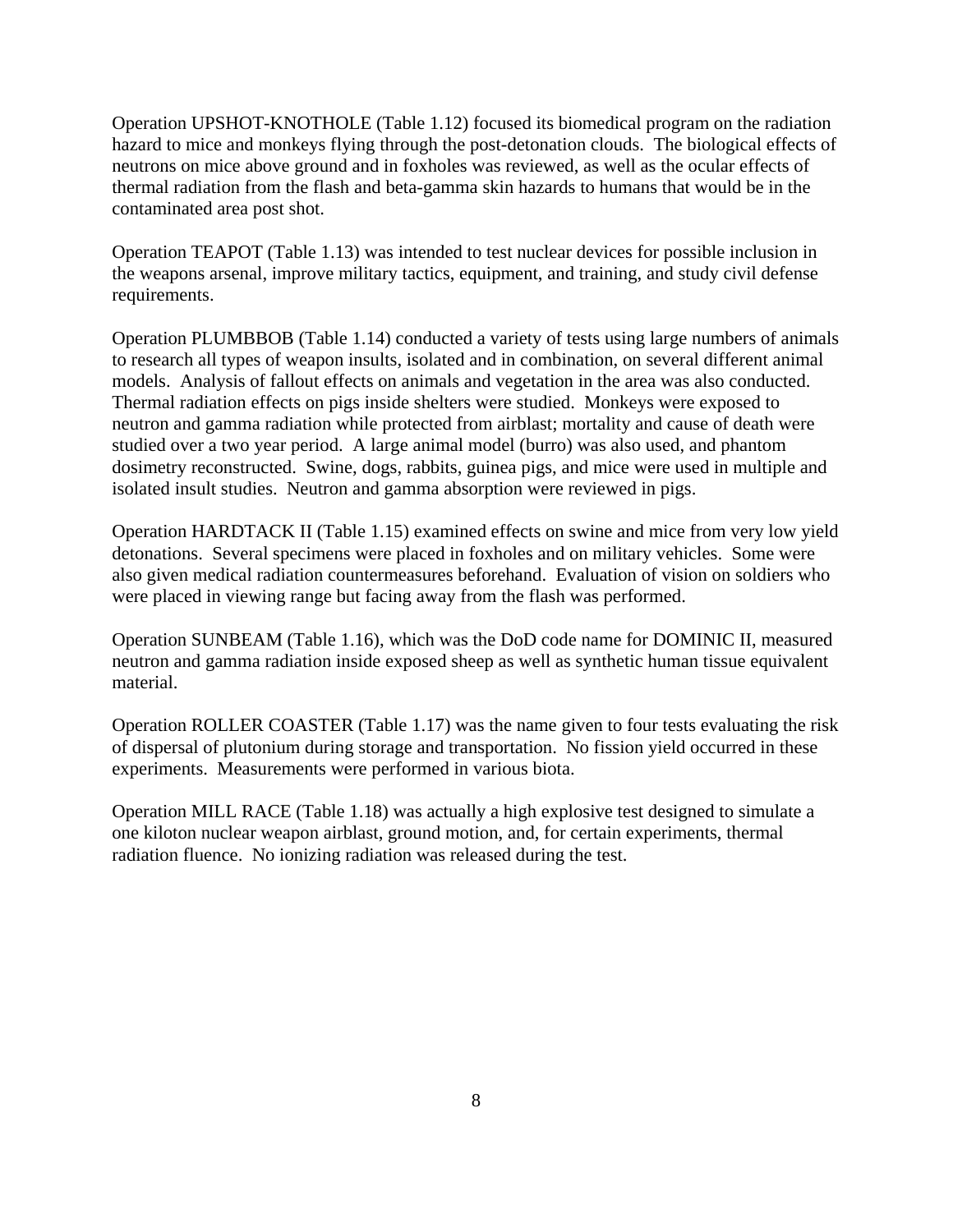| <b>Report</b>        | <b>Report Title</b>         | <b>Number</b> | Objective                                 |
|----------------------|-----------------------------|---------------|-------------------------------------------|
| <b>Author</b>        |                             |               |                                           |
| Smith et al.,        | Project 2.7, Biological     | WT-396, -     | Distribution of radioactive particles     |
| 1952                 | <b>Injury from Particle</b> | 372           | inhaled by sheep and dogs post            |
|                      | Inhalation                  |               | detonation exposure                       |
| Chambers,            | Project 4.1, Radiation      | WT-315        | Expose human body simulation materials    |
| 1952                 | Dosimetry                   |               | with embedded radiation sensors to        |
|                      |                             |               | nuclear environments                      |
| Brooks et al.,       | Project 4.2, Thermal        | WT-362        | Exposed dogs with hair shaved in patches  |
| 1952                 | <b>Effects on Animals</b>   |               | to thermal radiation environment          |
|                      | (Dogs)                      |               |                                           |
| Sheline et           | Project 4.2a, Thermal       | WT-316        | As above, using rat model                 |
| al., 1952            | <b>Effects on Animals</b>   |               |                                           |
|                      | (Rats)                      |               |                                           |
| <b>Byrnes</b> , 1952 | Project 4.3, Flash          | WT-341        | Measure eyesight and visual acuity        |
|                      | <b>Blindness</b>            |               | recovery times from nuclear flash effects |
|                      |                             |               | in humans                                 |

# **Table 1.10 Operation BUSTER-JANGLE, 1951**

# **Table 1.11 Operation TUMBLER-SNAPPER, 1952**

| <b>Report</b>        | <b>Report Title</b>                  | <b>Number</b> | <b>Objective</b>                   |
|----------------------|--------------------------------------|---------------|------------------------------------|
| <b>Author</b>        |                                      |               |                                    |
| Carter et al.,       | Project 4.3, The Biological          | WT-528        | Mortality as a function of neutron |
| 1953                 | <b>Effectiveness of Neutron</b>      |               | radiation fluence and time         |
|                      | <b>Radiation from Nuclear</b>        |               | measured in mice                   |
|                      | Weapons                              |               |                                    |
| Chambers,            | Project 4.4, Gamma Dose Depth        | WT-529        | Attempt to develop instrumented    |
| 1953                 | Measurement in Unit Density          |               | spheres to simulate human tissue   |
|                      | Material                             |               |                                    |
| <b>Byrnes</b> , 1952 | Project 4.5, Flash Blindness         | WT-530        | Vision recovery time measured in   |
|                      |                                      |               | humans (two subjects               |
|                      |                                      |               | unexpectedly received retinal      |
|                      |                                      |               | burns)                             |
| Kingsley et          | Project 4.6, The Time-Course of      | WT-531        | Study of thermal injury in pigs    |
| al., 1953            | <b>Thermal Radiation As Measured</b> |               | protected from other nuclear       |
|                      | by Burns in Pigs                     |               | effects                            |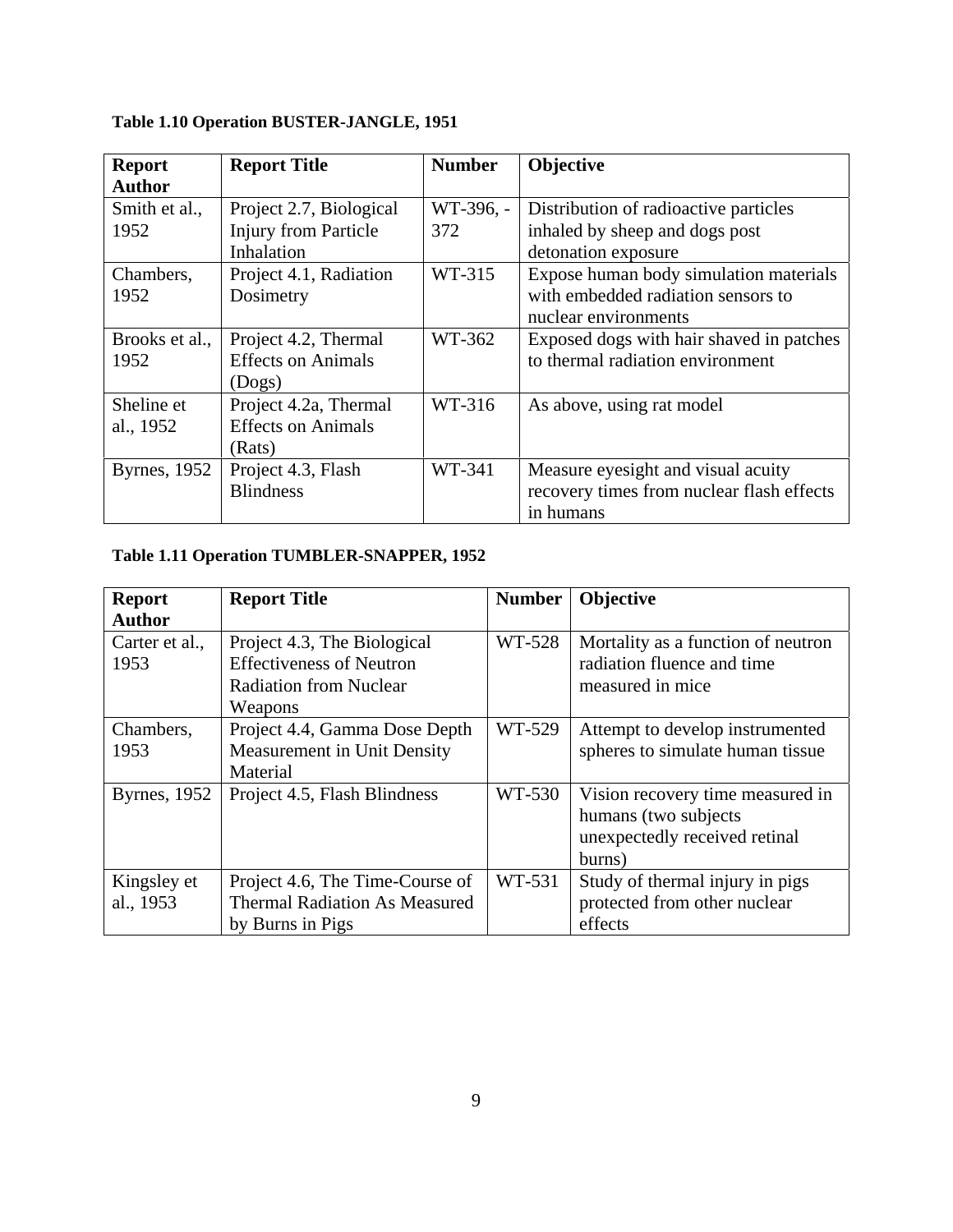| <b>Report</b><br><b>Author</b>  | <b>Report Title</b>                                                                                                                                     | <b>Number</b> | Objective                                                                                                                                                                                |
|---------------------------------|---------------------------------------------------------------------------------------------------------------------------------------------------------|---------------|------------------------------------------------------------------------------------------------------------------------------------------------------------------------------------------|
| Langham et<br>al., 1953         | Project 4.1, The Radiation<br>Hazards to Personnel Within an<br><b>Atomic Cloud</b>                                                                     | WT-743        | Drones with mice and monkeys<br>flew through clouds                                                                                                                                      |
| Draeger and<br>Lee, 1955        | Project 4.2, Direct Air Blast<br><b>Exposure in Animals</b>                                                                                             | WT-744        | Dogs and rats, shielded from<br>radiation, exposed to overpressures<br>from blasts                                                                                                       |
| Byrnes et<br>al., 1955          | Project 4.5, Ocular Effects of<br><b>Thermal Radiation from Atomic</b><br>Detonation—Flashblindness and<br><b>Chorioretinal Burns</b>                   | WT-745        | Human subjects used for<br>flashblindness studies, rabbits for<br>chorioretinal burn assessment                                                                                          |
| Brennan,<br>1953                | Project 4.7, Beta-Gamma Skin<br>Hazard in the Post-Shot<br><b>Contaminated Area</b>                                                                     | WT-746        | Evaluation of previously<br>unmonitored beta radiation in areas<br>near Ground Zero                                                                                                      |
| Carter et al.,<br>1957          | Project 4.8, Biological Effects of<br><b>Neutrons</b>                                                                                                   | WT-747        | Mice above ground and in foxholes<br>studied in conditions of reduced<br>gamma exposure (shielding)                                                                                      |
|                                 | Project 23-24 (series),<br><b>Communal Shelter Tests</b>                                                                                                | $---$         | Various structures with emplaced<br>biological specimens to study blast,<br>thermal, & radiation environments                                                                            |
| Bond et al.,<br>1953            | Project 23.1, Biological<br><b>Effectiveness of Ionizing</b><br><b>Radiation Within Shelters</b>                                                        | WT-793        | Study of ionizing radiation                                                                                                                                                              |
| Silverman<br>and Bond,<br>1953  | Project 23.2, Bacteriological<br>Studies on Animals Exposed to<br><b>Neutron Radiation</b>                                                              | WT-794        | Analysis of bacterial sepsis in mice<br>exposed to supralethal doses of<br>neutron and gamma-neutron<br>radiation                                                                        |
| Plough and<br>Sheppard,<br>1854 | Projects 23.4-23.14, 23.16,<br><b>Genetic Effects of Fast Neutrons</b><br>from Nuclear Detonations                                                      | WT-820        | Mice, as well as various plant and<br>fungi species were exposed, then<br>mated, to determine relative<br>biological effectiveness of neutrons<br>for transmitted genetic defects        |
| Roberts et<br>al., 1953         | Project 23.15, Effects of<br>Overpressures in Group Shelters<br>on Animals and Dummies                                                                  | WT-798        | Relationship of overpressure rise,<br>air drag, and static overpressure<br>levels to blast injuries in dogs                                                                              |
| Lindberg et<br>al., 1954        | Project 27.2, Environmental and<br>Biological Fate of Fall-Out from<br><b>Nuclear Detonations in Areas</b><br>Adjacent to the Nevada Proving<br>Grounds | WT-812        | Radio-ecological studies of soils,<br>plants, and animals before, during,<br>and after several test series to<br>determine biological availability of<br>radioactive materials over time |

# **Table 1.12 Operation UPSHOT-KNOTHOLE, 1953**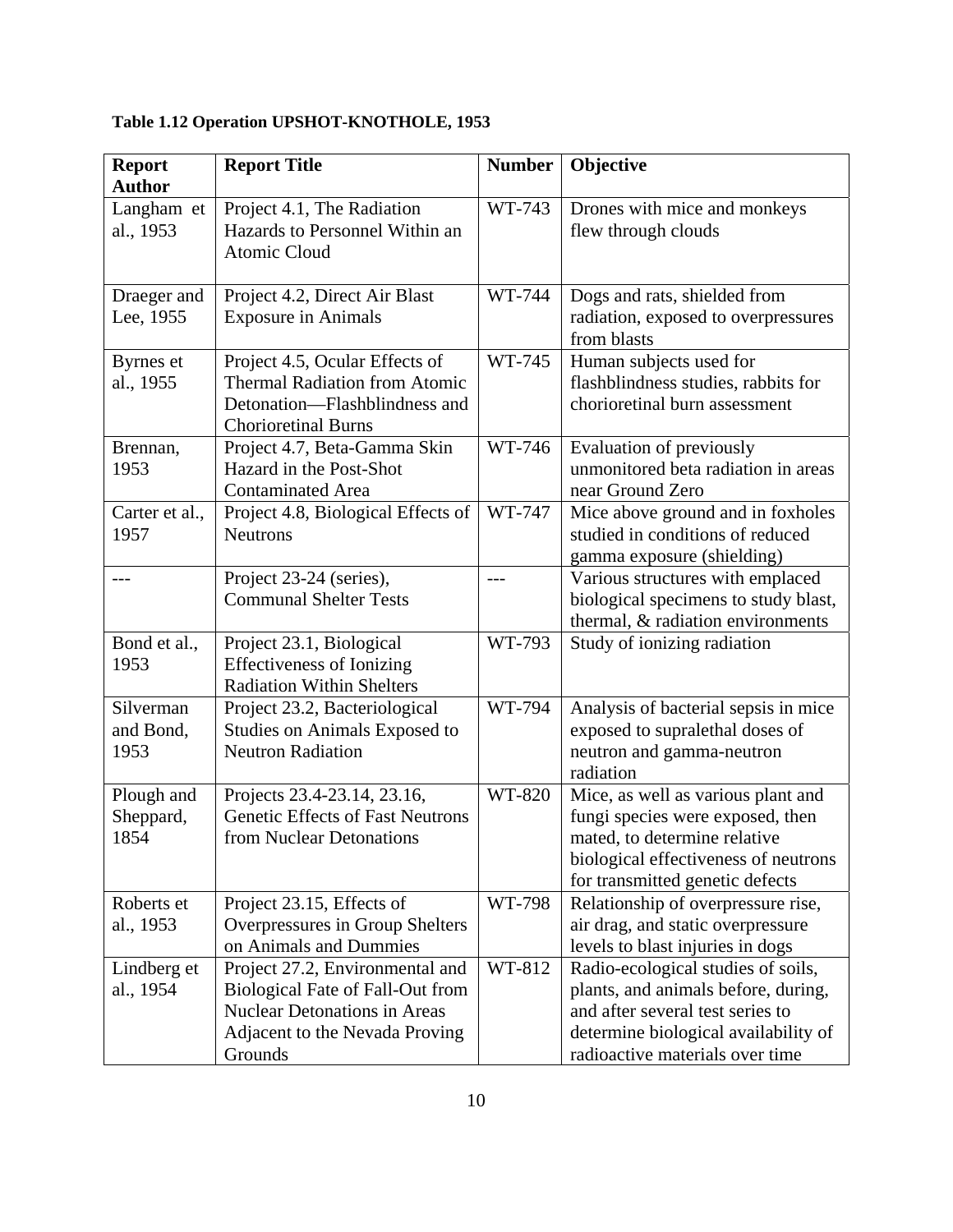| <b>Report</b> | <b>Report Title</b>                             | <b>Number</b> | Objective                   |
|---------------|-------------------------------------------------|---------------|-----------------------------|
| <b>Author</b> |                                                 |               |                             |
| White et      | Project 33.1, Biological Effects of             | WT-           | Observation and effects     |
| al., 1956     | Pressure Phenomena Occurring Inside             | 1179          | studies of animals inside   |
|               | Protective Shelters Following a Nuclear         |               | shelters                    |
|               | Detonation                                      |               |                             |
| Hirsch et     | Project 33.2, The Effects of Noise in           | WT-           | Noise effects on rats       |
| al., 1956     | <b>Blast-Resistant Shelters</b>                 | 1180          | studied                     |
| Lindberg et   | Project 37.1, Factors Influencing the           | WT-           | Particulate fallout matter  |
| al., 1959     | Biological Fate and Persistence of              | 1177          | and its location and        |
|               | <b>Radioactive Fallout</b>                      |               | intensities in soil, plant, |
|               |                                                 |               | and animal specimens        |
|               |                                                 |               | determined                  |
| Taplin et     | Project 37.3, Evaluation of the Acute           | WT-           | Adverse effects on rabbits  |
| al., 1961     | <b>Inhalation Hazard from Radioactive Fall-</b> | 1172          | and rats placed post-       |
|               | Out Materials by Analysis of Results from       |               | detonation in fallout field |
|               | <b>Field Operations and Controlled</b>          |               | studied                     |
|               | Inhalation Studies in the Laboratory            |               |                             |
| Palmer and    | Project 39.4b, Technical Photography            | WT-           | Effects of blasts on        |
| Harper,       | (High Speed—Blast Biology)                      | 1197          | animals and structures      |
| 1955          |                                                 |               | studied as well as autopsy  |
|               |                                                 |               | specimens                   |
|               |                                                 |               |                             |
| Harris,       | Project 39.7, Physical Measurement of           | ITR-          | Free-field and blast-       |
| 1955          | Neutron and Gamma Radiation Dose from           | 1167          | shielded chambers           |
|               | High Neutron Yield Weapons and                  |               | containing mice studied;    |
|               | Correlation of Dose with Biological             |               | dose compared with          |
|               | Effects*                                        |               | biological effects          |

# **Table 1.13 Operation TEAPOT, 1955**

\* Redacted version available on World Wide Web.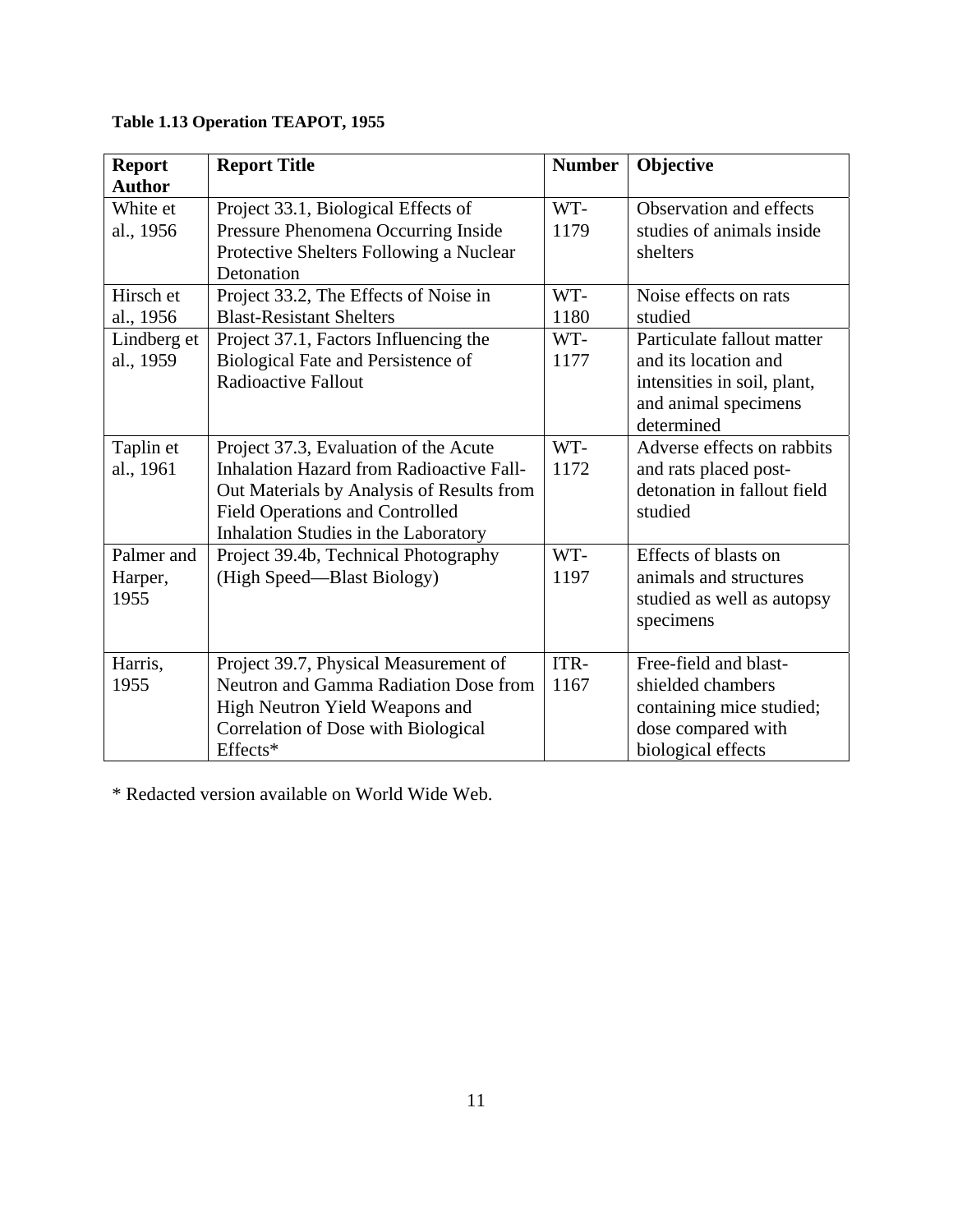| <b>Report</b><br><b>Author</b> | <b>Report Title</b>                                                                                                                                                           | <b>Number</b> | Objective                                                                                                                                                    |
|--------------------------------|-------------------------------------------------------------------------------------------------------------------------------------------------------------------------------|---------------|--------------------------------------------------------------------------------------------------------------------------------------------------------------|
| McDonnel<br>et al., 1961       | Project 4.1, Effects of Nuclear<br>Detonations on a Large Biological<br>Specimen (Swine)                                                                                      | WT-<br>1428   | Twelve hundred specimens used<br>to assess injuries from blast,<br>thermal, and gamma and neutron<br>radiation effects                                       |
| Gulley et<br>al., 1960         | Project 4.2, Evaluation of Eye<br>Protection Afforded by an<br><b>Electromechanical Shutter</b>                                                                               | WT-<br>1429   | Evaluation of a high-speed<br>electromechanical shutter for<br>protection against flashblindness<br>in human subjects                                        |
| Richmond<br>et al., 1959       | Project 33.1, Blast Biology—A<br>Study of the Primary and Tertiary<br><b>Effects of Blast in Open</b><br><b>Underground Protective Shelters</b>                               | WT-<br>1467   | Dogs, pigs, rabbits, guinea pigs,<br>and mice exposed to airblast in<br>underground shelters with open<br>entrances                                          |
| Taborelli et<br>al., 1959      | Project 33.3, Tertiary Effects of<br>Blast-Displacement                                                                                                                       | WT-<br>1469   | Photography of movement of<br>dummies and spheres exposed to<br>blast (tertiary blast effects, or<br>displacement)                                           |
| Goldizen et<br>al., 1961       | Project 33.4, Missile Studies With<br>a Biological Target                                                                                                                     | WT-<br>1470   | Studies of dogs exposed to flying<br>glass and rocks from airblast<br>(secondary blast effects, or<br>missiling)                                             |
| Richmond<br>et al., 1960       | Project 33.6, The Internal<br><b>Environment of Underground</b><br><b>Structures Subjected to Nuclear</b><br>Blast, II. Effects on Mice Located<br>in Heavy Concrete Shelters | WT-<br>1507   | Sixty-day survival study                                                                                                                                     |
| Larson et<br>al., 1966         | Project 37.1, Distribution,<br>Characteristics, and Biotic<br>Availability of Fallout, Operation<br>Plumbbob                                                                  | WT-<br>1488   | Near- and long-range fallout<br>tracked throughout the biological<br>chains in several areas over time                                                       |
| Taplin et<br>al., 1957         | Project 37.5, Chemical Dosimetry<br>of Prompt and Residual<br><b>Radiations from Nuclear</b><br>Detonations                                                                   | WT-<br>1493   | Direct-reading chemical<br>dosimeters used to estimate<br>prompt and residual gamma<br>exposures and compared with<br>results from Hiroshima and<br>Nagasaki |
| Greig and<br>Pearse,<br>1958   | Project 39.3, Thermal Radiation<br>Measurements                                                                                                                               | ITR-<br>1502  | Eight pigs placed inside shelters<br>and their injuries described                                                                                            |
| Hurst and<br>Ritchie,<br>1958  | Project 39.5, Radiation Dosimetry<br>for Human Exposures                                                                                                                      | WT-<br>1504   | Gamma and neutron dosimetry on<br>several shots performed and<br>compared against similar data                                                               |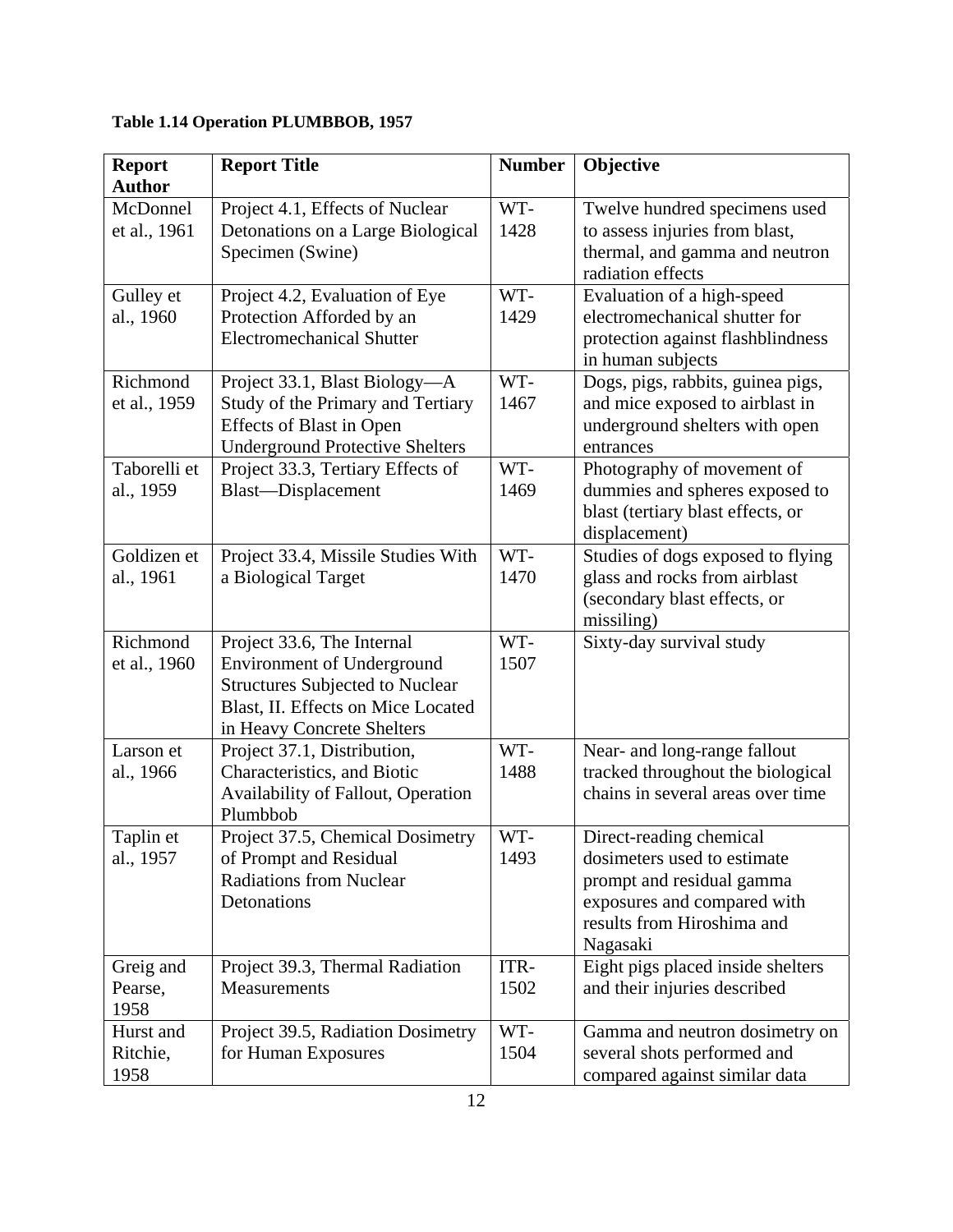| <b>Report</b>  | <b>Report Title</b>                  | <b>Number</b> | Objective                        |
|----------------|--------------------------------------|---------------|----------------------------------|
| <b>Author</b>  |                                      |               |                                  |
|                |                                      |               | from Hiroshima and Nagasaki      |
|                |                                      |               | survivors                        |
| Pickering et   | Project 39.6, Biological Effects of  | WT-           | Report of sixty-day observations |
| al., 1958b     | Nuclear Radiation on the Monkey      | 1505          | of behavior and medical tests    |
|                | (Macaca Mulatta)                     |               | related to neutron and gamma     |
|                |                                      |               | radiation                        |
| Pickering et   | Project 39.6 (Supplement I),         | WT-           | Observations and test results at |
| al., 1960      | <b>Biological Effects of Nuclear</b> | 1542          | two years                        |
|                | Radiation on the Monkey (Macaca      |               |                                  |
|                | Mulatta): Two-Year Evaluation        |               |                                  |
| Kuhn and       | Project 39.6a, Large-Animal          | ITR-          | Survival study of neutron and    |
| Kyner,         | Neutron-Gamma Irradiation            | 1476          | gamma irradiated burros          |
| 1958           | Experiment                           |               | protected from blast wave        |
| Imirie et al., | Project 39.8, Depth-Dose Studies     | WT-           | Human tissue equivalent material |
| 1958           | in Phantoms with Initial Bomb        | 1508          | tissue phantoms used, one        |
|                | Gamma and Neutron Radiation          |               | simulating response to gamma,    |
|                |                                      |               | the other to neutron irradiation |

# **Table 1.15 Operation HARDTACK II, 1958**

| <b>Report</b> | <b>Report Title</b>                | <b>Number</b> | <b>Objective</b>                    |
|---------------|------------------------------------|---------------|-------------------------------------|
| <b>Author</b> |                                    |               |                                     |
| Moncrief et   | Project 4.2, Effects of Very-Low-  | WT-           | Animals placed in foxholes and      |
| al., 1961     | <b>Yield Bursts on Biological</b>  | 1663          | military vehicles and exposed to    |
|               | Specimens (Swine and Mice)         |               | very high levels of radiation; some |
|               |                                    |               | animals pre-medicated               |
| Verheul et    | Project 4.3, Effects of Light from | WT-           | Abilities of individuals to         |
| al., 1960     | Very-Low-Yield Nuclear             | 1664          | recognize targets tested shortly    |
|               | Detonations on Vision (Dazzle)     |               | post-detonation                     |
|               | of Combat Personnel                |               |                                     |

# **Table 1.16 Operation SUNBEAM, 1962**

| <b>Report</b><br><b>Author</b> | <b>Report Title</b> | <b>Number</b> | <b>Objective</b>                                  |
|--------------------------------|---------------------|---------------|---------------------------------------------------|
| Mobley et                      | Project 4.1,        | POR-          | Test radiation absorption of material designed to |
| al., 1965                      | Tissue              | 2270          | react to radiation in a human tissue-equivalent   |
|                                | Dosimetry           |               | manner; sheep, synthetic material used            |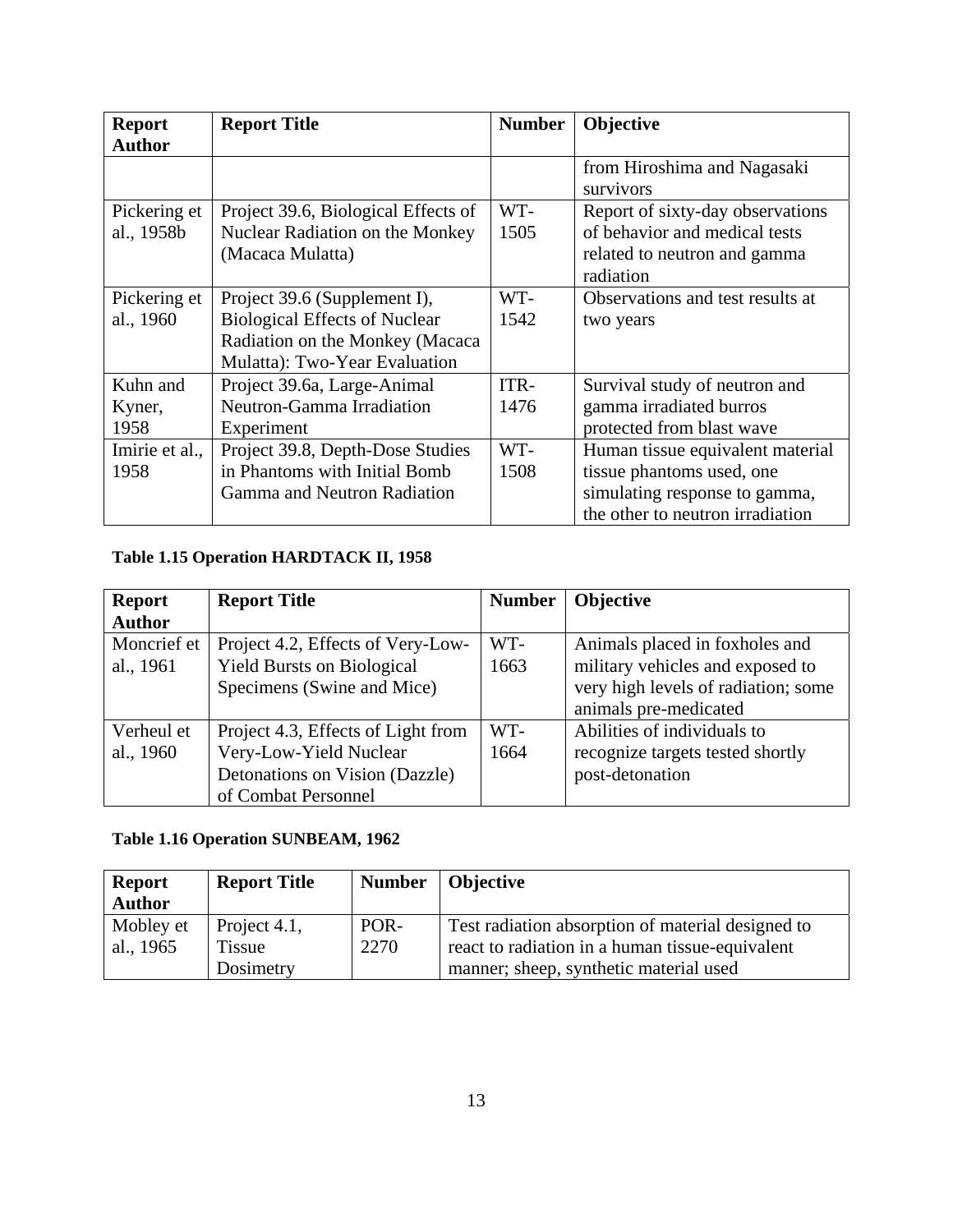**Table 1.17 Operation ROLLER COASTER, 1963** 

| <b>Report</b> | <b>Report Title</b>               | <b>Number</b> | <b>Objective</b>                   |
|---------------|-----------------------------------|---------------|------------------------------------|
| <b>Author</b> |                                   |               |                                    |
| Menker et     | Project 5.2/5.3a,                 | POR-2515      | Effects of dispersed plutonium and |
| al., 1966     | Radiochemical Analysis of         | $(WT-2515)$   | uranium on soft tissues, bone, and |
|               | <b>Biological and Physical</b>    |               | excreta from dogs, sheep, and      |
|               | Samples                           |               | burros exposed to debris aerosol   |
| Major and     | Project 5.2/5.3b,                 | POR-2516      | Data from laboratory analyses on   |
| Wessman,      | Radiobiological,                  | $(WT-2516)$   | 4,000 samples tabulated            |
| 1966          | Radiochemical, and                |               |                                    |
|               | <b>Physiochemical Analyses</b>    |               |                                    |
| Krey and      | Project 5.2/5.3d, Laboratory      | POR-2518      | Plutonium, uranium, americium,     |
| Fried, 1965   | <b>Analyses of Roller Coaster</b> | $(WT-2518)$   | and gamma spectrometric analyses   |
|               | Samples                           |               | performed on over 2,000 samples    |

# **Table 1.18 Operation MILL RACE, 1981**

| <b>Report</b><br><b>Author</b> | <b>Report Title</b>             |      | Number   Objective                  |
|--------------------------------|---------------------------------|------|-------------------------------------|
| Meason et                      | <b>Airblast Survivability</b>   | POR- | Testing of Biological Detection and |
| al., 1982                      | <b>Testing of Tactical Army</b> | 7075 | Warning System against blast        |
|                                | <b>Systems at Event Mill</b>    |      | overpressure and assess crew member |
|                                | Race*                           |      | response to blast environment       |

\*Report is restricted distribution.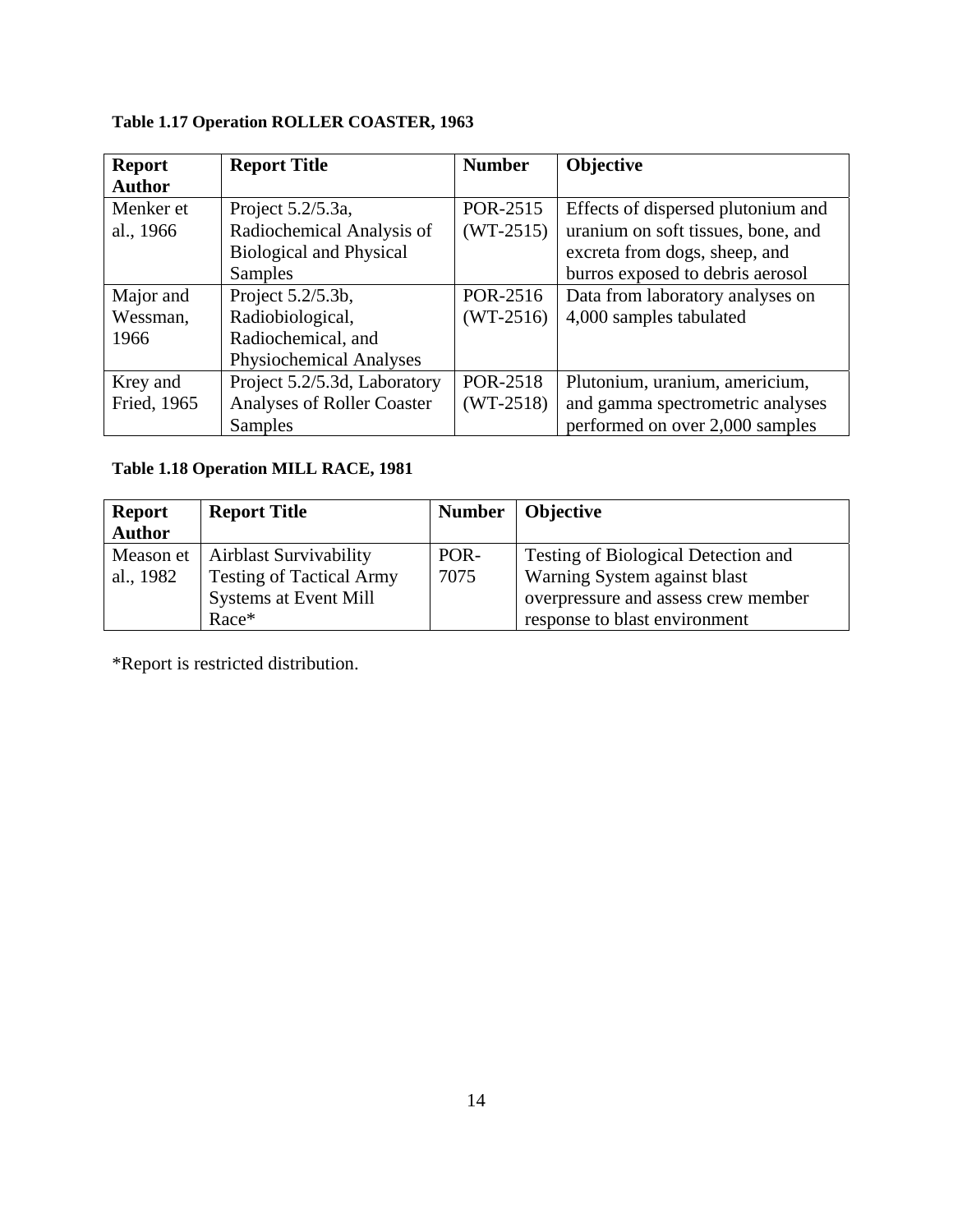#### **2.0 BIOLOGICAL EFFECTS OF NUCLEAR EXPLOSIONS**

#### **2.1 INTRODUCTION**

Personnel exposed to a nuclear explosion may be killed or suffer injuries of various types. Casualties are primarily caused by airblast, thermal radiation, and nuclear radiation. The frequency and severity of the effects on personnel depend on a number of factors, including the weapon yield, height of burst, atmospheric conditions, and the protection afforded by any shelter, including terrain. For instance, a nuclear explosion in or near cities and villages will produce considerable damage to structures, shelters, and facilities. This damage may extend over a considerable area, and a large number of serious injuries and fatalities can be expected for people located in this area. Casualties for those exposed in the open can also be expected but would generally be attributable to different mechanisms.

Although casualties may be produced by a single effect, such as nuclear radiation, it is likely that they will result from a combination of effects. Such combined injuries *may* be synergistic, i.e., the resulting injury may be more significant than predicted for the sum of the individual effects. For example, single injuries may have a low likelihood of lethality, but when combined, the resulting combination of injuries may produce a high likelihood of death.

#### **2.2 FACTORS THAT INFLUENCE INJURIES**

As a general rule, for bursts of a given type (e.g., air, surface, or subsurface), the range of each of the major effects (airblast, thermal radiation, and nuclear radiation) increases as yield of the weapon increases; however, the relative importance of each effect shift. Initial nuclear radiation, for example, is much more significant in comparison with air blast and thermal radiation for nuclear explosions of low yield than it is for those of high yield. As the yield of the weapon increases, the total number of casualties will increase, as will the proportion of injuries due to blast and thermal energy.

The height of burst (HOB) will have an important influence on the range to effect for airbursts. With other factors constant, there is an optimum HOB that maximizes the range to a given overpressure level. This optimum height differs for each yield and for each value of the overpressure. Similarly, there are particular heights of burst that maximize the exposure ranges for either thermal radiation or the initial nuclear radiation; however, this height is usually different from the optimal HOB for blast damage, Thus, considerable variation is possible both in the number and in the nature of injuries for any given weapon yield.

As the transition is made to a subsurface burst, at even very shallow depths of burst (DOB), injuries from initial nuclear radiation, air blast, and thermal radiation are much less than from a low airburst, or even from a surface burst of the same yield. On the other hand, the effects of ground shock and the delayed nuclear radiation hazard (fallout) would be greatly increased in the nearby region because increasing amounts of contaminated earth and debris are sucked up into the radioactive cloud. In the case of a deep (completely contained) underground burst, casualties would result only from the direct and indirect effects of ground shock.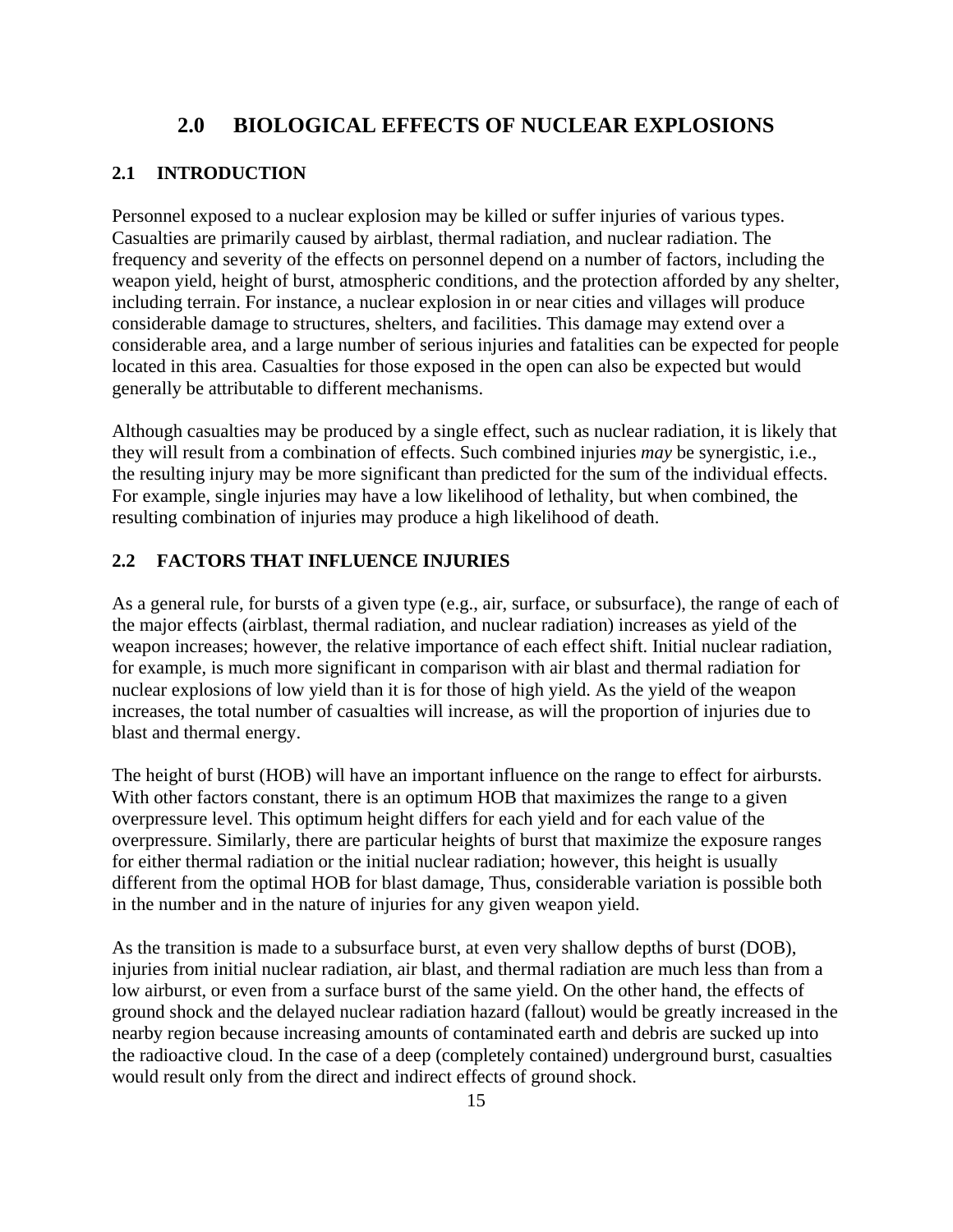In addition to the yield of the explosion and its HOB/DOB, local environmental circumstances can be a significant factor in the casualty potential of a nuclear weapon. For example, the shielding in ordinary houses may markedly reduce the range over which significant casualties from flash burns can occur. This is especially true for heavier structures extending below as well as above the ground; persons properly located in such buildings could be protected from blast and initial nuclear radiations as well as from thermal radiation; conversely, in certain buildings, the frequency of indirect blast injuries may be greatly increased by the presence of large numbers of missiles, such as glass from windows.

The peak overpressure and wind velocity magnitude will be altered by the size and configuration of the structure as the blast wave propagates into the structure. The magnitude of the peak overpressure in a building interior can sometimes be appreciably less than the free- field value, but there is a possibility that, as a result of blast wave reflection from walls, etc., the overpressure in the interior of a building may be increased twofold or more, depending on the geometry and location. Likewise, wind velocities inside structures may differ markedly from those existing in the free field, and blast wave jetting through openings may be significant. Nevertheless, as long as people are away from walls, windows, or lying on the floor, there is generally a lower probability of injury from direct overpressure effects inside a structure than at equivalent distances on the outside.

Similar modifications occur for both nuclear and thermal radiation inside structures. For example, buildings provide shielding against nuclear radiation. In general, the larger the building, the better the protection; this is particularly true for rooms in the interior of the building. Thermal radiation effects may be completely negated, unless the person is behind a window facing the blast. However, injuries due to burning and smoldering material may be larger than in the open.

This guide summarizes the sources of material in the Data Archival and Retrieval Enhancement (DARE) database (now called the Scientific and Technical Information Archival and Retrieval System, or STARS) describing the various effects of nuclear weapons on personnel, the injury mechanisms, and the available biomedical data (Sachs 1995). While we will mention long-term effects, we will not dwell on these issues in any detail, because the focus of the information given in this guide is on prompt nuclear effects of interest to those involved in all aspects of casualty assessment (serious injury and lethality).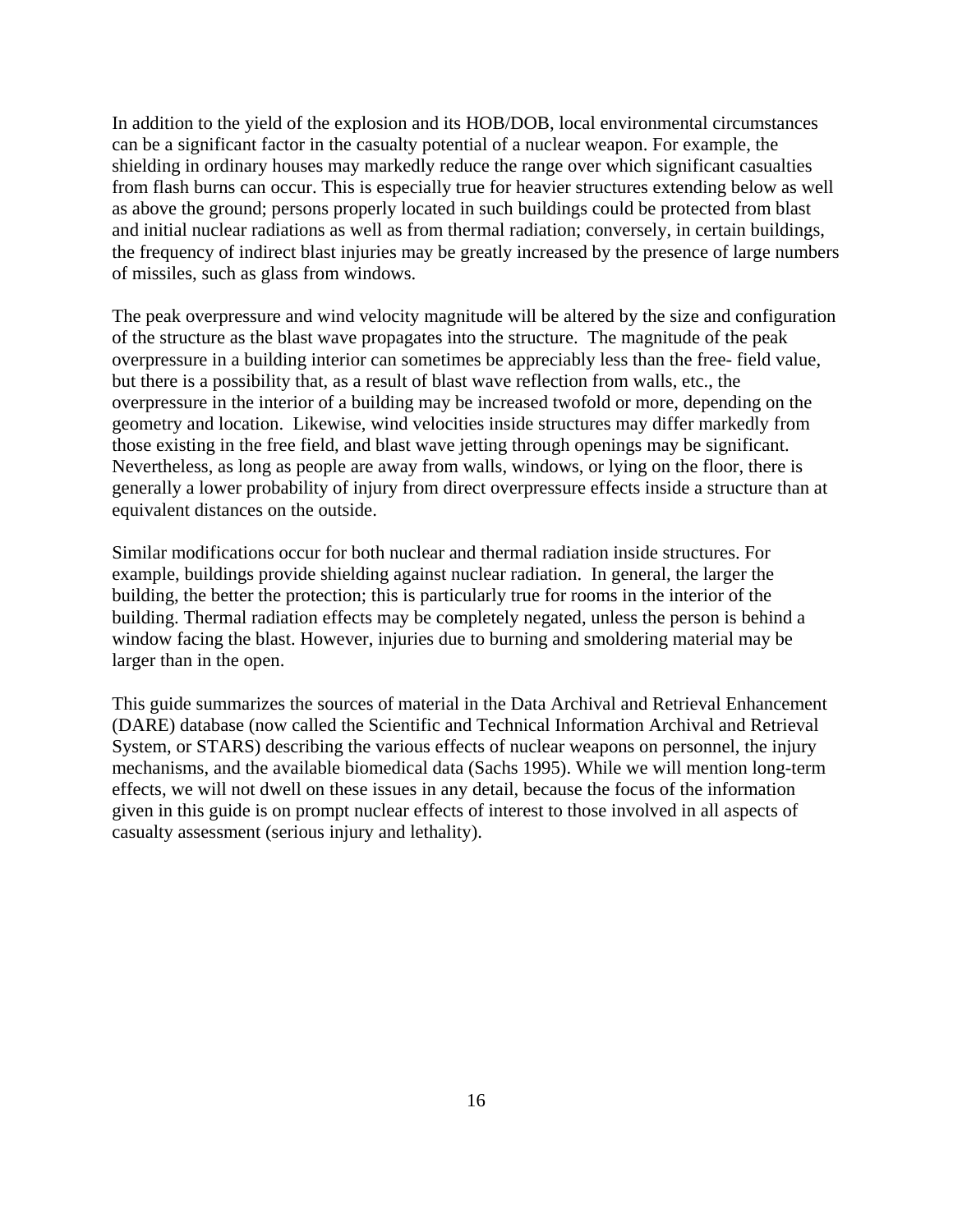## **3.0 AIRBLAST EFFECTS**

#### **3.1 INTRODUCTION**

Airblast injuries may be of three main types: direct (or primary) injuries from exposure of the body to the overpressure of the blast wave; indirect injuries resulting from the impact of penetrating and nonpenetrating missiles on the body (secondary blast effects); and the consequences of displacement of the body as a whole (tertiary blast effects). Other blast injuries, such as burns from the gases and injuries from the debris carried into shelters by airblast can also occur.

The general interactions of airblast with the human body are somewhat similar to those with a structure. Because of the relatively small size of the body, the diffraction process is over quickly as the body is rapidly engulfed and subjected to severe compression. Compression continues with decreasing intensity for the duration of the positive phase of the blast wave. During this time, the blast winds exert a drag force that combines with the overpressure force. A description of the nuclear air blast environment can be found in Chapter 2 of the DNA technical manual, *Effects Manual One* (EM-I)**,** *Capabilities of Nuclear Weapons.*

Indirect blast injuries are caused by (1) the impact of missiles, either penetrating (such as glass fragments) or nonpenetrating (such as structural debris), and (2) the physical displacement of the body as a whole (translation). These injuries are considered secondary and tertiary injuries respectively. A fourth type of injury, quaternary, covers every other form of explosion-related trauma such as crush injuries, traumatic brain injury, and aggravation of pre-existing medical conditions or trauma related to dust, smoke, and toxic fumes from the blast.

Personnel exposed at distances from an explosion at which significant blast injuries can occur will likely suffer multiple injuries or a mix of the injury types mentioned above. In addition to the blast wave parameters, the type of injuries depends on the sheltering conditions (in the open, residential structures, basements, bunkers, etc.).

#### **3.2 MECHANISMS OF INJURY**

For primary injury (direct overpressure) the ear is an indicator organ for the presence of damage to other tissues. The threshold for eardrum rupture is around 5 psi (34.5 kilopascals), which is below the 20 psi (138 kilopascals) or higher threshold for lethal overpressure injury to the lungs. If tympanic membrane rupture is present, medical personnel must be alert for delayed expression of pulmonary damage such as rupture to the alveoli. Air embolism (which is created in a manner similar to that of decompression injury in divers by the sudden release of pressure, thus allowing nitrogen bubbles to form in the blood), may also be present. Air emboli can damage almost any tissue in the body by blocking blood circulation; the tissues that can cause lethality or severe injury with air emboli include the brain, spinal cord, gastrointestinal tract, and several others. Another injury mechanism is spallation, which occurs at the juxtaposition of tissues of different density. As the blast wave passes through, increased energy is transmitted from the denser tissue to the less dense tissue, resulting in creation of fragments and dispersal of tissue. Rapid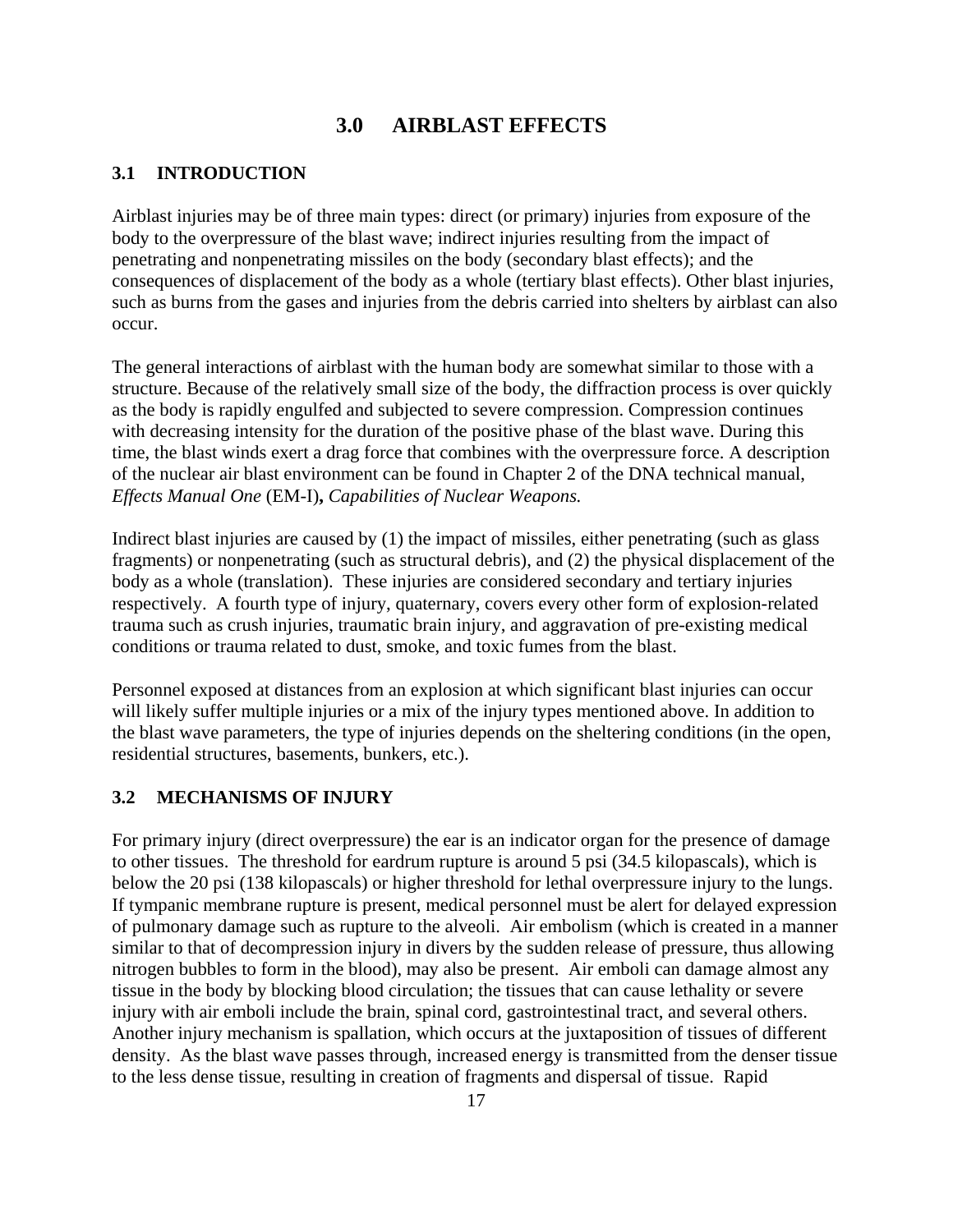compression of air in air containing organs (lungs, gastrointestinal tract), then sudden reexpansion as the blast wave passes through, can rupture these tissues.

Secondary injury results when debris, either penetrating or blunt, strikes the body as it is blown by the blast wind. The wounding potential of blast-generated debris depends on a number of factors, including the impact velocity, the angle at which impact occurs, and the size, shape, density, mass, and hardness of the blast-energized objects. The portion of the body involved in the missile impact and the events that may occur during and after the time of impact are also important. Injuries that result can range from simple contusions and lacerations to more serious penetrations, fractures, and critical damage to vital organs.

Tertiary injury involves displacement of the body as the individual is thrown about by the blast wind (sometimes called translational injury). The hazards from whole-body displacement depend mainly on the time and distance over which acceleration and deceleration of the body occur. Injury is more likely to occur during the latter phase when the body strikes a solid object, such as a wall or the ground, rather than while "in flight". The velocity of the body at the time of impact is the significant factor. This, in turn, is determined by certain parameters of the blast wave and the initial position (standing or prone) and orientation of the body with respect to the direction of motion of the blast wave. The severity of the injury depends on the magnitude of the impact velocity, the properties of the impact surface, and the particular portion of the body that has received the decelerative impact. Individuals in a closed structure can experience this injury if there is an opening in the room that allows airblast venting. The risk of displacement is greater if the individual is standing rather than prone or supine. Reflection of the blast wave off of a nearby structure can increase its force, and thus the likelihood of displacement.

Quaternary injury, as described above, covers all other forms of explosion-related injury. Building collapse obviously is an important risk factor from a nuclear explosion. Crush injuries are common after earthquakes as individuals are trapped under structural or vehicular debris. Management of these injuries is complicated by the fact that when the extraneous material is removed and circulation restored, toxic materials released by the damaged tissue into the circulation may cause problems such as cardiac arrhythmias and kidney damage.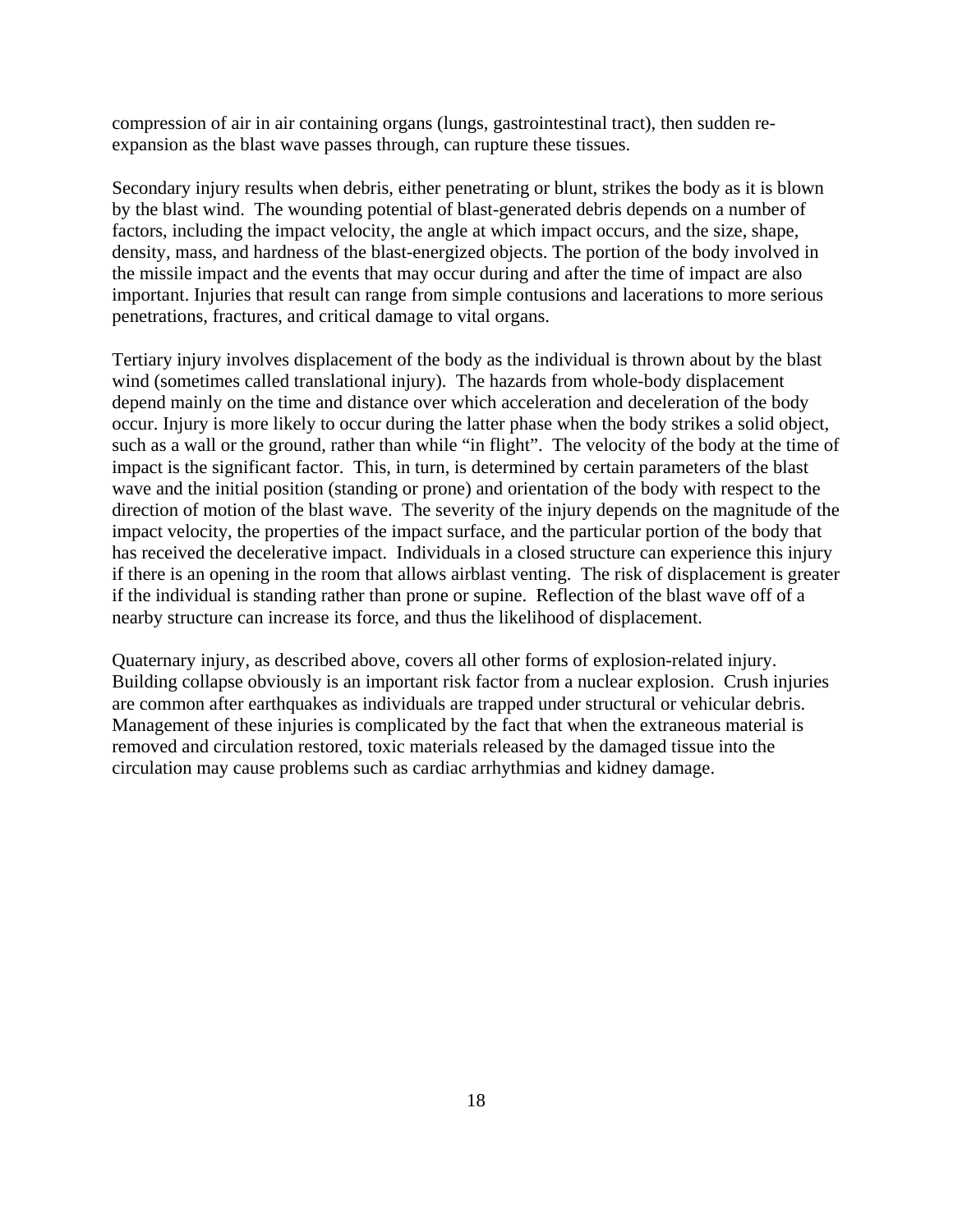## **4.0 THERMAL EFFECTS**

#### **4.1 INTRODUCTION**

A burn is an injury caused by an increase in skin temperature resulting from direct absorption of thermal radiation, or from the transmission of heat through clothing. The severity of the burn depends on the amount and duration of the temperature increase. Skin burns are generally classified by the depth of tissue damage and by the total body surface area (TBSA) involved, expressed as a percentage.

In addition to skin burns, other harmful thermal effects may be produced, including retinal burns and flash blindness. Although these effects are not life threatening, they can have an important impact on military operations unless adequate protective devices are used. Clothing and other protective devices can provide significant protection from the thermal pulse, but if the radiant exposure is sufficient to ignite the clothing, severe burns may result that can be as serious as with the case of bare skin.

Thermal radiation can cause burn casualties (1) directly by absorption of the radiation energy by the skin, (2) indirectly by heating or ignition of clothing, and (3) as a result of fires started by the thermal pulse, the air blast, or ground shock. The air blast and ground shock may initiate fires by a number of different mechanisms, including electrical shorts, disrupted gas lines, overturned vehicles, and damaged vessels containing volatile fuels.

The frequency of burn injuries from a nuclear explosion will be fairly high for personnel in the open and in fire areas. Most of these injuries are flash bums caused by direct exposure to the thermal radiation pulse, although individuals trapped by spreading fires may suffer flame burns. In addition, hot gases and dust entering the structures even though they are shielded adequately from direct or scattered thermal radiation may burn persons in buildings or tunnels close to ground zero.

Eye injuries can also be considered a form of thermal injury. Persons who happen to be looking directly at the weapon at time of detonation can experience burns to the retina, resulting in a permanent blind spot at the point where the eye focuses the incoming light from the fireball. Flash blindness, or dazzle, is a common experience for most people which they experience when leaving a darkened theater into the outside light, for example. This effect is much more pronounced with the flash of light from a weapon. Studies at the PPG and NTS cited above demonstrated, however, that this effect generally resolves spontaneously after a few minutes without permanent visual damage.

#### **4.2 BURN SEVERITY**

Burns are often classified as first, second, or third degree. A first degree burn is like sunburn involving only the top layer of skin (epidermis). A second degree burn penetrates through the epidermis into the dermis. These are often subdivided into superficial partial thickness burns and deep partial thickness burns. The time till healing is significantly delayed in the latter. Third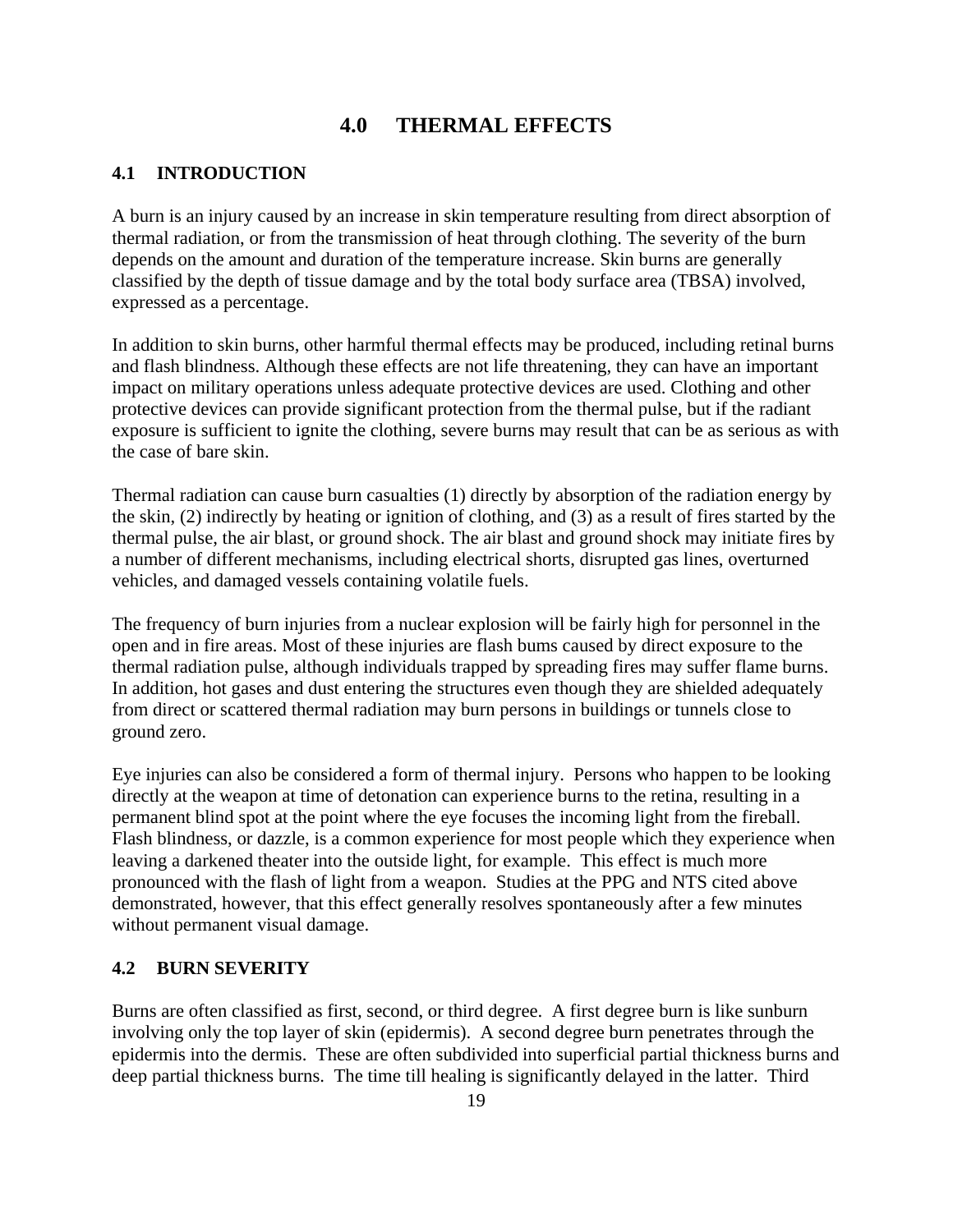degree burns penetrate through both the epidermis and the dermis. Skin replacement by grafting is necessary for all but the smallest burns. Burns that go through the skin and involve the underlying fascia, muscle, or bones are considered fourth degree burns. A severe burn, in terms of both depth and TBSA involved, places the casualty at risk for fluid loss and dehydration, infection, and hemorrhage, as well as long-term scarring and risk of contracture and dysfunction of the limb. The eschar (thick, scab-like crust that forms over many burns) can also restrict circulation, particularly if it surrounds the limb. Multiple operations are often required to temporarily or permanently graft skin onto the burned area and to remove the eschar. Burns are very painful as well, although paradoxically deep burns aren't as painful, as the nerve endings, which are in the dermis proper, have been destroyed by the heat.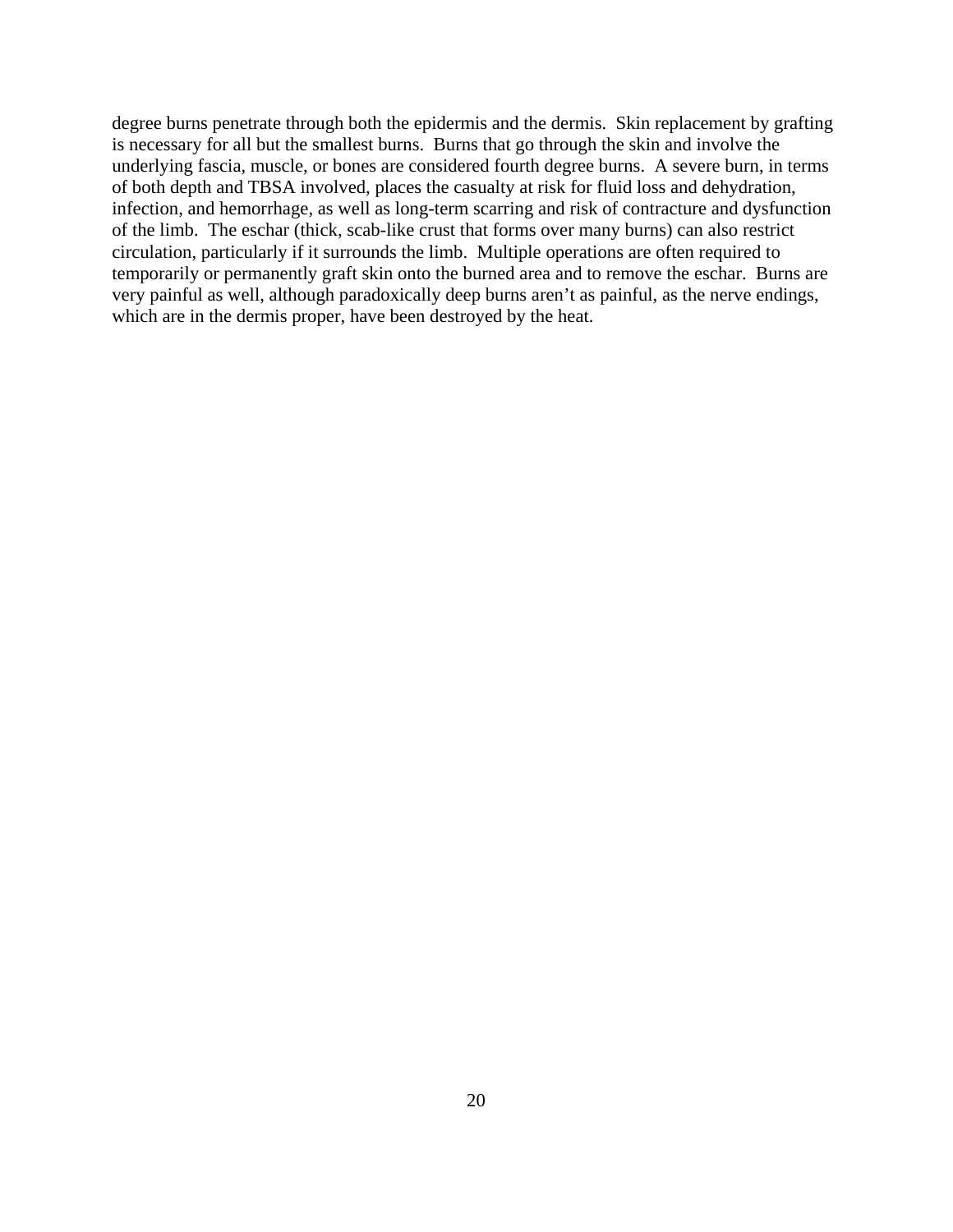#### **5.0 RADIATION EFFECTS**

#### **5.1 INTRODUCTION**

The nuclear radiation produced by a nuclear explosion and the subsequent residual radiation from fallout (gamma rays, neutrons, beta particles, and alpha particles) can produce a number of different types of harmful effects to the human body. These include serious acute effects that may degrade combat performance and cause lethality, and latent effects, such as cancer. The types, incidence, duration, and severity of radiation effects depend on a number of factors, including the type of radiation, the magnitude of the absorbed dose, the rate at which the dose is delivered, the part of the body irradiated, and the dose distribution (total body or some part thereof). The three sources of nuclear radiation of primary interest to military operations and casualty assessment are the initial nuclear radiations from the nuclear explosion (fission gamma rays, air-secondary gamma rays, and neutrons), early fallout from surface and near-surface bursts, and neutron-induced ground activation. Other sources, such as late fallout, may present long-term health hazards.

#### **5.2 EARLY EFFECTS OF RADIATION**

The acute radiation syndrome (also called acute radiation sickness; both abbreviate to ARS) results from external exposure to radiation doses greater than approximately 100 rad (1 Gy) delivered to the whole body over a short time period. Doses below 100 rad are considered subclinical. ARS occurs in three (or four) phases: prodromal (initial symptoms such as nausea, vomiting, fatigue, weakness, anorexia); a latent phase (symptoms abate temporarily); manifest illness (patient becomes clinically ill with risk of death from bleeding, infection, shock if very high doses); and a fourth phase of recovery if the patient recovers.

There are three classic subsyndromes of ARS: hematopoietic, gastrointestinal (GI), and cardiovascular/central nervous system (CV/CNS). The hematopoietic subsyndrome occurs with doses from  $100 - 600$  rad  $(1 - 6$  Gy), the GI subsyndrome from  $600 - 3000$  rad  $(6 - 30$  Gy), and the CV/CNS subsyndrome at doses above 3000 rad (30 Gy). These terms were derived from the tissue injury that caused death. Animals with hematopoietic syndrome died a few weeks post exposure from infection and bleeding. Those with GI syndrome died of diarrhea, electrolyte imbalance, and fluid loss. Those with very high doses died of shock in several hours or at most a couple of days. For the past several years, however, most clinicians have realized that ARS is an all systems disease, with damage occurring in most organs at most doses; the clinical picture is a time- and dose-dependent expression of damage from multi-organ failure or multi-organ dysfunction syndrome (MODS). With modern treatment methods several accident victims have been able to survive the hematopoietic and GI syndrome only to die of pulmonary or renal injury. Doses to these patients have generally been in the  $1000 - 2000$  rad  $(10 - 20 \text{ Gy})$  range.

Acute radiation mortality from hematopoietic failure resulting in hemorrhage and infection is the endpoint most studied as a function of radiation dose rate and animal species. Mice have been studied most extensively but the limited data available for hematopoietic lethality from large farm animals and primates indicate important species differences.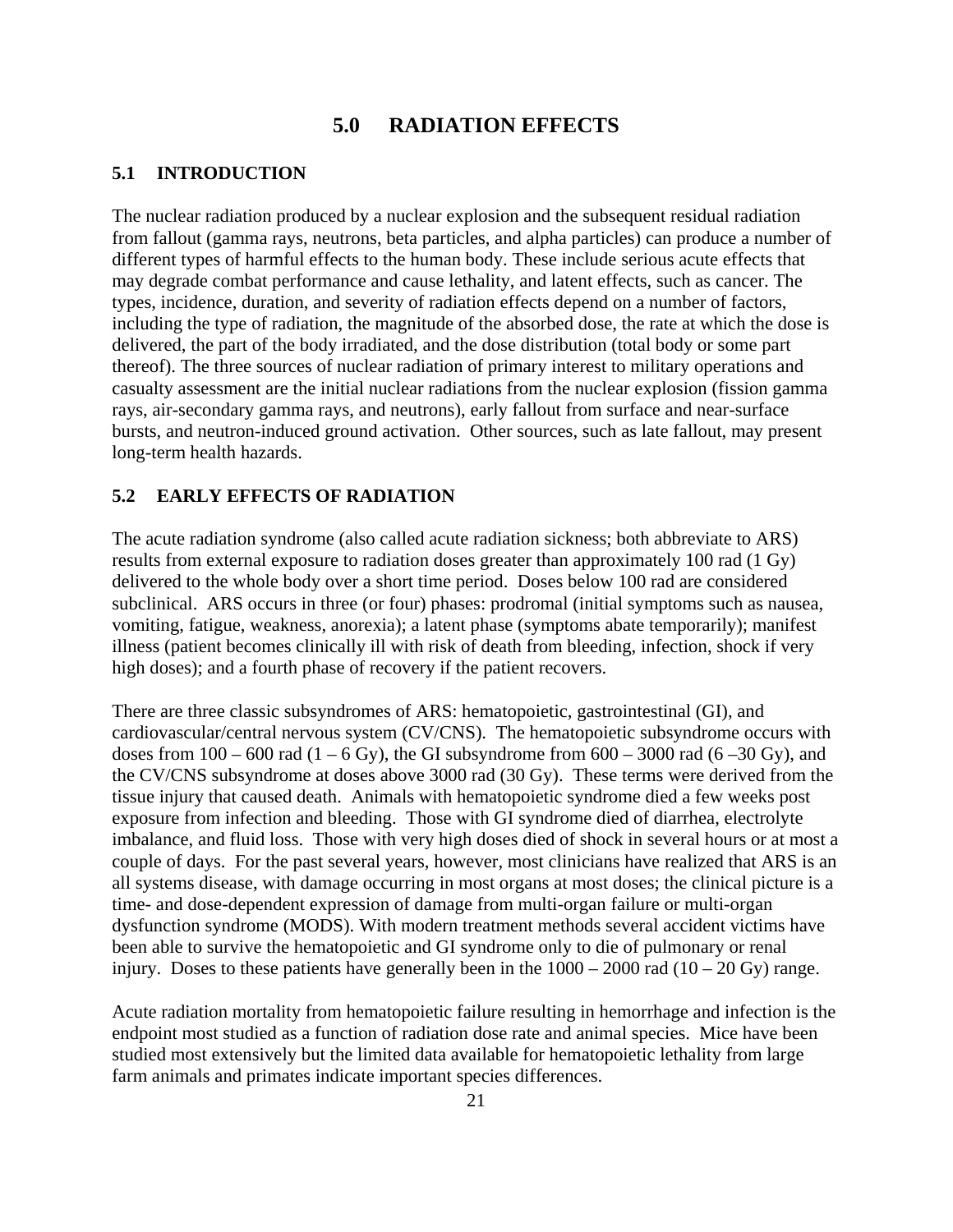Chernobyl-type exposure situations represent extremely complex arrays of doses and dose rates from external and internal sources that result in early radiation injuries. Tissues with different radiation sensitivities and repair capabilities may be involved. This may result in different temporal relationships for expression of damage and healing in different body areas affected by radiation. Deep tissue injury can result when penetrating gamma rays are emitted from a contaminant. Skin, connective tissue, blood vessels, bone and muscle could all sustain significant radiation damage. In some situations surgery may be indicated. It is important that surgical procedures be undertaken within the first 24-48 hours post injury; else radiation damage to the fibroblasts and other reparative tissues will prevent wound healing. Infections could be lethal especially if bone marrow damage is also present. Rather than a discrete single "syndrome", perhaps the most realistic situation associated with a reactor "event", nuclear terrorism, or a denial scenario involving radioisotopes will be non-uniform exposure with various doses and dose rates producing very large variations in early radiation damage that could be lethal.

#### **5.3 CHRONIC/PROTRACTED IRRADIATION**

Fallout from nuclear weapons, intentional dispersal of radioactive chemicals for purposes of area denial, or terrorism are examples of sources of chronic or protracted irradiation to which personnel may be exposed. The exposure may be from external sources such as some isotope widely dispersed in or on the soil, or some point source such as a radiography unit. The exposure may also be internal from isotopes taken into the body in food, water, or air. Because most but not all cells are endowed with the capacity to repair radiation injury within minutes or hours, irradiation at low dose rates is less injurious than when the exposure is acute; i.e. instantaneous or delivered over an hour or two. In addition, when irradiation is sustained over days or weeks either in a continuous mode or as fractions separated in time, the injury is typically less than with an acute exposure. This is referred to as a chronic or protracted exposure and may last for the entire lifetime in the case of background radiation. In addition to cellular repair, proliferation of cells may occur so that tissue and organ function is preserved. The generalization is that as dose rate decreases and exposure time increases, the radiation dose necessary to produce a given effect increases. This reduced effectiveness of radiation at low dose or dose rates is expressed by a dose and dose rate effectiveness factor (DDREF); multiplying the dose required to produce a given effect at high dose and dose rate by the DDREF gives the dose required to produce the same effect given at low dose rates. Typical DDREF values range from 1-3. Likewise, the biological effect is reduced when radiation is administered in two or more fractions at high dose rate. With this form of dose protraction the diminished effect is attributable to cellular repair of radiation injury and to cellular proliferation between radiation fractions.

The effects of dose rate or protraction are less well understood for the other classical syndromes associated with early radiation effects such as the intestinal and the central nervous system syndromes. Likewise, comprehensive studies are lacking concerning what could be called the cutaneous and pulmonary syndromes that may result from high levels of radioactive contamination of the skin and the pulmonary tracts, respectively.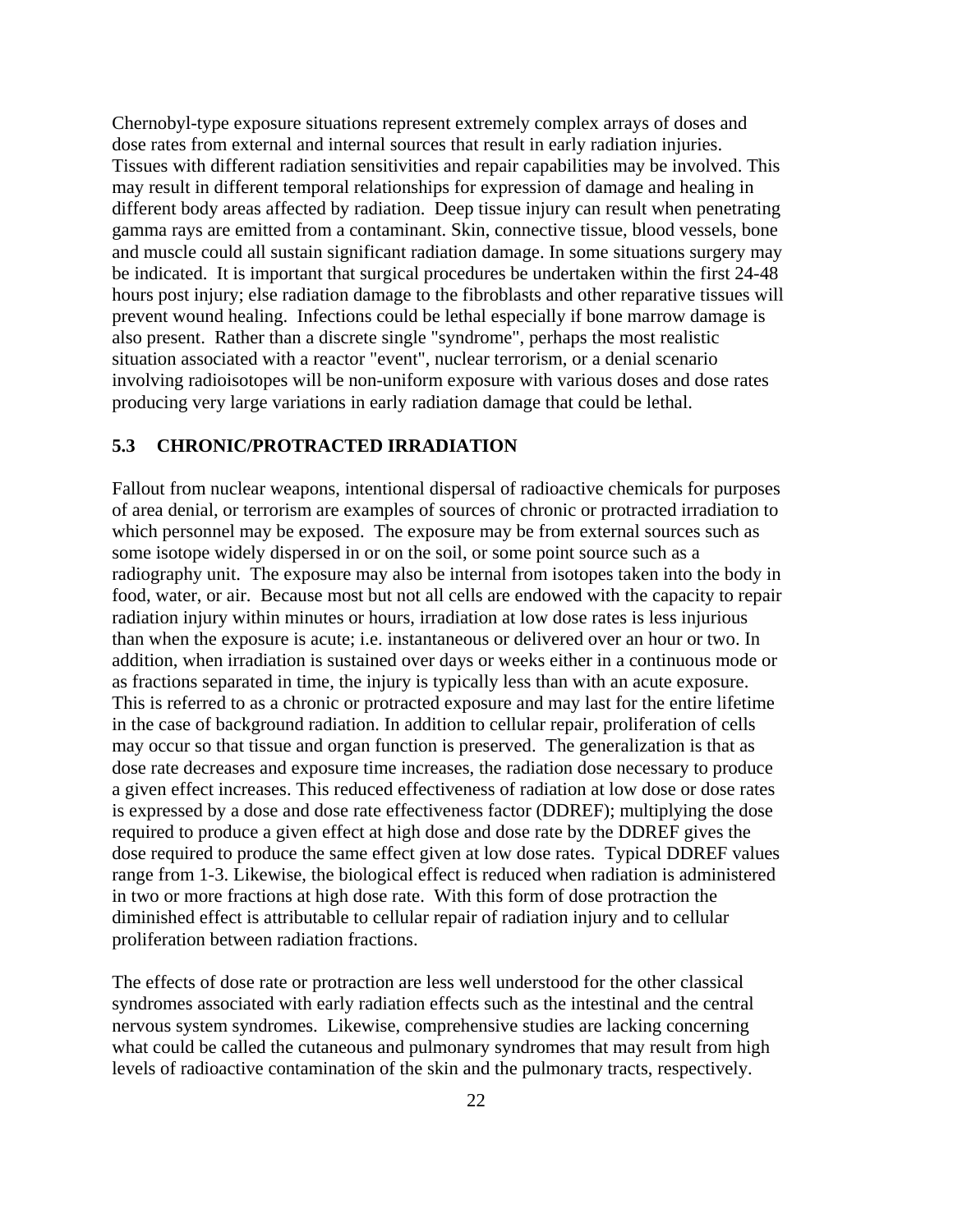Rodent studies in support of radiation therapy applications have involved the tolerance of skin and lung to partial-body exposures that include all or part of the organ in question in the radiation field. How these results with external radiation relate to situations involving injuries following skin or lung contamination with radioactive fission products or other radioisotopes remains to be determined.

#### **5.4 LATE EFFECTS**

As early as the 1940's experiments on dose rate and dose fractionation regimens were sometimes extended over long periods of time up to and including the entire life span of rodents. Later, large-scale rodent studies involved external radiations such as x-rays, gamma rays or fission spectrum neutrons. Other studies involved internal deposition of fission products or other radioisotopes in various rodents and canines.

Because tumors and other physiological changes were often seen in aged animals and irradiation appeared to accelerate changes and tumor expression [and perhaps frequency], radiation-induced aging was thought to occur. Between the 1950s and the early 1980s lifespan studies on irradiated animals were conducted to provide information on radiation carcinogenesis and many other cellular and tissue injuries. It was felt that qualitative generalization from animal experiments, when viewed with the available human data would assist with the assignment of cancer risk estimates for humans. High costs and the long times needed to collect and analyze results were among the factors that resulted in termination of most lifespan studied on animals. Also cancer risk information from humans was forthcoming from medical studies that involved radiation and from the populations exposed to nuclear weapons in Japan. During the 1990s follow up studies have been initiated on persons in the former Soviet Union who were occupationally or accidentally exposed to radioisotopes or external sources. The expectation is that cancer risk estimates will be improved based on new date from persons who received long-term exposures. The hope is that these new data for long-term exposures at low dose rates, when analyzed in comparison with cancer data for a single dose from Japan will facilitate estimation of the DDREF or sparing effect of low dose rates for cancer induction in humans.

Further studies of human populations exposed to radiation will be crucial. Human populations include Japanese exposed to nuclear weapons, persons in the former Soviet Union (FSU) exposed to chronic external or internal exposures from accidental contamination of water supplies and food or through work in the nuclear weapons industry, and unfortunate persons accidentally exposed to radiation anywhere in the world. Means to reduce radiation injury that produce deleterious early and late health effects include pharmacological agents that may be administered before or after single or fractionated doses and the use of vitamins and other dietary supplements or drugs that may be administered during continuous irradiation at low dose rates.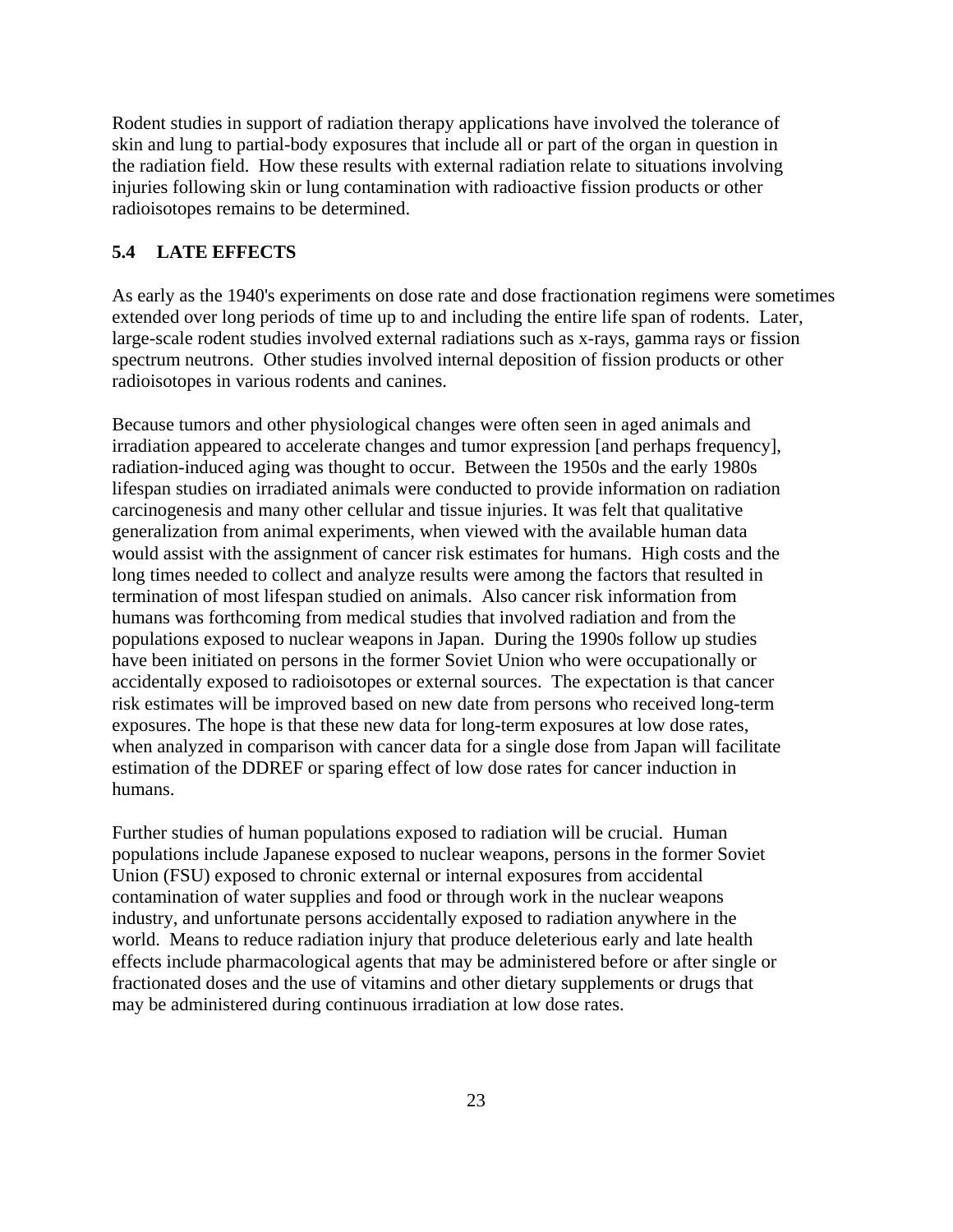#### **5.5 INTERNAL DOSE**

Radioactive materials can be ingested, inhaled, or otherwise incorporated into the body through broken skin. Few new data on internal emitters have become available since the 1980s and the National Council on Radiation Protection and Measurements (NCRP) has organized volunteer committees that have produced comprehensive reviews/reports and analyzes of the available data from humans and experimental animals. In the 1990s the use of depleted uranium munitions raised questions in DOD and NATO concerning the potential environmental impacts of weapons debris as well as any health effects if the material gains entrance to the body via food, water, inhalation, or after some injury.

#### **5.6 MULTIPLE EXPOSURES/EFFECTIVE RESIDUAL DOSE**

Extensive scientific literature exists for experimental animals given multiple exposures. The concern in the late 1940s was that military personnel might be re-irradiated at high or low dose rates following an initial exposure to a weapon detonation and/or fallout. It was thought that the cumulative effect of several exposures over time would be different from the effect of the total dose given as a single exposure.

One experimental approach was to assess the "recovery potential" of various species following a high sub-lethal radiation dose by re-irradiating large populations at high dose rates and at various intervals between exposures to determine the 50% lethal dose  $[LD_{50}]$  after the initial irradiation. This was referred to as the split-dose technique. For a hypothetical example, a species characterized by an  $LD_{50}$  of 600 rad would be given a first dose of 400 rad or two-thirds of the known LD<sub>50</sub>. After 20 days the population would be tested again to determine the LD<sub>50</sub>. If the  $LD_{50}$  in the re-irradiated population was 600 rad, the inference was that there had been "recovery" from all of the initial radiation injury. The effective residual dose 20 days after radiation was therefore zero. Conversely, if the  $LD_{50}$  in the re-irradiated population was only 200 rad, the inference was that all the initial injury remained, there was no "recovery", and the effective residual dose was 400 rad.

During the 1950s and 1960s the U. S. Naval Radiological Defense Laboratory (USNRDL) conducted an interspecies comparison program to determine the  $LD_{50}$  and recovery rates for rodents and large farm animals. Variations in split dose methodology included the use of high dose rates for both the initial and second doses, and the use of various low dose rates for either the initial or second dose. An important extension of these studies was conducted during the early 1970s by Jones and Krebs at the Stanford Research Institute following the demise of USNRDL in 1969. The conceptual basis for this split-dose technique was attributed to Dr. Henry A. Blair at the University of Rochester, and the method was used for more than 20 years to provide a database in support of modeling efforts for military operations and civil defense planning.

In general, results showed that small rodents recover rapidly and the residual dose decreases by more rad/day than for large farm animals. Large farm animals and the Rhesus monkey recover more slowly, may not initiate recovery for several days, or may experience a transient acquired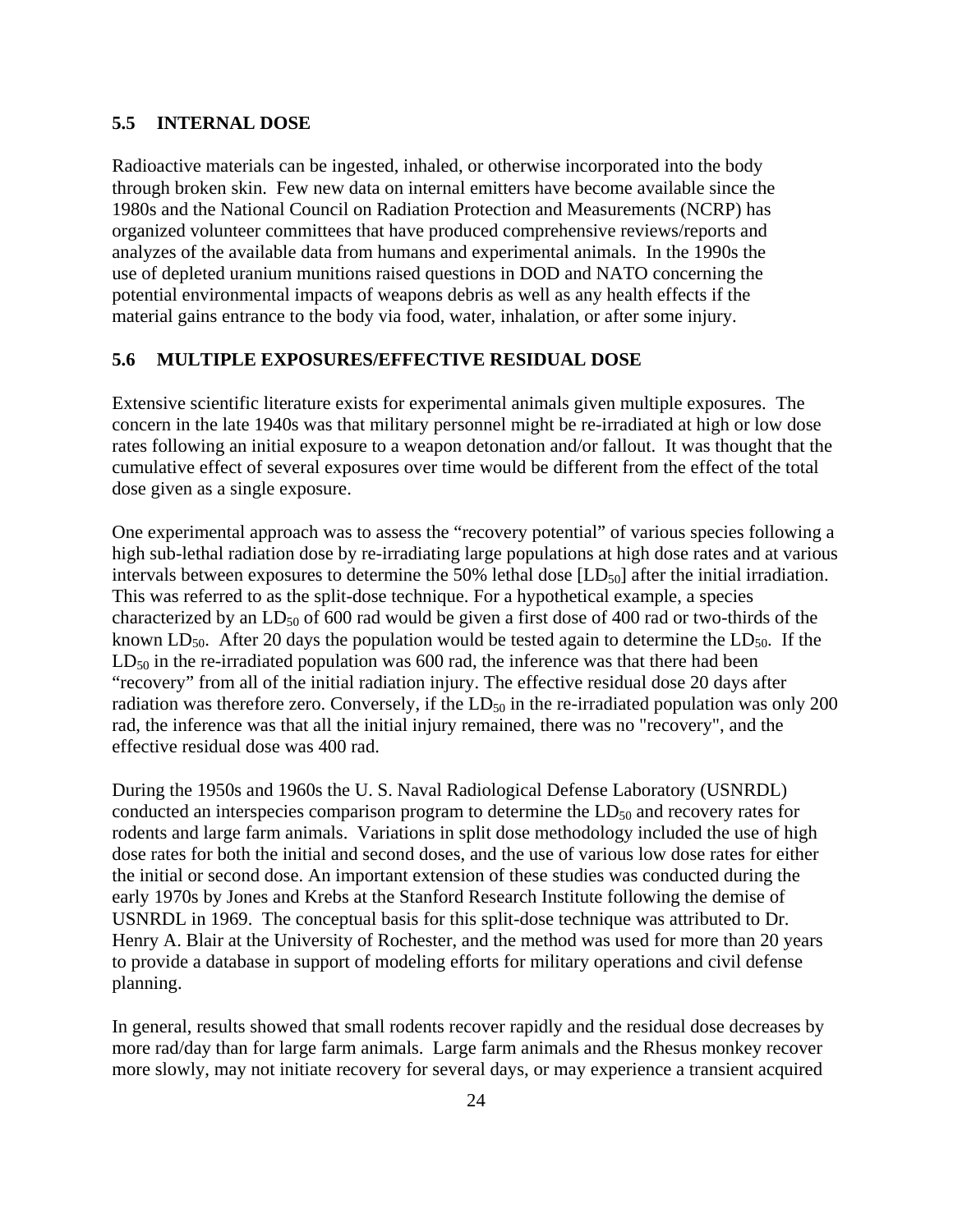radio resistance where the  $LD_{50}$  in the re-irradiated animals is significantly above that for a normal animal. Some data for sheep indicate that an initial dose at a high dose rate impairs the animal's ability to repair later radiation injury experienced in a low dose rate radiation field. Because of the importance of this phenomenon for modeling, it is important to repeat these experiments, determine if it occurs, and if so in what species. It is thought that an irradiated population never recovers fully, and that there is heterogeneity within the population in terms of radiation sensitivity. Work by scientists in the former Soviet Union supports this latter theory; see Kovalev, 2008.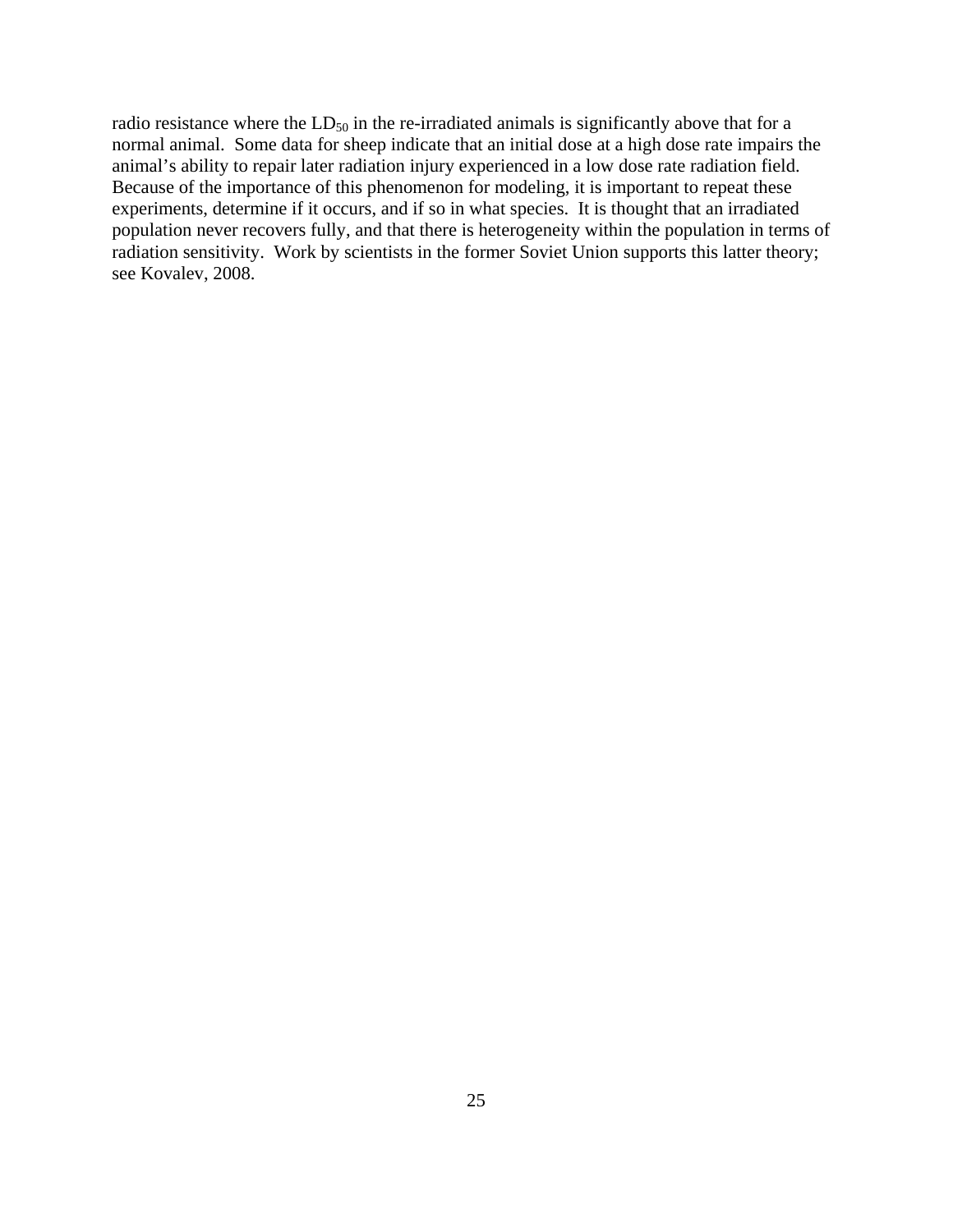## **6.0 CONCLUSION**

Many, but by no means all, of the biological projects at PPG and NTS focused on a single mechanism of injury to better eliminate confounding factors in studying that particular effect and how various parameters influenced it. It should be noted that only a third of the casualties in Japan had only blast trauma, or thermal injury, or ARS. Two-thirds had combined injury. Combined injury is synergistic; that is, the effects of the different insults are not merely additive (trauma upon trauma) but work to aggravate the severity. Radiation depresses the fibroblasts and other connective tissue elements responsible for repairing fractures or re-epithelializing burned areas, for example. Several of the studies at NTS in particular did intentionally look at combined injuries to note how the three main effects (blast, thermal, radiation) combined.

The days of research into the direct biological effects of atmospheric testing are fortunately gone. Further work needs to be done based on these findings however. The reader is encouraged to carefully study the literature amassed around the testing experience, note the gaps in our current understanding of nuclear weapon injuries, and see what laboratory studies need to be done to improve our knowledge. New paradigms for understanding radiation effects have recently been developed, and the data need to be reviewed in this light.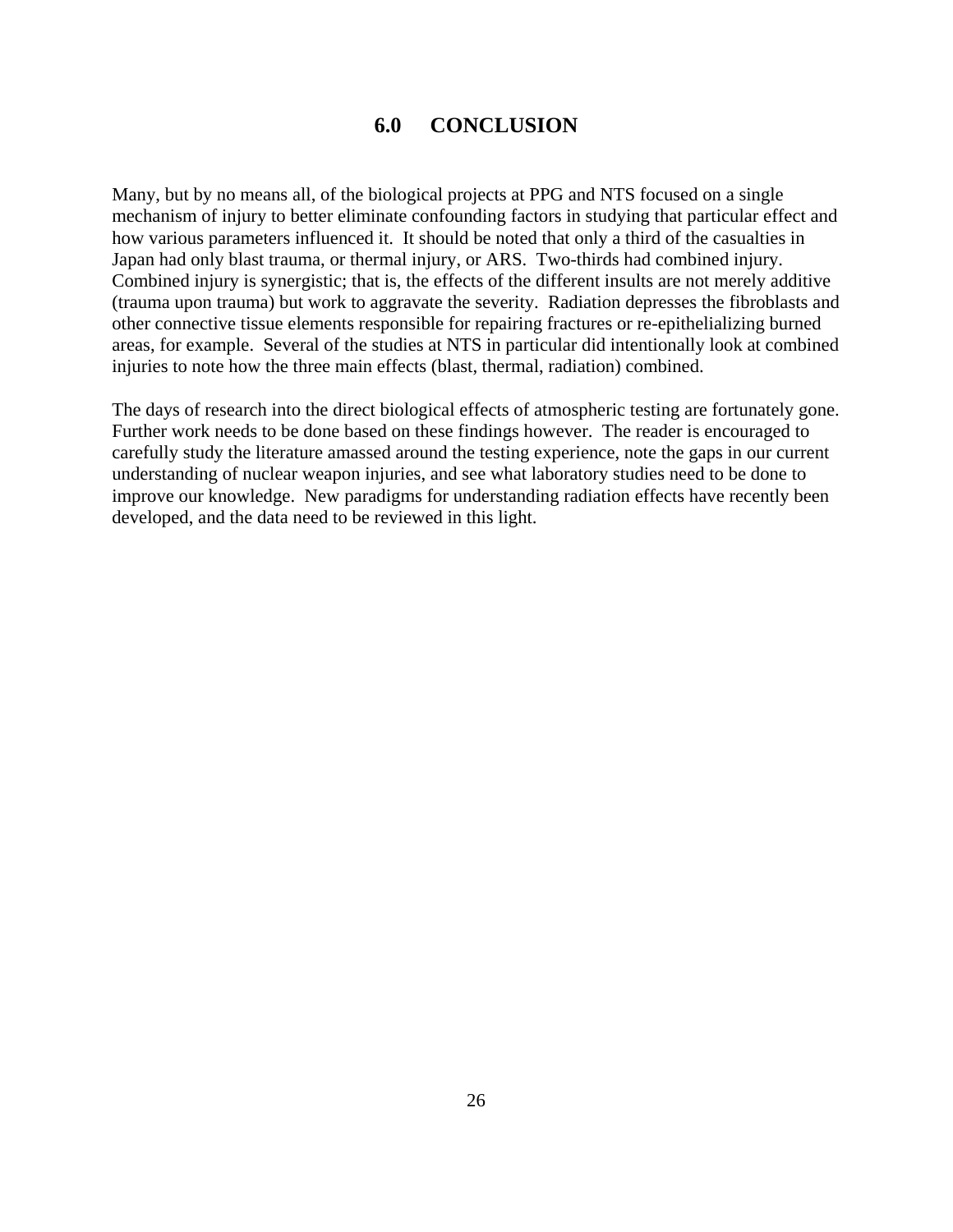#### **7.0 REFERENCES**

**N.B.** The Lovelace Foundation for Medical Education and Research is now the Lovelace Respiratory Research Institute. The Armed Forces Special Weapons Project was established in 1947. In 1959 it became the Defense Atomic Support Agency, then the Defense Nuclear Agency in 1971, and the Defense Special Weapons Agency in 1996. In 1998 the Defense Special Weapons Agency merged with two other DoD organizations to become the Defense Threat Reduction Agency.

- Anderson, E.C., Benson, M., Brennan, J.T., Carter, R.E., Harris, P.S., Langham, W.H., Pinson, E.A., Schuch, R.L., Taylor, G.W., Trujillo, T.T., Vier, M.H., Conger, A.D., Daniels, D.S., Fairchild, L.M., 1951. *Annex 2.4, Experimental Data Obtained in the Field. Operation GREENHOUSE*. WT-43, Los Alamos Scientific Laboratory, NM; Naval Medical Research Institute, MD; Oak Ridge National Laboratory, TN.
- AFSWP (Armed Forces Special Weapons Project), 1947. *Technical Report: Bikini Scientific Survey. Operation CROSSROADS.* XRD-212, Defense Atomic Support Agency, Washington, DC.
- Berkhouse, L.H., Davis, S.E., Gladeck, F.R., Hallowell, J.H., Jones, C.B., Martin, E.J., Miller, R.A., McMullan, F.W., Osborn, M.J., 1983. *Operation DOMINIC I.* DNA 6040F, Defense Nuclear Agency, Washington, DC.
- Bond, V.P., Carter, R.E., Reed, J.S., Hechter, H.H., Veenstra, R.J., Cronkite, E.P., Conard, R.A., Schlang, H.A., Thorpe, W.T.S., 1953. *Biological Effectiveness of Ionizing Radiation Within Shelters. Operation UPSHOT-KNOTHOLE*. WT-793, U.S. Naval Radiological Defense Laboratory, San Francisco, CA; Naval Medical Research Institute, Bethesda, MD; National Institutes of Health, Bethesda, MD.
- Bond, V.P., Conard., R.A., Robertson, J.S., Weden, E.A. Jr., 1955. *Medical Examination of Rongelap People Six Months After Exposure to Fallout. Operation CASTLE.* WT-937, Naval Medical Research Institute, Bethesda, MD; U.S. Naval Radiological Defense Laboratory, San Francisco, CA.
- Brennan, J.T., 1953. *Project 4.7, Beta-Gamma Skin Hazard in the Post-Shot Contaminated Area. Operation UPSHOT-KNOTHOLE*. WT-746, Armed Forces Special Weapons Project, Albuquerque, NM.
- Brooks, J.W., Ham, W.T. Jr., Williams, R.C., Evans, E.I., 1952*. Project 4.2, Thermal Effects on Animals (Dogs). Operation BUSTER*. WT-362, Medical College of Virginia, Richmond, VA; Department of the Army Office of the Surgeon General, Washington, DC.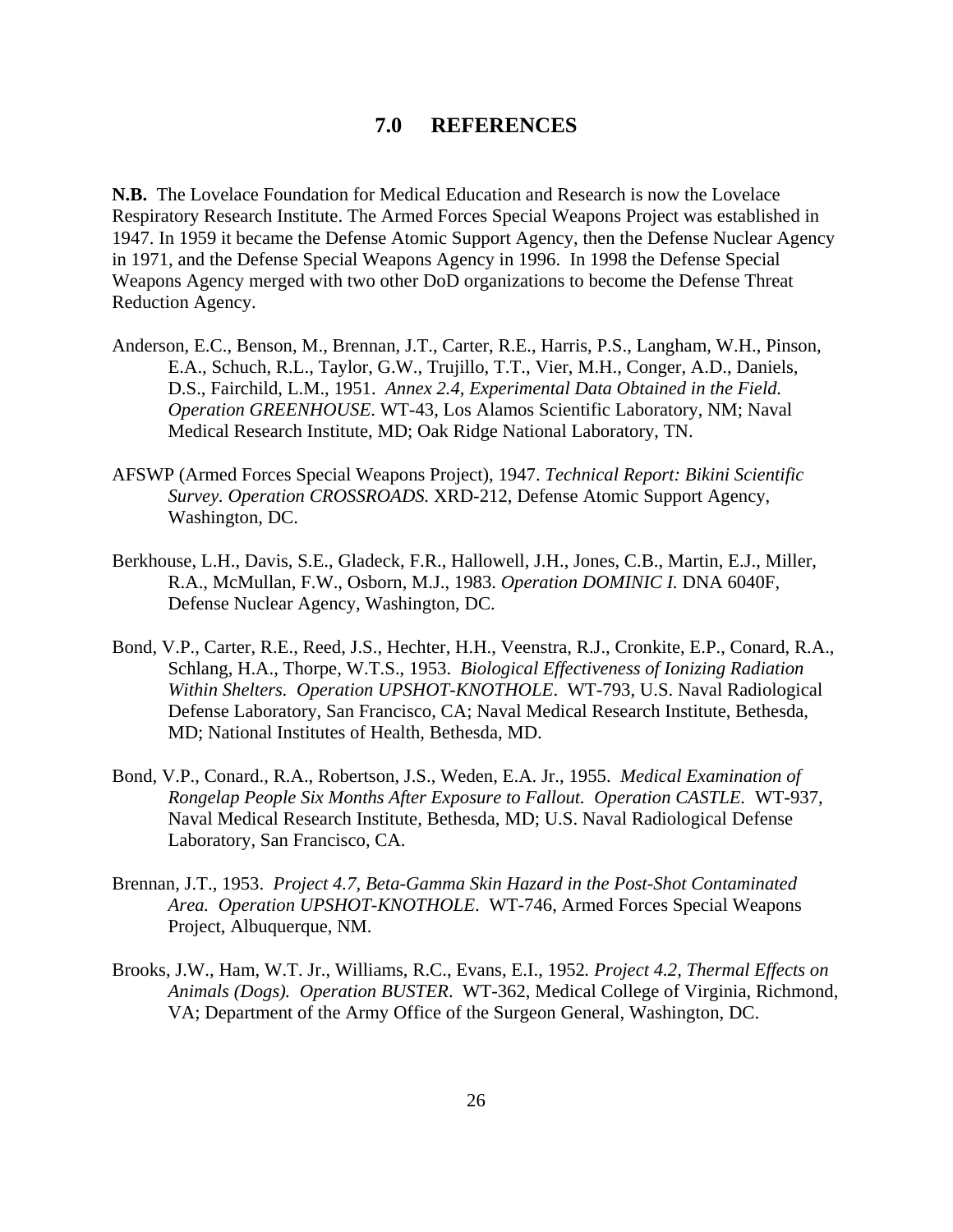- BUMED (Bureau of Medicine and Surgery) Group Report, 1950a. *Target Stations and Biological Materials Exposed During Tests Able and Baker. Operation CROSSROADS*. XRD-163, Director of Ship Material, Naval Medical Research Section, Bethesda, MD.
- BUMED, 1950b. *Airblast Effects of an Atomic Bomb Explosion. Operation CROSSROADS.* XRD-164, Director of Ship Material, Naval Medical Research Section, Bethesda, MD.
- BUMED, 1950c. *Gross Autopsy Findings and a Statistical Study of the Mortality in the Animals Exposed at Bikini. Operation CROSSROADS*. XRD-165, Director of Ship Material, Naval Medical Research Section, Bethesda, MD.
- BUMED, 1950d. *Germination of Vegetable Seeds Exposed at Bikini During the Atomic Bomb Test Able. Operation CROSSROADS*. XRD-170, Director of Ship Material, Naval Medical Research Section, Bethesda, MD.
- BUMED, 1950e. *Residual Effects of Atomic Radiation in Soil on Seed Germination. Operation CROSSROADS.* XRD-171, Director of Ship Material, Naval Medical Research Section, Bethesda, MD.
- BUMED, 1950f. *Effect of the Bikini Atomic Bomb Test Able on Soil Microorganisms. Operation CROSSROADS.* XRD-172, Director of Ship Material, Naval Medical Research Section, Bethesda, MD.
- BUMED, 1950g. *Analysis of Tissues for Induced Radioactivity. Operation CROSSROADS.* XRD-175, Director of Ship Material, Naval Medical Research Section, Bethesda, MD.
- BUMED, 1950h. *Vycor Glass Gamma Ray Dosimeters. Operation CROSSROADS*. XRD-176, Director of Ship Material, Naval Medical Research Section, Bethesda, MD.
- BUMED, 1950i. *Aberrations Found in the Progenies of Plants Grown from Irradiated Cotton Seed. Operation CROSSROADS*. XRD-177, -178, Director of Ship Material, Naval Medical Research Section, Bethesda, MD.
- Byrnes, V.A., 1952. *Project 4.3, Flash Blindness. Operation BUSTER*. WT-341, USAF School of Aviation Medicine, Randolph AFB, TX.
- Byrnes, V.A., 1953. *Project 4.5, Flash Blindness. Operation TUMBLER-SNAPPER*. WT-530, USAF School of Aviation Medicine, Randolph AFB, TX.
- Byrnes, V.A., Brown, D.V.L., Rose, H.W., Cibis, P.A., 1955. *Ocular Effects of Thermal Radiation from Atomic Detonation—Flashblindness and Chorioretinal Burns. Operation UPSHOT-KNOTHOLE.* WT-745, USAF School of Aviation Medicine, Randolph AFB, TX.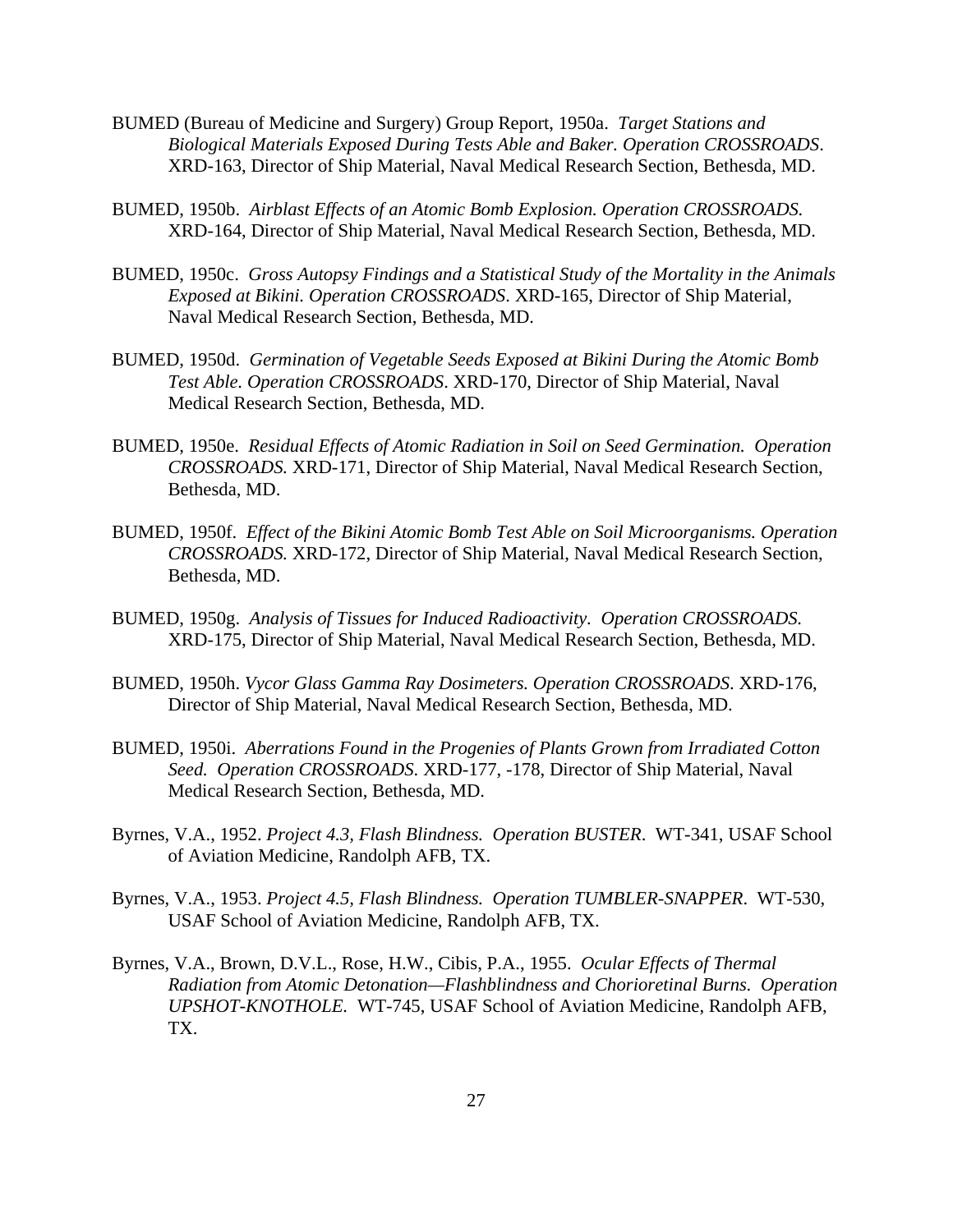- Carter, R.E., Anderson, E.C., Brennan, J.T., Harris, P.S., Langham, W.H., Pinson, E.A., Schuch, R.L., Taylor, G.W., Cooper, A.D., Bond, V.P., Calvert, C., Chapman, W.H., Cronkite, E.P., Eaton, A.W. Jr., Elsasser, E., Fishler, M.C., Gleiser, C.A., Lee, R.H., Sarkisian, S.S., Sipe, C.R., Tullis, J.L., 1951. *Annex 2.2, Control Studies of Operation Greenhouse Test Animals. Operation GREENHOUSE*. WT-6, -18, Los Alamos Scientific Laboratory, NM; Naval Medical Research Institute, Bethesda MD; U.S. Naval Radiological Defense Laboratory, San Francisco, CA; Oak Ridge National Laboratory, Oak Ridge, TN.
- Carter, R.E., Bond, V.P., Veenstra, R.J., Reed, J.S., Silvia, P.H., 1953. *Project 4.3, The Biological Effectiveness of Neutron Radiation from Nuclear Weapons. Operation SNAPPER*. WT-528, U.S. Naval Radiological Defense Laboratory, San Francisco, CA.
- Carter, R.E., Bond, V.P., Veenstra, R.J., Reed, J.S., Silvia, P.H., 1957. *Project 4.8, The Biological Effects of Neutrons. Operation UPSHOT-KNOTHOLE.* WT-747, U.S. Naval Radiological Defense Laboratory, San Francisco, CA.
- Chambers, F.W. Jr., 1952*. Project 4.1, Radiation Dosimetery. Operation BUSTER.* WT-315, Naval Medical Research Institute, Bethesda, MD.
- Chambers, F.W. Jr., 1953. *Project 4.4, Gamma Dose Depth Measurement in Unit Density Material. Operation TUMBLER-SNAPPER*. WT-529, Naval Medical Research Institute, Bethesda, MD.
- Cohn, S.H., Rinehart, R.W., Gong, J.K., Robertson, J.S., Milne, W.L., Chapman, W.H., Bond, V.P., 1954. *Nature and Extent of Internal Radioactive Contamination of Human Beings, Plants, and Animals Exposed to Fallout. Operation CASTLE*. WT-936, Naval Medical Research Institute, Bethesda, MD; U.S. Naval Radiological Defense Laboratory, San Francisco, CA.
- Conklin, J., Walker, R., 1987. *Military Radiobiology*. Armed Forces Radiobiology Research Institute, Academic Press, Inc., Bethesda, MD.
- Cronkite, E.P., Bond, V.P., Chapman, W.H., Lee, R.H., Tullis, J.V., Lamson, B.G., Madden, S.C., Eaton, A.W. Jr., Gleiser, C.A., Sarkisian, S.S., 1951. *Annex 2.5, Mortality Rate as a Function of Distance. Operation GREENHOUSE.* WT-22, Naval Medical Research Institute, Bethesda, MD; Brookhaven National Laboratory, Upton, NY; Armed Forces Institute of Pathology, Washington, DC.
- Cronkite, E.P., Bond, V.P., Browning, L.E., Chapman, W.H., Cohn, S.H., Conrad, R.A., Dunham, C.L., Farr, R.S., Hall, W.S., Sharp, R., Shulman, N.R., 1954. *Project 4.1, Study of Response of Human Beings Accidentally Exposed to Significant Fallout Radiation. Operation CASTLE*. WT-923, Naval Medical Research Institute, Bethesda, MD; U.S. Naval Radiological Defense Laboratory, San Francisco, CA.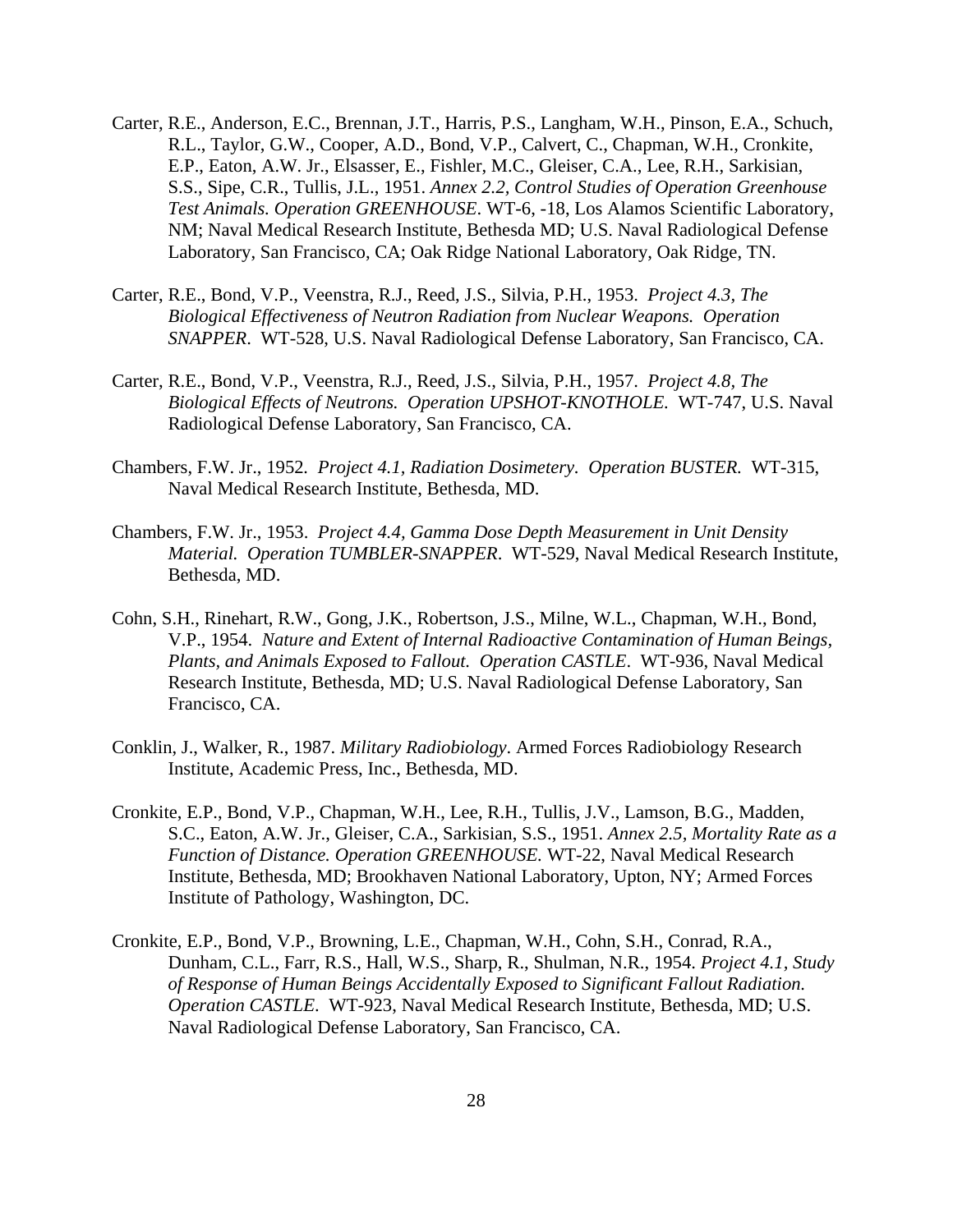- DNA (Defense Nuclear Agency), 1993. *Capabilities of Nuclear Weapons Effects Manual One (EM-1), Chapter 14, Effects on Personnel*. Defense Nuclear Agency, Department of Defense, Washington, DC.
- DTRA (Defense Threat Reduction Agency), 2002. *Defense's Nuclear Agency, 1947-1997.* Defense Threat Reduction Agency, Department of Defense, Washington DC.
- Donaldson, L.R., 1953. *Radiobiological Studies at Eniwetok Before and After Mike Shot. Operation IVY.* WT-616, Applied Fisheries Laboratory, University of Washington, Seattle, WA.
- Draeger, R. and Lee, R., 1955. *Direct Air Blast Exposure in Animals. Operation UPSHOT-KNOTHOLE*. WT-744, Naval Medical Research Institute, Bethesda, MD.
- Fixott, R.S., Pickering, J.E., Williams, D.B., Brown, D.V.L., Rose, H.W., 1955. *Project 4.1, Chorioretinal Burns. Operation REDWING.* WT-1326, USAF School of Aviation Medicine, Randolph AFB, TX.
- Folsom, T.R., Jennings, F.D., Johnson, M.W., 1958. *Project 2.7a, Radioactivity of Open-Sea Plankton Samples. Operation CASTLE.* WT-954, University of California, La Jolla, CA.
- Glasstone, S., Dolan, P., 1977. *The Effects of Nuclear Weapons (3rd ed.).* U.S. Department of Defense and U.S. Department of Energy.
- Goldizen, V.C., Richmond, D.R., Chiffelle, T.L., Bowen, I.G., White, C.S., 1961. *Project 33.4, Missile Studies With a Biological Target. Operation PLUMBBOB*. WT-1470, Lovelace Foundation for Medical Education and Research, Albuquerque, NM.
- Gould, K., 1990. *Glossary of Terms: Nuclear Weapon Phenomena and Effects*. DASIAC SR-89-083, Defense Nuclear Agency, Alexandria, VA.
- Greig, A.L. and Pearse, H.E., 1958. *Project 39.3, Thermal Radiation Measurements. Operation PLUMBBOB*. ITR-1502, U.S. Atomic Energy Commission, Washington, DC.
- Gulley, W.E., Metcalf, R.D., Wilson, M.R., Hirsch, J.A., 1960. *Project 4.2, Evaluation of Eye Protection Afforded by an Electromechanical Shutter. Operation PLUMBBOB*. WT-1429, Aero Medical Laboratory, Wright-Patterson AFB, OH.
- Harris, P.S., 1955. *Project 39.7, Physical Measurement of Neutron and Gamma Radiation Dose from High Neutron Yield Weapons and Correlation of Dose with Biological Effects. Operation TEAPOT*. ITR-1167, Los Alamos Scientific Laboratory, Los Alamos, NM. Note: Redacted version available on World Wide Web.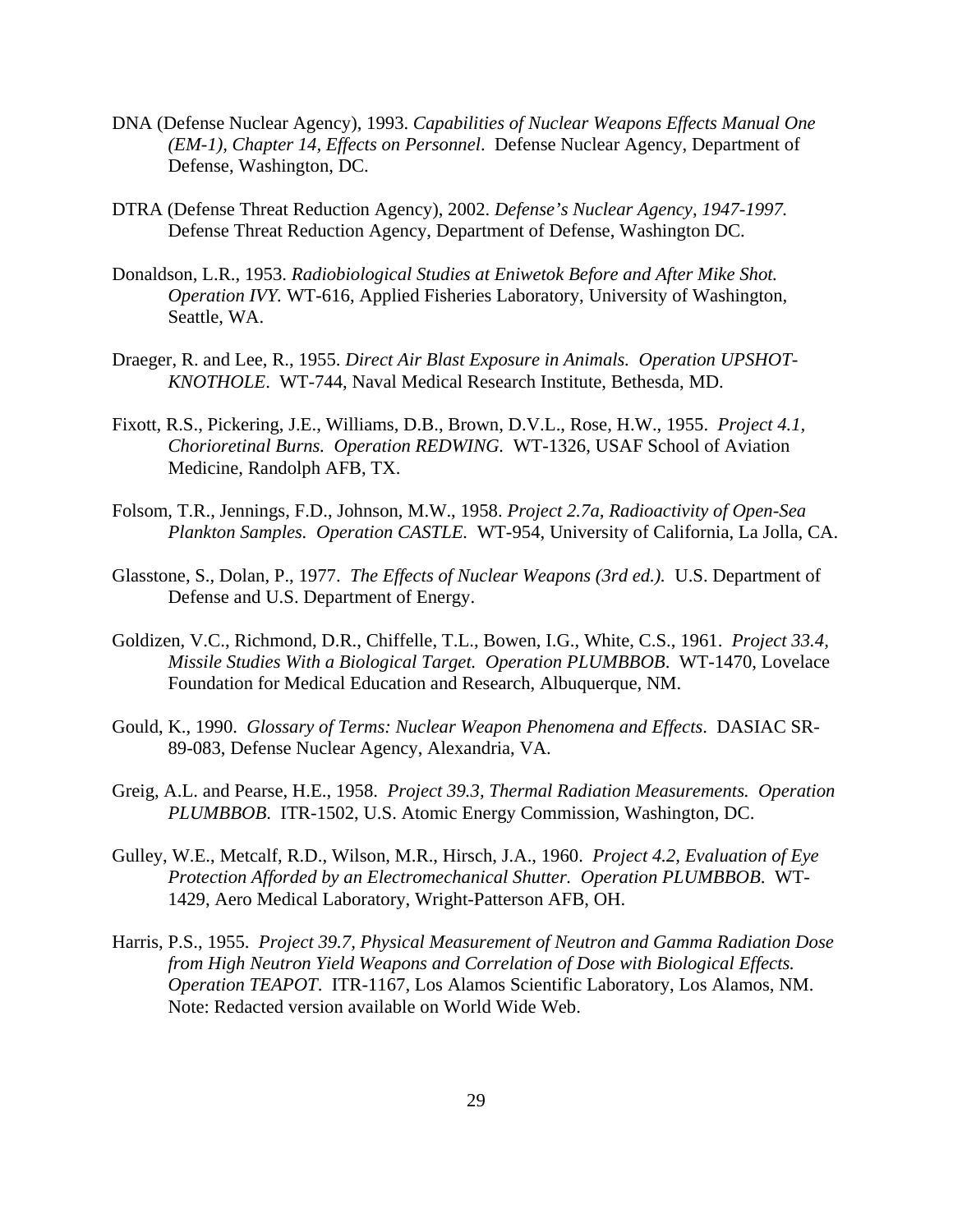- Hirsch, F.G., Longhurst, J., McGiboney, D.R., Sander, H.H., 1956. *Project 33.2, The Effects of Noise in Blast-Resistant Shelters. Operation TEAPOT.* WT-1180, Sandia Corporation, Albuquerque, NM.
- Hurst, G.S. and Ritchie, R.H., 1958. *Project 39.5, Radiation Dosimetry for Human Exposures. Operation PLUMBBOB.* WT-1504, Oak Ridge National Laboratory, Oak Ridge, TN.
- Imirie, G.W., Bond, V.P., Eicher, M., Stickley, E.E., Cronkite, E.P., 1958. *Project 39.8, Depth-Dose Studies in Phantoms with Initial Bomb Gamma and Neutron Radiation. Operation PLUMBBOB*. WT-1508, Naval Medical Research Institute, Bethesda, MD; Brookhaven National Laboratory, Upton, NY.
- Jackson, R., 1993. *Guide to U.S. Atmospheric Nuclear Weapons Effects Data*. DASIAC SR-92- 007, Defense Nuclear Agency, Alexandria, VA.
- Kingsley, S.D., Schloerb, P.R., Murden, C.H. Jr., Williams, D.B., Pearse, H.E., 1953. *The Time-Course of Thermal Radiation as Measured by Burns in Pigs. Operation TUMBLER-SNAPPER*. WT-531, University of Rochester, NY.
- Kovalev, E.E., 2008. *Risk and Safety in Post-Soviet Russia.* DTRA-TR-08-04, Defense Threat Reduction Agencv, Fort Belvoir, VA. May.
- Krey, P.W. and Fried, R.E., 1965. *Project 5.2/5.3d, Laboratory Analyses of Roller Coaster Samples.* POR-2518 (WT-2518), Isotopes, Incorporated, Westwood, NJ.
- Kuhn, U.S.G. III and Kyner, R.E., 1958. *Project 39.6a, Large-Animal Neutron-Gamma Irradiation Experiment. Operation PLUMBBOB*. ITR-1476, University of Tennessee, Knoxville, TN.
- Langham, W.H., Anderson, E.C., Crumley, P.M., Harris, P.S., Pinson, E.A., 1953. *Project 4.1, The Radiation Hazards to Personnel Within an Atomic Cloud. Operation UPSHOT-KNOTHOLE.* WT-743, Los Alamos Scientific Laboratory, NM: Air Force Cambridge Research Center, Cambridge, MA.
- Larson, K.H., Neel, J.W., Hawthorne, H.A., Mork, H.M., Rowland, R.H., Baurmash, L., Lindberg, R.G., Olafson, J.H., Kowalewsky, B.W., 1966. *Project 37.1, Distribution, Characteristics, and Biotic Availability of Fallout, Operation PLUMBBOB*. WT-1488, University of California at Los Angeles, CA.
- LeRoy, G.V., 1951. *Annex 2.10, Miscellaneous Studies of Dosimeters. Operation GREENHOUSE.* WT-13, University of Chicago, IL.
- LeRoy, G.V., Langham, W., 1951. *Evaluation of Program 2. Operation GREENHOUSE*. WT-21, University of Chicago, IL, and Los Alamos National Laboratory, NM.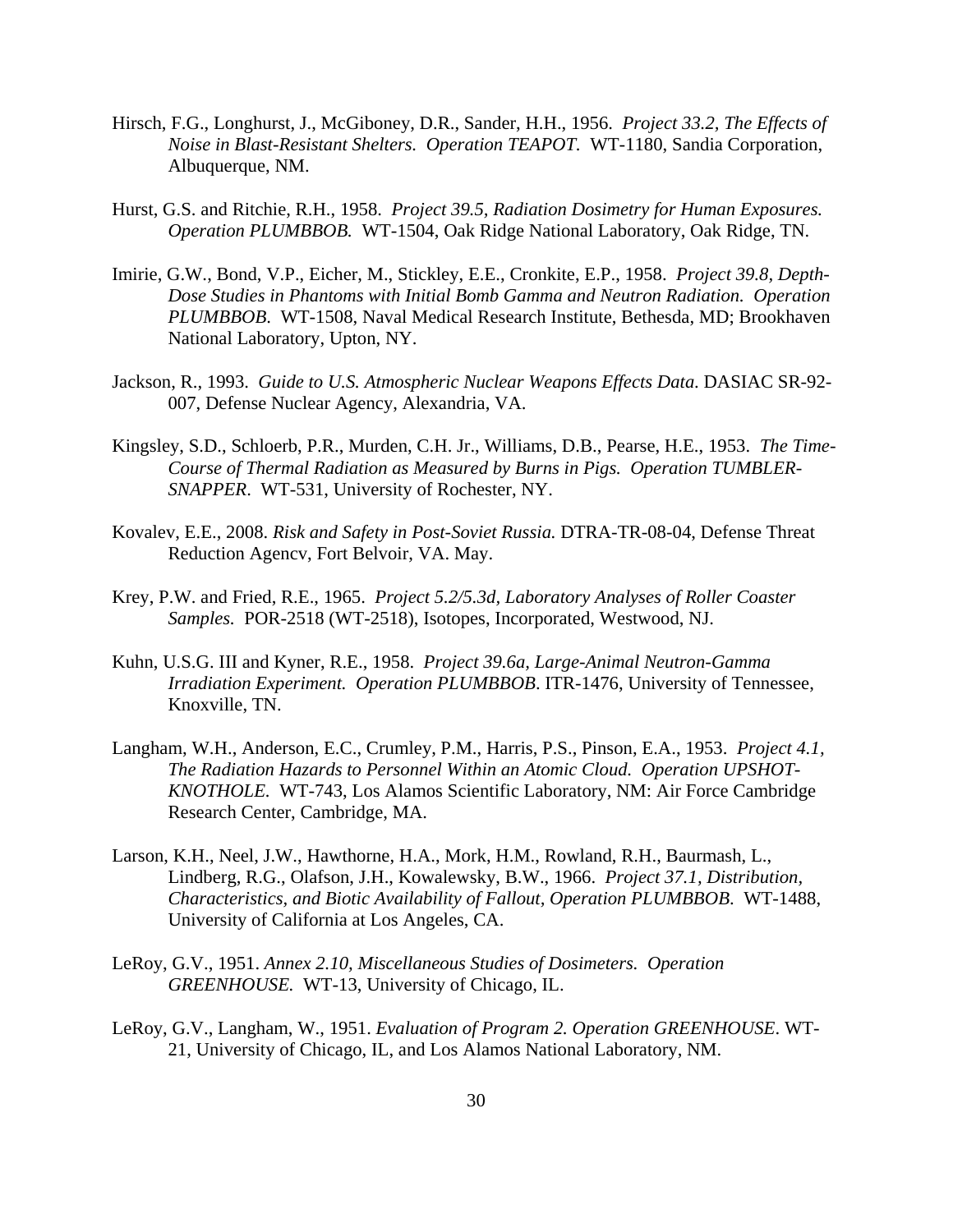- Lindberg, R.G., Scanlan, J.T., Watson, J.C., Rhoads, W.A., Larson, K.H., 1954. *Project 27.2, Environmental and Biological Fate of Fall-Out from Nuclear Detonations in Areas Adjacent to the Nevada Proving Grounds. Operation UPSHOT-KNOTHOLE.* WT-812, University of California at Los Angeles, CA.
- Lindberg, R.G., Romney, E.M., Olafson, J.H., Larson, K.H., 1959. *Project 37.1, Factors Influencing the Biological Fate and Persistence of Radioactive Fallout. Operation TEAPOT.* WT-1177, University of California at Los Angeles, CA.
- Major, W.J., Wessman, R.A., 1966. *Project 5.2/5.3b, Radiobiological, Radiochemical, and Physiochemical Analyses. Operation ROLLER COASTER*. POR-2516 (WT-2516), Tracerlab, Richmond, CA.
- McDonnel, G.M., Crosby, W.H., Tessmer, C.F., Moncrief, W.H. Jr., Baker, H.J., Goldstein, J.D., Woodward, K., Shively, J.N., Daniell, H.W., Horava, A., Claypool, H.A., 1961. *Project 4.1, Effects of Nuclear Detonations on a Large Biological Specimen (Swine). Operation PLUMBBOB.* WT-1428, Walter Reed Army Institute of Research, Washington, DC.
- Meason, J.L., O'Kuma, J.H., Perry, R.L., 1982. *Airblast Survivability Testing of Tactical Army Systems at Event Mill Race. Operation MILL RACE*, POR-7075, U.S. Army Materiel Test and Evaluation Directorate, White Sands Missile Range, NM. Note: Report is restricted distribution.
- Menker, H.E., Armstrong, J.C., Buchanan, J.D., Forslow, E.J., Sorensen, B.H., 1966. *Project 5.2/5.3a, Radiochemical Analysis of Biological and Physical Samples. Operation ROLLER COASTER.* POR-2515 (WT-2515), Hazleton-Nuclear Science Corporation, Palo Alto, CA.
- Mobley, T.S., Damewood, L.A., Penikas, V.T., Engel, R.E., 1965. *Project 4.1, Tissue Dosimetry. Operation SUNBEAM.* POR-2270, Air Force Weapons Lab, Kirtland AFB, NM.
- Moncrief, W.H., Dacquisto, M.P., Fitzpatrick, J., Claypool, H.A., Rothe, W.E., 1961. *Project 4.2, Effects of Very-Low-Yield Bursts on Biological Specimens (Swine and Mice). Operation HARDTACK II.* WT-1663, Walter Reed Army Institute of Research, Washington, DC.
- National Research Council, 1980. *The Effects on Populations of Exposure to Low Levels of Ionizing Radiation*. National Academy Press, Washington, DC.

National Research Council of Japan, 1953. *Medical Report on Atomic Bomb Effects*. Tokyo.

Palmer, M.A. and Harper, R.S., 1955. *Project 39.4b, Technical Photography (High Speed— Blast Biology). Operation TEAPOT.* WT-1197, Lovelace Foundation for Medical Education and Research, Albuquerque, NM.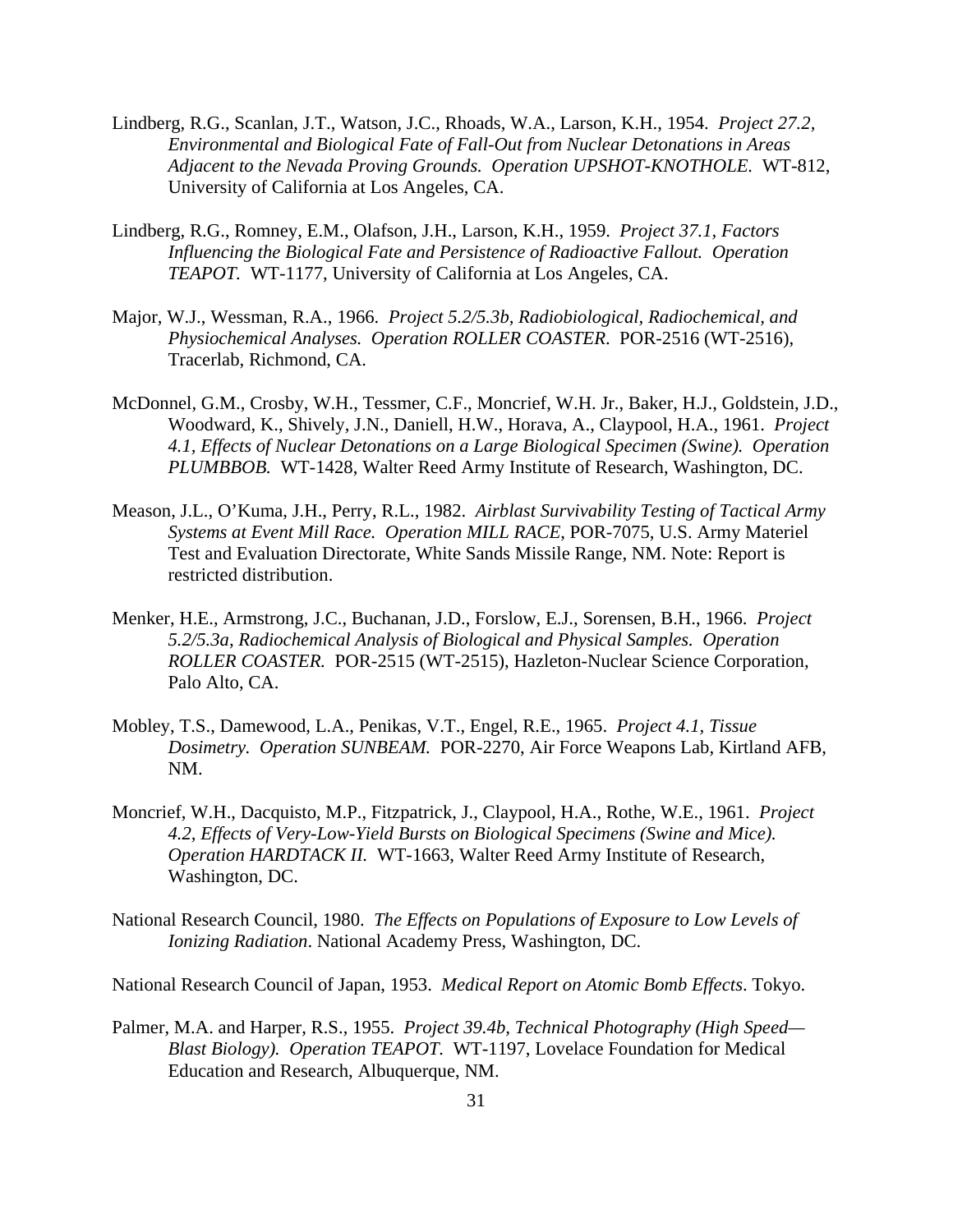- Pearse, H.E., Kingsley, H.D., Schilling, J.A., Hogg, L. Jr., Blakney, R.M., Davis, T.P., Krolak, L.J., Murden, C.H., Williams, D.B., Ely, T.S., 1951. *Annex 2.7, Thermal Radiation Injury. Operation GREENHOUSE.* WT-9, University of Rochester, NY; Naval Medical Research Institute, Bethesda, MD.
- Pickering, J.E., Culver, W.T., Allen, R.G., Benson, R.E., Morris, F.M., Williams, D.B., Wilson, S.G., Zellmer, R.W., Richey, E.O., 1958a. *Project 4.1, Effects on Eyes from Exposure to Very-High-Altitude Bursts. Operation HARDTACK I.* WT-1633, USAF School of Aviation Medicine, Randolph AFB, TX.
- Pickering, J.E., Zellmer, R.W., Benson, R.E., Hartwig, Q.L., 1958b. *Project 39.6, Biological Effects of Nuclear Radiation on the Monkey (Macaca Mulatta). Operation PLUMBBOB*. WT-1505, USAF School of Aerospace Medicine, Randolph AFB, TX.
- Pickering, J.E., Williams, D.B., Melville, G.S. Jr., McDowell, A.A., Leffingwell, T.P., Zellmer, R.W., 1960. *Project 39.6 (Supplement I), Biological Effects of Nuclear Radiation on the Monkey (Macaca Mulatta): Two-Year Evaluation. Operation PLUMBBOB*. WT-1542, USAF School of Aerospace Medicine, Randolph AFB, TX.
- Plough, H.H. and Sheppard, C.W., 1954. *Projects 23.4-23.14, 23.16, Genetic Effects of Fast Neutrons from Nuclear Detonations. Operation UPSHOT-KNOTHOLE.* WT-820, U.S. Atomic Energy Commission, Washington, DC.
- Richmond, D.R., Taborelli, R.V., Bowen, I.G., Chiffelle, T.L., Hirsch, F.G., Longwell, B.B., Riley, J.G., White, C.S., Sherping, F., Goldizen, V.C., Ward, J.D., Wetherbe, M.B., Clare, V.R., Kuhn, M.L., Sanchez, R.T., 1959. *Project 33.1, Blast Biology—A Study of the Primary and Tertiary Effects of Blast in Open Underground Protective Shelters. Operation PLUMBBOB*. WT-1467, Lovelace Foundation for Medical Education and Research, Albuquerque, NM.
- Richmond, D.R., White, C.S., Sanchez, R.T., Sherping, F., 1960. *Project 33.6, The Internal Environment of Underground Structures Subjected to Nuclear Blast, II. Effects on Mice Located in Heavy Concrete Shelters. Operation PLUMBBOB.* WT-1507, Lovelace Foundation for Medical Education and Research, Albuquerque, NM.
- Roberts, J.E., White, C.S., Chiffelle, T.L., 1953. *Project 23.15, Effects of Overpressures in Group Shelters on Animals and Dummies. Operation UPSHOT-KNOTHOLE*. WT-798, Lovelace Foundation for Medical Education and Research, Albuquerque, NM.
- Sachs, D. A, 1995. *Guide to Nuclear Weapons Phenomena and Effects Literature*. DASIAC SR-92-004, Defense Nuclear Agency, Alexandria, VA.
- Schaefer, M.B., Holmes, R.W., Bierl, R., Orton, G.L., Wisner, R.L., Shimada, B.M., Lear, D.W. Jr., Openheimer, C.H. Jr., Thomas, W.H., Haxo, F.G., Goldberg, E.D., Martin, D.,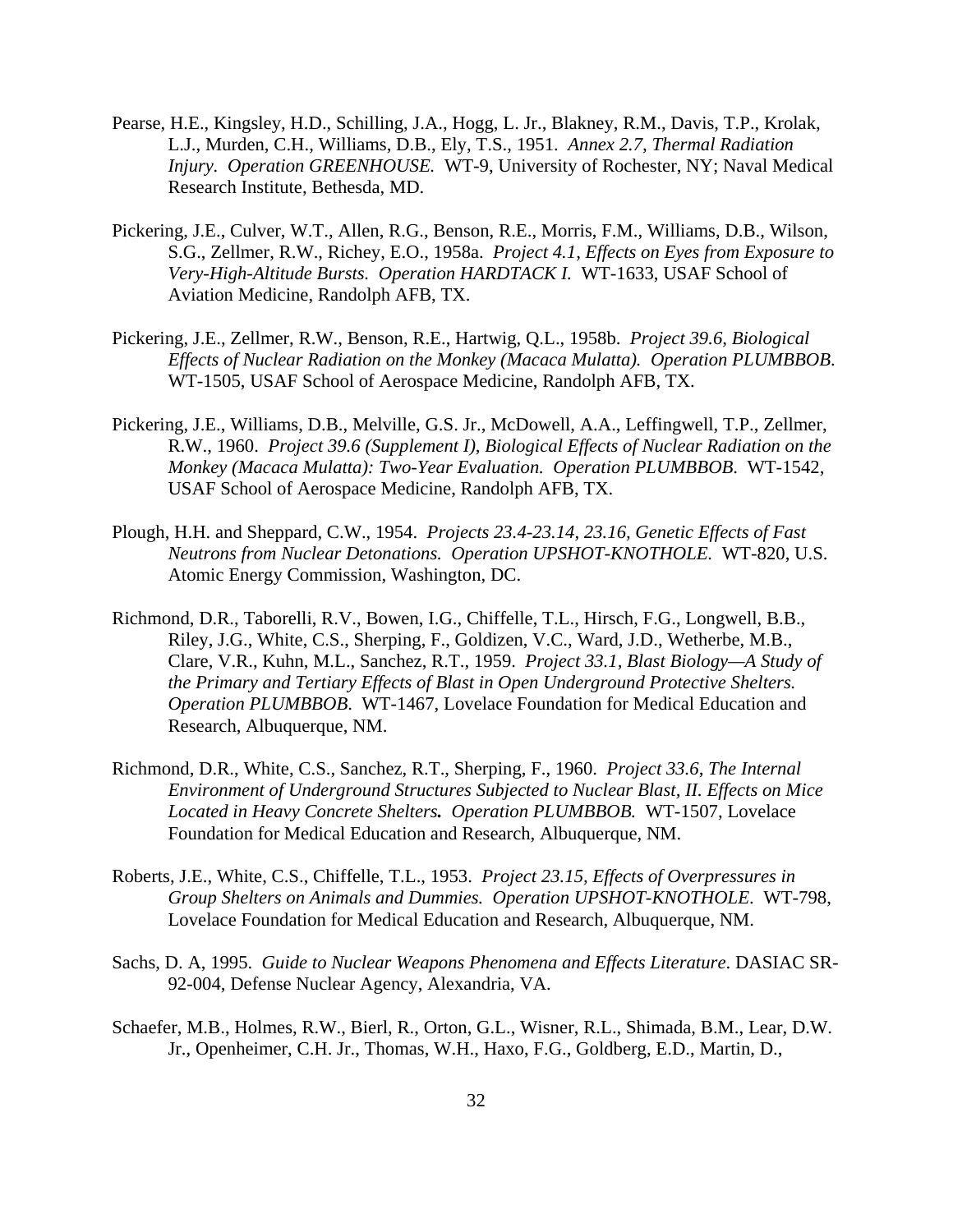Berner, L. *Project 2.5, Effects of Nuclear Explosion on Marine Biology. Operation WIGWAM*. WT-1013, University of California, La Jolla, CA.

- Sharp, R. and Chapman, W.H., 1957. *Project 4.1 Addendum, Exposure of Marshall Islands and American Military Personnel to Fallout. Operation CASTLE*. WT-938, Naval Medical Research Institute, Bethesda, MD.
- Sheline, G.E., Alpen, E., Kuhl, P., 1952. *Project 4.2a, Thermal Effects on Animals (Rats). Operation BUSTER.* WT-316, U.S. Naval Radiological Defense Laboratory, San Francisco, CA.
- Silverman, M.S. and Bond, V.P., 1953. *Project 23.2, Bacteriological Studies on Animals Exposed to Neutron Radiation. Operation UPSHOT-KNOTHOLE*. WT-794, U.S. Naval Radiological Defense Laboratory, San Francisco, CA.
- Smith, F., Boddy, D.W., Goldman, M., 1952. *Project 2.7, Biological Injury from Particle Inhalation. Operation JANGLE.* WT-396, National Institutes of Health, Public Health Service-Federal Security Agency, Bethesda, MD.
- Sondhaus, C.A. and Bond, V.P., 1955. *Project 4.1. Addendum; Physical Factors and Dosimetry in Marshall Islands Radiation Exposure. Operation CASTLE.* WT-939, Naval Medical Research Institute, Bethesda, MD.
- Taborelli, R.V., Bowen, I.G., Fletcher, E.R., 1959. *Project 33.3, Tertiary Effects of Blast— Displacement. Operation PLUMBBOB.* WT-1469, Lovelace Foundation for Medical Education and Research, Albuquerque, NM.
- Talbot, J.M. and Maupin, C.S., 1951. *Annex 2.9, Blast Injuries in Foxholes. Operation GREENHOUSE.* WT-8, U.S. Air Force School of Aviation Medicine, Randolph AFB, TX; Sandia Corporation, Albuquerque, NM.
- Taplin, G.V., Meredith, O.M. Jr., Kade H., 1957. *Project 37.3, Evaluation of the Acute Inhalation Hazard from Radioactive Fall-Out Materials by Analysis of Results from Field Operations and Controlled Inhalation Studies in the Laboratory. Operation TEAPOT*. WT-1172, University of California at Los Angeles, CA.
- Taplin, G.V., Malin, K.H., Griswold, M.L., Paglia, D.E., 1961. *Project 37.5, Chemical Dosimetry of Prompt and Residual Radiations from Nuclear Detonations. Operation PLUMBBOB.* WT-1493, University of California at Los Angeles, CA.
- Tullis, J.L., Lamson, B.C., Madden, S.C., Eaton, A.W. Jr., Gleiser, C.A., Lushbaugh, C.C., LeRoy, G.C., 1951. *Annex 2.6, Pathology of Radiation Injury. Operation GREENHOUSE*. WT-16, Naval Medical Research Institute, Bethesda, MD; Brookhaven National Laboratory, Upton, NY; Armed Forces Institute of Pathology, Washington, DC; Los Alamos National Laboratory, NM; University of Chicago, IL.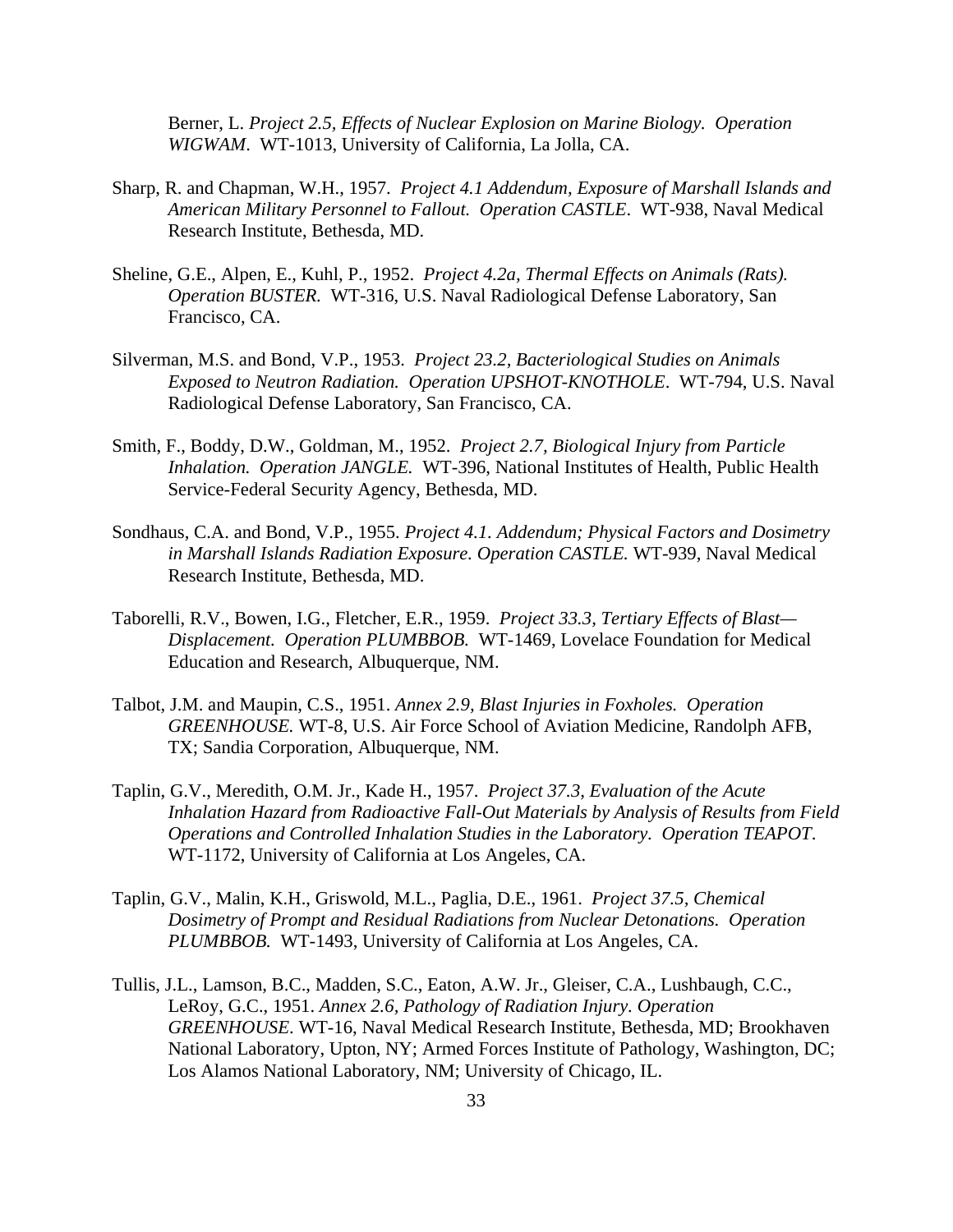- U.S. Atomic Energy Commission, 1945. *Medical Effects of Atomic Bombs, Joint Commission Reports, Volumes I, II, III, IV, V, and VI*. United States Atomic Energy Commission, Oak Ridge, TN.
- Verheul, R.H., Lowrey, A., Browning, L.E., 1960. *Project 4.3, Effects of Light from Very-Low-Yield Nuclear Detonations on Vision (Dazzle) of Combat Personnel. Operation HARDTACK II.* WT-1664, Field Command, Defense Atomic Support Agency, Sandia Base, Albuquerque, NM.
- White, C.S., Chiffelle, T.L., Richmond, D.R., Lockyear, W.H., Bowen, I.G., Goldizen, V.C., Merideth, H.W., Kilgore, D.E., Longwell, B.B., Parker, J.T., Sherping, F., Cribb, M.E., 1956. *Project 33.1, Biological Effects of Pressure Phenomena Occurring Inside Protective Shelters Following a Nuclear Detonation. Operation TEAPOT*. WT-1179, Lovelace Foundation for Medical Education and Research, Albuquerque, NM.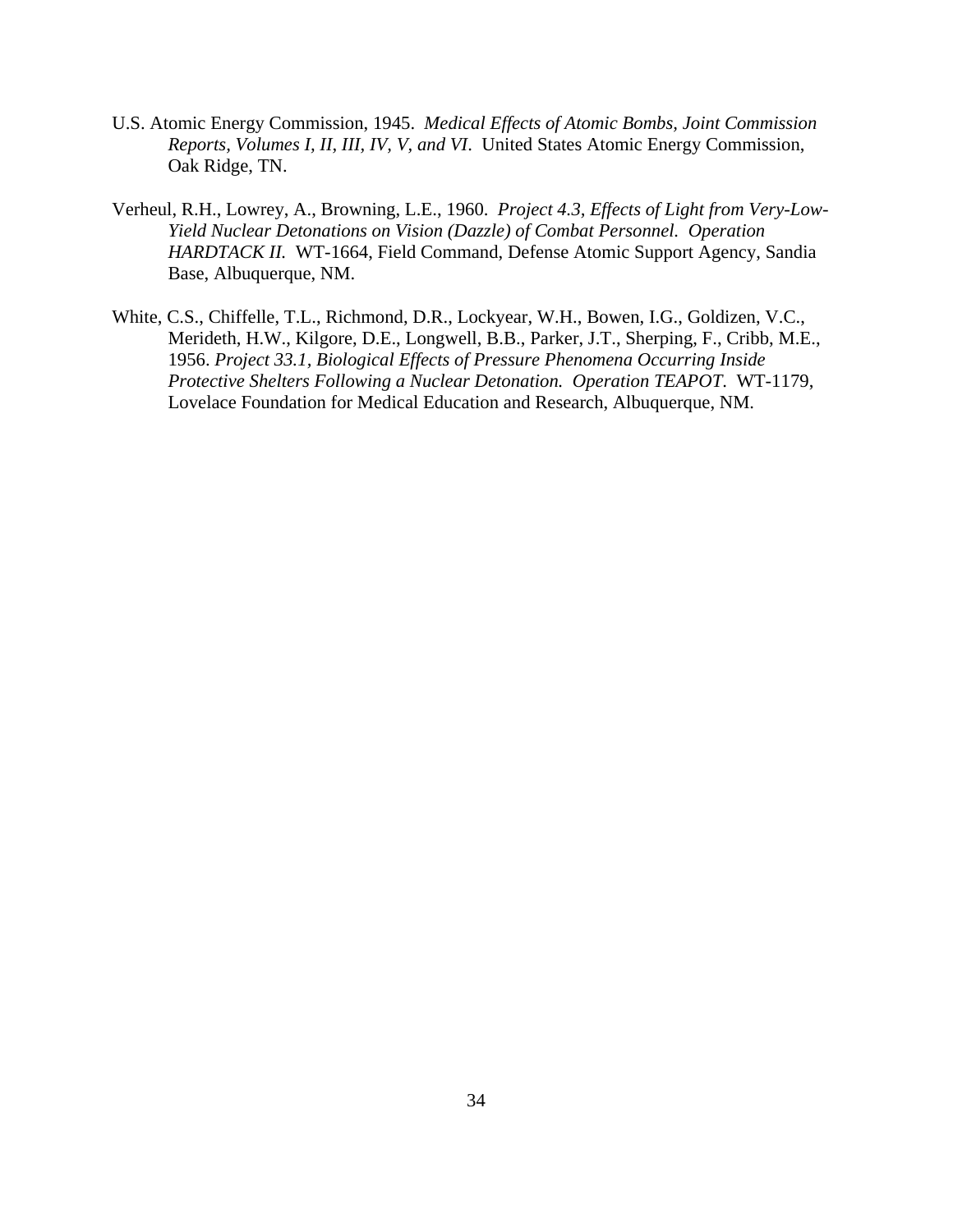#### **APPENDIX A. ACRONYMS**

- **ARS** Acute Radiation Sickness (or Acute Radiation Syndrome)
- **BENE** Biological Effects of Nuclear Explosions
- **BUMED**  Bureau of Medicine and Surgery (U.S. Navy)
- **CV/CNS** Cardiovascular/central nervous system
- **DARE** Data Archival and Retrieval Enhancement
- **DDREF** Dose and Dose Rate Effectiveness Factor
- **DNA** Defense Nuclear Agency
- **DOB** Depth of Burst (below ground or marine surface)
- **DoD** Department of Defense (U.S.)
- **DTRA** Defense Threat Reduction Agency (formerly Defense Nuclear Agency)
- **DTRIAC** Defense Threat Reduction Information Analysis Center
- **EM-1** Effects Manual One, Capabilities of Nuclear Weapons
- **FSU** Former Soviet Union
- **GI** Gastrointestinal
- **HOB** Height of Burst (above ground or marine surface)
- $LD_{50}$  Median Lethal Dose (lethal to 50% of the population)
- **MODS** Multiple Organ Dysfunction Syndrome
- **NATO**  North Atlantic Treaty Organization
- **NCRP** National Council on Radiation Protection and Measurements
- **NTPR** Nuclear Test Personnel Review program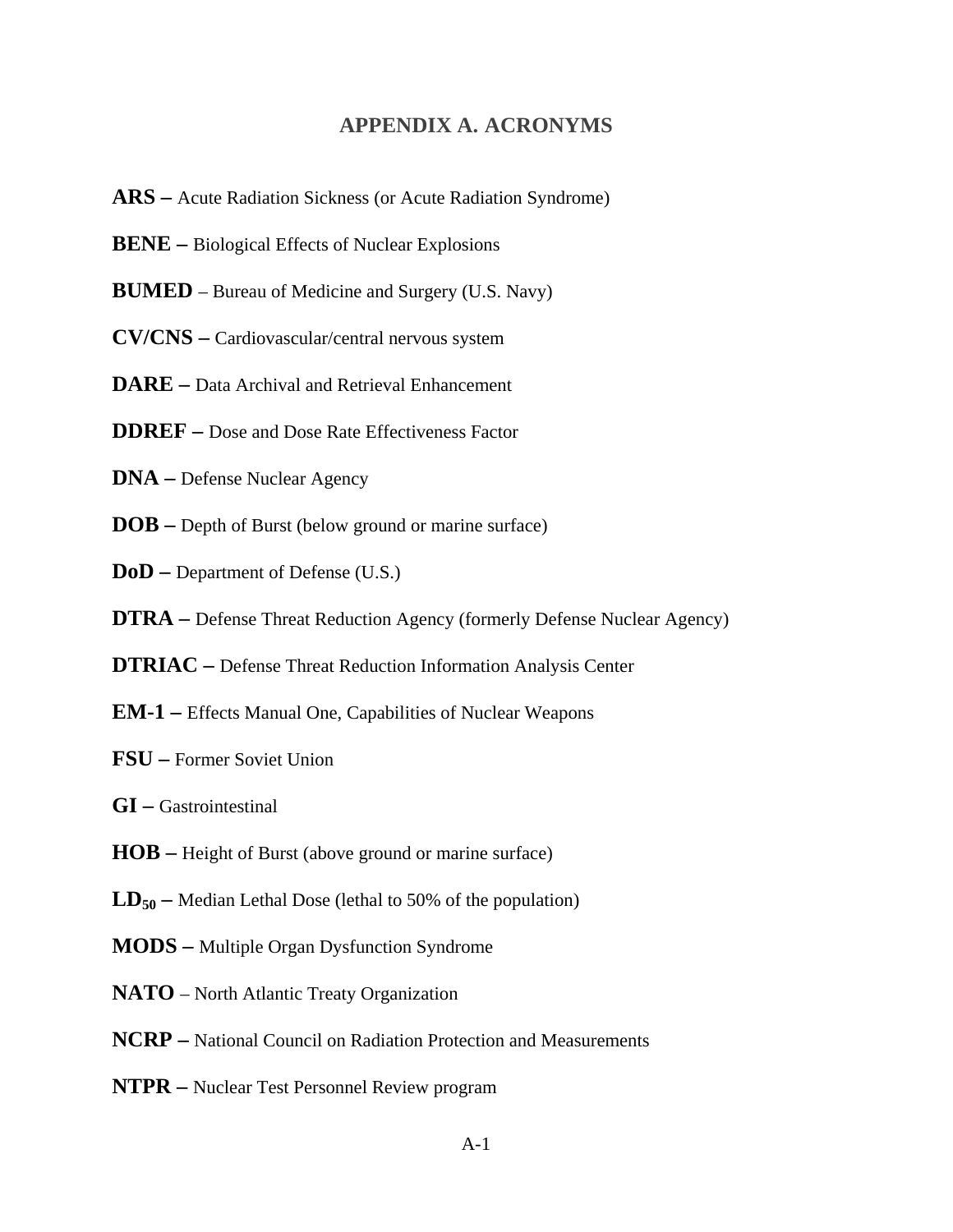- **NTS** Nevada Test Site
- **PPG** Pacific Proving Ground

# **STARS –** Scientific and Technical Information Archival and Retrieval System

- **TBSA** Total Body Surface Area
- **USNRDL** U.S. Naval Defense Research Laboratory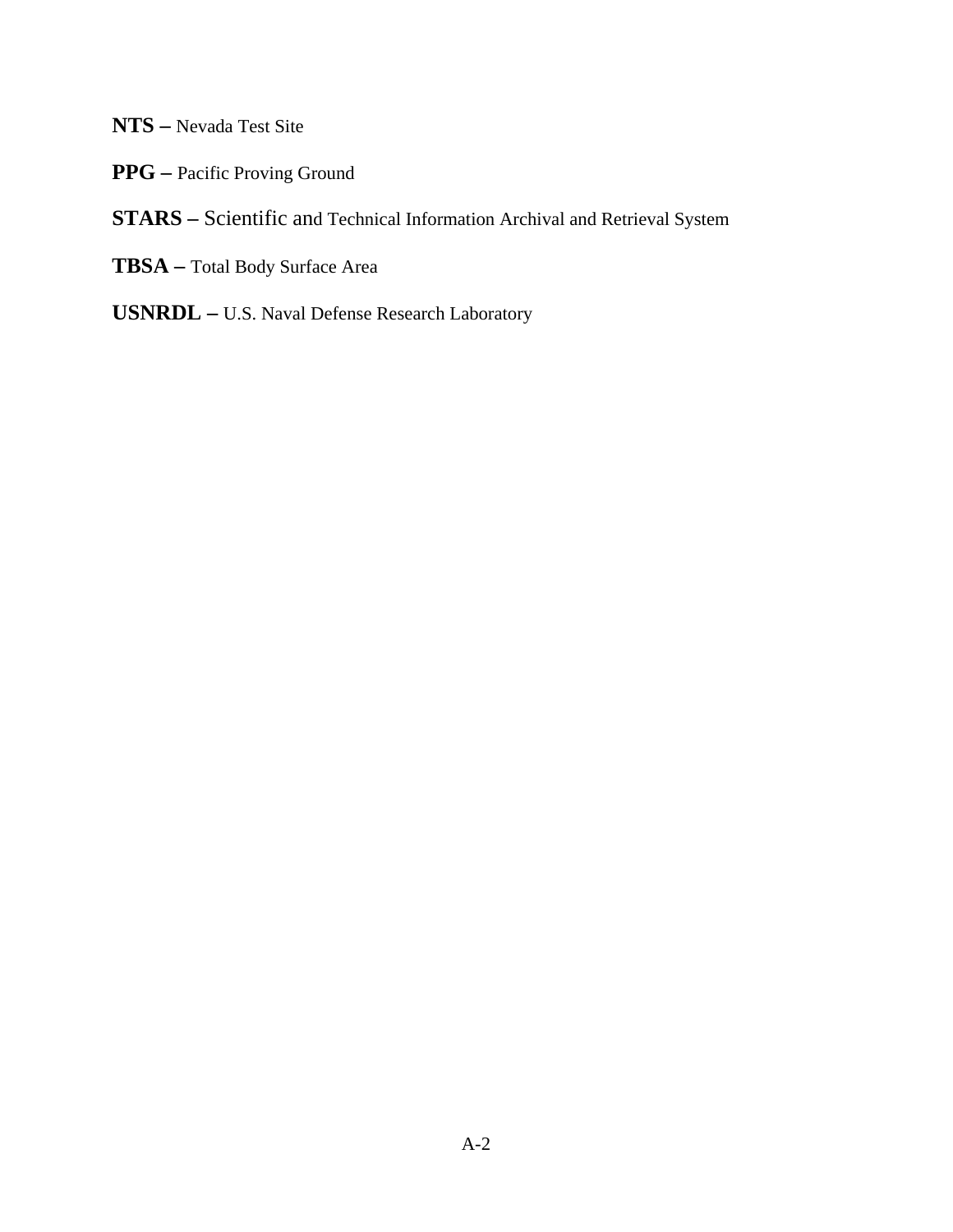#### **APPENDIX B. DISTRIBUTION LIST**

#### **DTRA-TR-12-33**

#### **DEPARTMENT OF DEFENSE**

ARMED FORCES RADIOBIOLOGY RESEARCH INSTITUTE 8901 WISCONSIN AVENUE BLDG 42 BETHESDA, MD 20889-5603 ATTN: DIRECTOR

DEFENSE TECHNICAL INFORMATION CENTER 8725 JOHN J. KINGMAN ROAD, SUITE 0944 FORT BELVOIR, VA 22060-6201 ATTN: DTIC/OCA

DEFENSE THREAT REDUCTION AGENCY 8725 JOHN J. KINGMAN ROAD FORT BELVOIR, VA 22060-6201 ATTN: J-9, NUCLEAR TEST PERSONNEL REVIEW

U.S. ARMY NUCLEAR AND COMBATTING WMD AGENCY 5915 16<sup>TH</sup> STREET, BUILDING 238 FORT BELVOIR, VA 22060 ATTN: DIRECTOR

#### **DEPARTMENT OF DEFENSE CONTRACTORS**

APPLIED RESEARCH ASSOCIATES, INC. 801 NORTH QUINCY STREET, SUITE 700 ARLINGTON, VA 22203

ITT INDUSTRIES ITT SYSTEMS CORPORATION 1680 TEXAS STREET, SE KIRTLAND AFB, NM 87117-5669 ATTN:DTRIAC

L-3 COMMUNICATIONS 11410 ISAAC NEWTON SQUARE N, SUITE 103 RESTON, VA 20190-5005 ATTN: LIBRARIAN